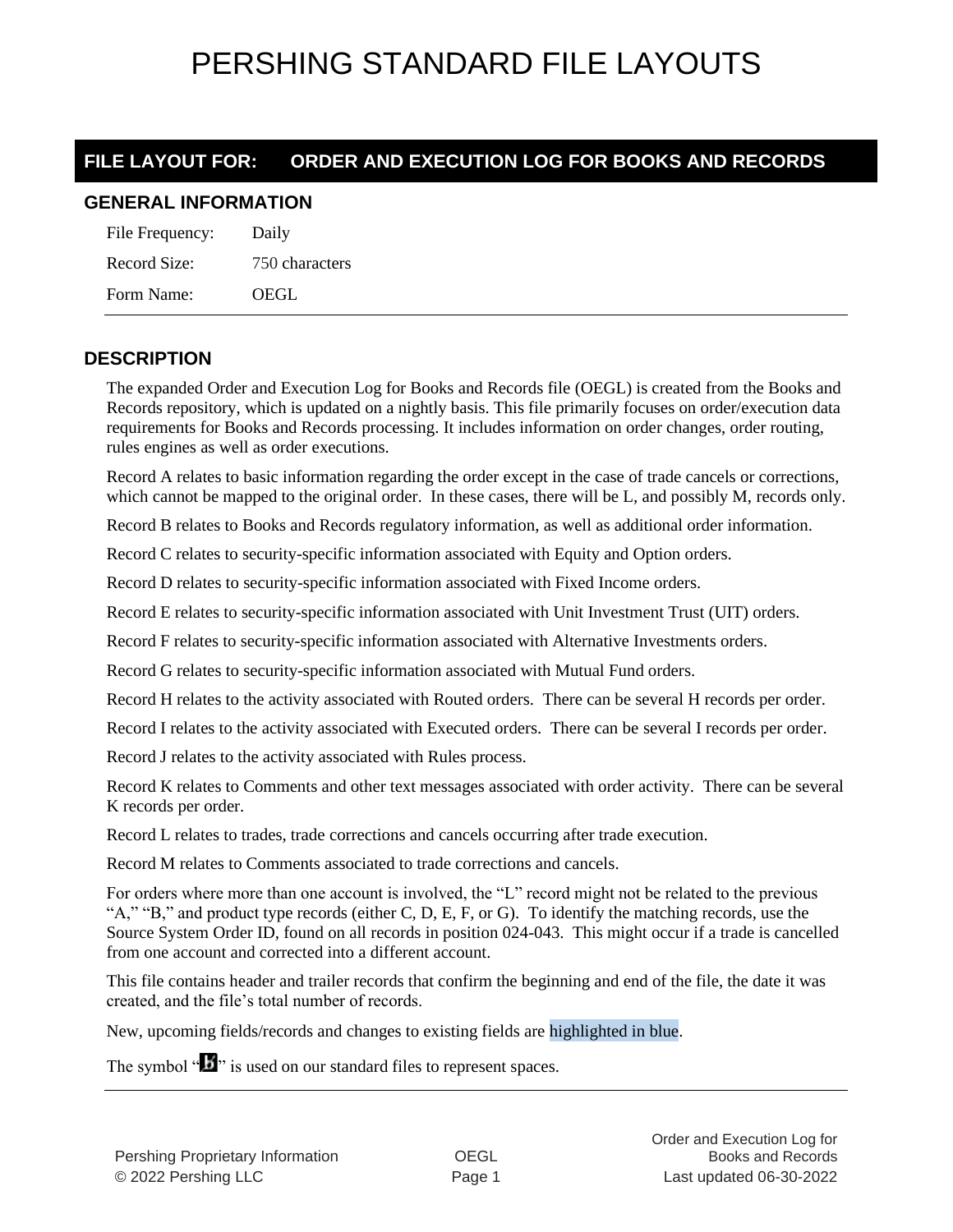### **FILE LAYOUT SPECIFICATIONS**

#### **HEADER RECORD**

| <b>POSITION</b> | <b>PICTURE</b> | <b>TYPE</b> | <b>DESCRIPTION</b>                                                                                                                                                                 |
|-----------------|----------------|-------------|------------------------------------------------------------------------------------------------------------------------------------------------------------------------------------|
| $001 - 018$     | X(18)          | AN          | Literally "BOF $\overrightarrow{B}$ $\overrightarrow{B}$ $\overrightarrow{B}$ $\overrightarrow{B}$ $\overrightarrow{B}$ PERSHING $\overrightarrow{B}$ (beginning of Pershing file) |
| 019-036         | X(18)          | AN          | Literally "EXP DORDER DEXEC DLOG"                                                                                                                                                  |
| $037 - 046$     | X(10)          | AN          | Literally " $\mathbf{B}_{\text{DATA}}$ $\mathbf{B}_{\text{OF}}$ $\mathbf{B}$ $\mathbf{B}$ "                                                                                        |
| 047-056         | X(10)          | AN          | DATE OF DATA = " $MM/DD/CCYY"$                                                                                                                                                     |
| 057-067         | X(11)          | AN          | Literally " $\mathbf{B}_{\text{TO}}\mathbf{B}_{\text{REMOTE}}\mathbf{B}$ "                                                                                                         |
| 068-071         | X(04)          | AN          | REMOTE $ID = "XXX"$                                                                                                                                                                |
| 072-085         | X(14)          | AN          | Literally " <b>B</b> BEGINS <b>B</b> HERE <b>B</b> <sup>b</sup> ,                                                                                                                  |
| 086-095         | X(10)          | AN          | $RUN\ DATE = "MM/DD/CCYY"$                                                                                                                                                         |
| 096-096         | X(01)          | AN          | Not Used                                                                                                                                                                           |
| 097-104         | X(08)          | AN          | $RUN TIME = "HH:MM:SS"$                                                                                                                                                            |
| 105-749         | X(645)         | AN          | Not Used                                                                                                                                                                           |
| 750-750         | X(01)          | AN          | Literally "A"; indicates the end of the header record                                                                                                                              |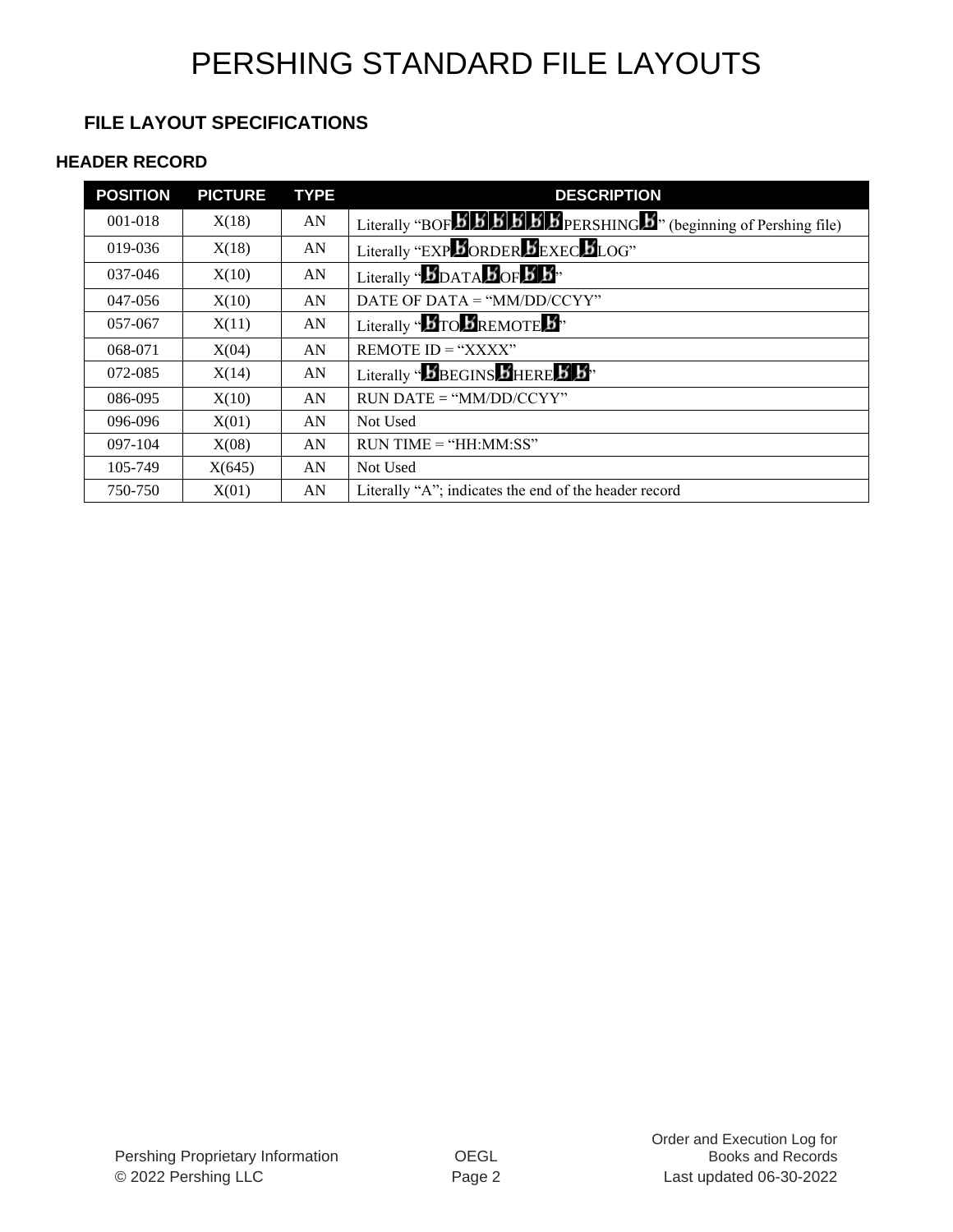#### **DETAIL RECORD A**

| <b>POSITION</b> | <b>PICTURE</b> | <b>TYPE</b> | <b>DESCRIPTION</b>                                                                                                                             |
|-----------------|----------------|-------------|------------------------------------------------------------------------------------------------------------------------------------------------|
| 001-002         | X(02)          | AN          | TRANSACTION CODE = "EG"                                                                                                                        |
| 003-003         | X(01)          | AN          | RECORD INDICATOR VALUE = "A"                                                                                                                   |
| $004 - 011$     | 9(08)          | N           | RECORD ID SEQUENCE NUMBER; begins with "00000001"                                                                                              |
| 012-020         | X(09)          | AN          | ACCOUNT NUMBER, including Office (3) and Base (6)                                                                                              |
| 021-021         | X(01)          | AN          | ACCOUNT TYPE; values include:                                                                                                                  |
|                 |                |             | " $0$ " = COD                                                                                                                                  |
|                 |                |             | " $1$ " = Cash/Principal Accounting for Bank Custody                                                                                           |
|                 |                |             | " $2"$ = Margin                                                                                                                                |
|                 |                |             | " $3"$ = Short                                                                                                                                 |
|                 |                |             | " $4$ " = Special Subscription                                                                                                                 |
|                 |                |             | " $5$ " = Arbitrage                                                                                                                            |
|                 |                |             | " $6$ " = Market Function                                                                                                                      |
|                 |                |             | " $7"$ = Non Load                                                                                                                              |
|                 |                |             | " $8$ " = Precious Metals                                                                                                                      |
|                 |                |             | "9" = Income/Income Accounting for Bank Custody                                                                                                |
|                 |                |             | " $U$ " = Not Available                                                                                                                        |
| 022-023         | X(02)          | ${\rm AN}$  | ORDER SOURCE SYSTEM IDENTIFIER; identifies the source system for the                                                                           |
|                 |                |             | order; values include:                                                                                                                         |
|                 |                |             | " $15"$ = Rules Engine                                                                                                                         |
|                 |                |             | " $20$ " = TCMS                                                                                                                                |
|                 |                |             | " $25" = ATOMS$                                                                                                                                |
|                 |                |             | " $30"$ = MFNL                                                                                                                                 |
|                 |                |             | " $60$ " = CapeLogic                                                                                                                           |
|                 |                |             | " $65$ " = Neovest                                                                                                                             |
|                 |                |             | " $70$ " = NetX 360 Allocations                                                                                                                |
|                 |                |             | " $75"$ = FOMS                                                                                                                                 |
|                 |                |             | " $77$ " = LiquidPoint                                                                                                                         |
|                 |                |             | "78" = UTF                                                                                                                                     |
|                 |                |             | " $79$ " = RealTick                                                                                                                            |
|                 |                |             | "82"= Instinct                                                                                                                                 |
|                 |                |             | "83" = $ConvergX$                                                                                                                              |
| 024-043         | X(20)          | AN          | ORDER SOURCE SYSTEM ORDER ID; for Rules Engine this field will<br>contain terminal ID and order sequence number; first character of non-dollar |
|                 |                |             | order will contain # symbol                                                                                                                    |
| 044-051         | 9(08)          | N           | ORDER SOURCE SYSTEM CREATION DATE, in CCYYMMDD format;                                                                                         |
|                 |                |             | date reporting system created order                                                                                                            |
| 052-063         | 9(12)          | ${\bf N}$   | ORDER SOURCE SYSTEM CREATION TIME, in HHMISSNNNNNN<br>format; time reporting system created order                                              |
| 064-081         | X(18)          | AN          | Not Used                                                                                                                                       |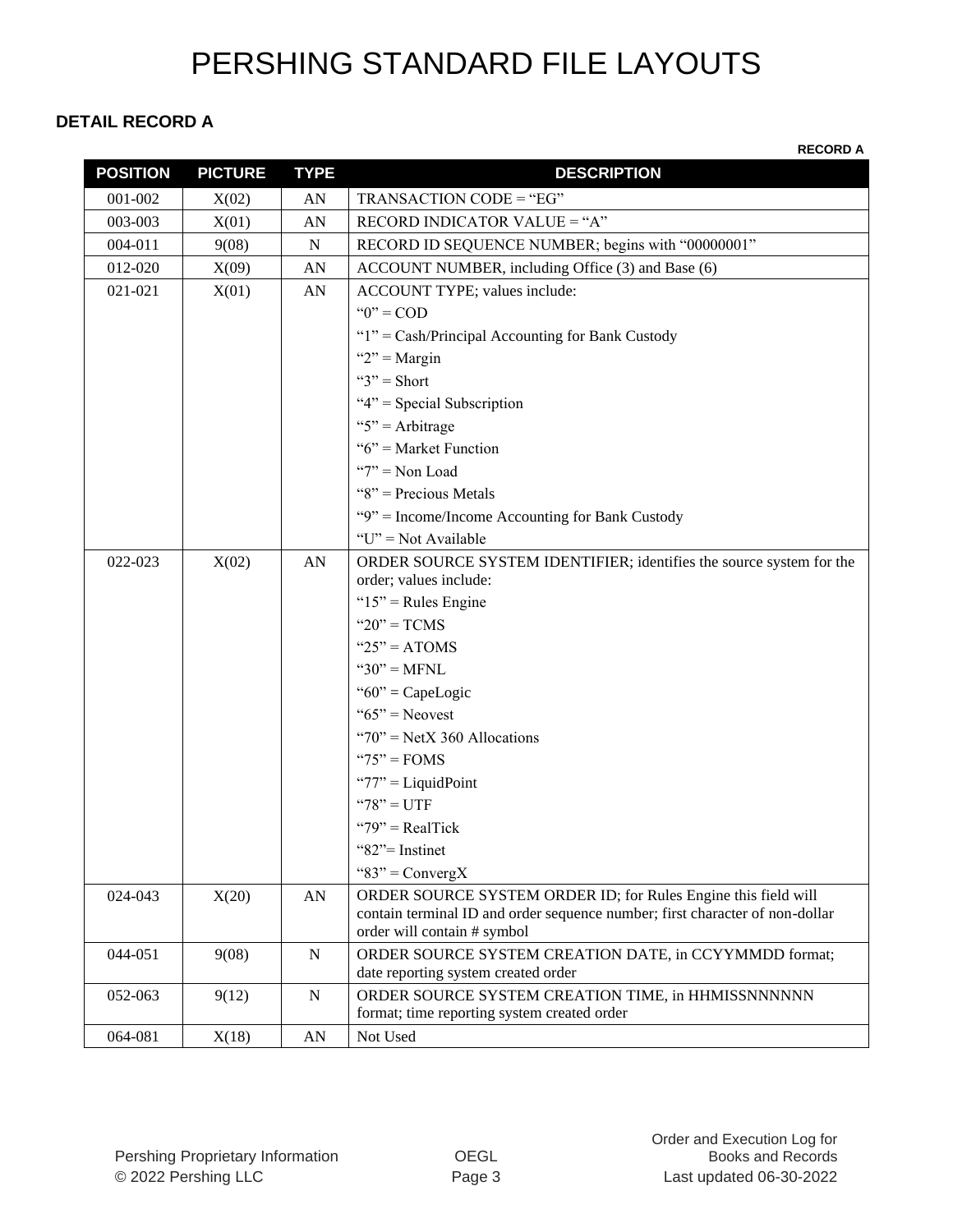| <b>POSITION</b> | <b>PICTURE</b> | <b>TYPE</b> | <b>DESCRIPTION</b>                                                                 |
|-----------------|----------------|-------------|------------------------------------------------------------------------------------|
|                 |                |             | <b>BASIC ORDER DATA</b>                                                            |
| 082-084         | X(03)          | AN          | INTRODUCING BROKER DEALER (IBD) NUMBER                                             |
| 085-085         | X(01)          | AN          | Not Used                                                                           |
| 086-094         | X(09)          | AN          | <b>CUSIP NUMBER</b>                                                                |
| 095-095         | X(01)          | AN          | Not Used                                                                           |
| 096-111         | X(16)          | AN          | PRIMARY SECURITY SYMBOL                                                            |
| 112-113         | X(02)          | AN          | BUY/SELL CODE; values include:                                                     |
|                 |                |             | " $01$ " = Buy                                                                     |
|                 |                |             | " $02$ " = Sell                                                                    |
|                 |                |             | "99" = Buy/Sell not available                                                      |
| 114-115         | X(02)          | AN          | BUY/SELL QUALIFIER CODE; values include:                                           |
|                 |                |             | " $01$ " = Buy                                                                     |
|                 |                |             | " $02$ " = Buy Minus; buy at lower than current market price                       |
|                 |                |             | " $03" =$ Sell                                                                     |
|                 |                |             | " $04$ " = Sell Plus; execute only if price is higher than last price              |
|                 |                |             | " $05$ " = Short Sale; sale of a security not owned by the seller                  |
|                 |                |             | " $06$ " = Short Exempt                                                            |
|                 |                |             | "99" = Buy/Sell Qualifier not available                                            |
| 116-117         | X(02)          | AN          | CANCEL STATUS CODE; values include:                                                |
|                 |                |             | " $\mathbf{B}'$ $\mathbf{B}$ " = Not Applicable                                    |
|                 |                |             | " $01$ " = Full                                                                    |
|                 |                |             | " $02$ " = Replaced                                                                |
|                 |                |             | " $03$ " = Partial                                                                 |
|                 |                |             | "99" = $CXL$ status not available                                                  |
| 118-118         | X(01)          | AN          | CANCEL/CORRECT REASON CODE; values include:                                        |
|                 |                |             | " $1$ " = Trade corrected after it settled                                         |
|                 |                |             | " $2$ " = Trade corrected by system as result of earlier pre-settlement correction |
|                 |                |             | "5" = Trade post/settle cancelled                                                  |
|                 |                |             | "6" = Trade NSCC Notification                                                      |
|                 |                |             | "9" = Trade correction not available                                               |
|                 |                |             | "C" = Trade corrected after entering P&S, but before settling                      |
|                 |                |             | "D" = Trade deleted on Entry Date                                                  |
|                 |                |             | "N" = Trade has not been cancelled, corrected or restored                          |
|                 |                |             | "R" = Trade restored; today's correction/deletion annulled                         |
|                 |                |             | "U" = Trade corrected on Entry Date                                                |
|                 |                |             | " $X$ " = Trade cancelled after entering P&S, but before settling                  |
|                 |                |             | "Z" = Trade cancelled by system as result of earlier pre-settlement correction     |
| 119-136         | 9(13)v9(05)    | $\mathbf N$ | ORIGINAL ORDER QUANTITY; original quantity specified                               |
| 137-137         | X(01)          | AN          | ORIGINAL ORDER QUANTITY SIGN; values include:                                      |
|                 |                |             | "+" = $Positive$                                                                   |
|                 |                |             | "-" = Negative                                                                     |
|                 |                |             | " $\mathbf{B}$ " = Not Applicable                                                  |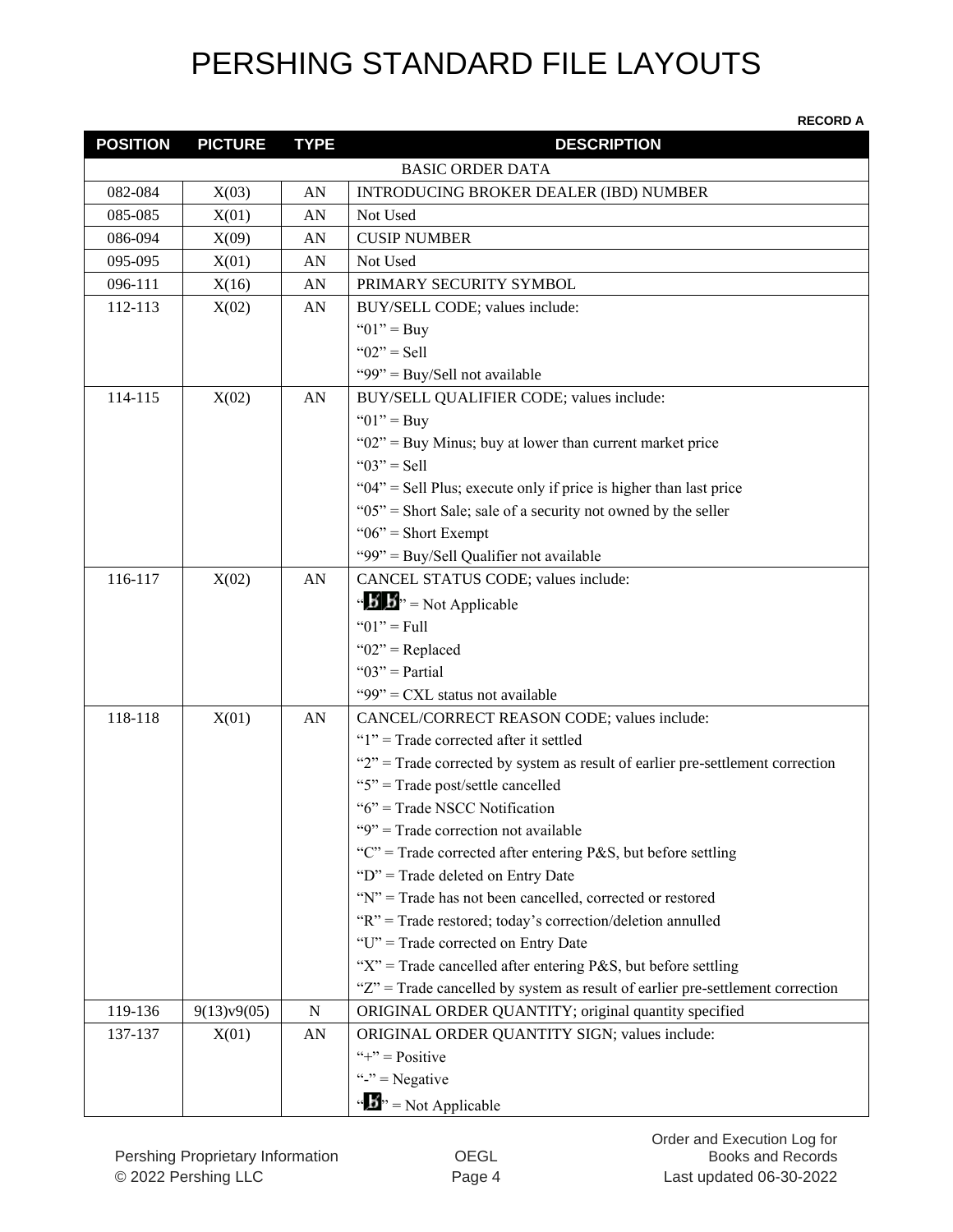| <b>POSITION</b> | <b>PICTURE</b> | <b>TYPE</b>      | <b>DESCRIPTION</b>                                                                                                |
|-----------------|----------------|------------------|-------------------------------------------------------------------------------------------------------------------|
| 138-139         | X(02)          | ${\rm AN}$       | PRICE TYPE CODE; value assigned to uniquely identify conditions                                                   |
|                 |                |                  | surrounding the price of an order; values include:                                                                |
|                 |                |                  | " $01$ " = Market Order (market price at a time order hits)                                                       |
|                 |                |                  | " $02$ " = Limit Order (buy/sell at a specific price or better)                                                   |
|                 |                |                  | " $03$ " = Stop Order (buy/sell at market price once security has traded at specific<br>price)                    |
|                 |                |                  | "04" = Stop Limit Order (buy/sell at a specific price or better but only after a<br>given price has been reached) |
|                 |                |                  | " $05$ " = Over Parity                                                                                            |
|                 |                |                  | " $06$ " = Under Parity                                                                                           |
|                 |                |                  | " $07$ " = Parity                                                                                                 |
|                 |                |                  | "99" = Price type not available                                                                                   |
| 140-141         | X(02)          | AN               | ORDER RECORD TYPE; values include:                                                                                |
|                 |                |                  | " $01$ " = New Order                                                                                              |
|                 |                |                  | " $02$ " = Cancelled Order                                                                                        |
|                 |                |                  | " $03$ " = Renewed Order                                                                                          |
|                 |                |                  | " $04$ " = Corporate Action                                                                                       |
|                 |                |                  | " $05$ " = Dropped                                                                                                |
|                 |                |                  | "06" = Cancelled and Replaced Order                                                                               |
|                 |                |                  | " $07$ " = Replacing Order                                                                                        |
|                 |                |                  | " $08$ " = Execution Only Order                                                                                   |
|                 |                |                  | "09" = Short Form Cross (Cross Trade Entered via POPS System)                                                     |
|                 |                |                  | " $10"$ = Corrected Order                                                                                         |
|                 |                |                  | " $11$ " = Replacing Add On                                                                                       |
|                 |                |                  | " $21$ " = Parent Order                                                                                           |
|                 |                |                  | "22" = Parent Order Cancelled                                                                                     |
|                 |                |                  | "26" = Parent Order CXR Cancelled                                                                                 |
|                 |                |                  | " $27$ " = Parent Order Replacing                                                                                 |
|                 |                |                  | "30" = Parent Order Corrected                                                                                     |
|                 |                |                  | " $40$ " = Allocation of Order                                                                                    |
| 142-143         | X(02)          | AN               | ORDER APPROVAL STATUS CODE; values include:                                                                       |
|                 |                |                  | " $01$ " = Order Approved                                                                                         |
|                 |                |                  | " $02$ " = Pending                                                                                                |
|                 |                |                  | " $03$ " = Rejected                                                                                               |
|                 |                |                  | " $04$ " = Cancelled                                                                                              |
|                 |                |                  | " $05$ " = Order Skipped                                                                                          |
|                 |                |                  | "99" = Order not available                                                                                        |
| 144-144         | X(01)          | ${\bf A}{\bf N}$ | ORDER APPROVAL SYSTEM ID; values include:                                                                         |
|                 |                |                  | " $1$ " = BrokerView/Rules Engine                                                                                 |
|                 |                |                  | "9" = Approval not available                                                                                      |
| 145-178         | X(34)          | ${\bf A}{\bf N}$ | APPROVAL SYSTEM ORDER ID                                                                                          |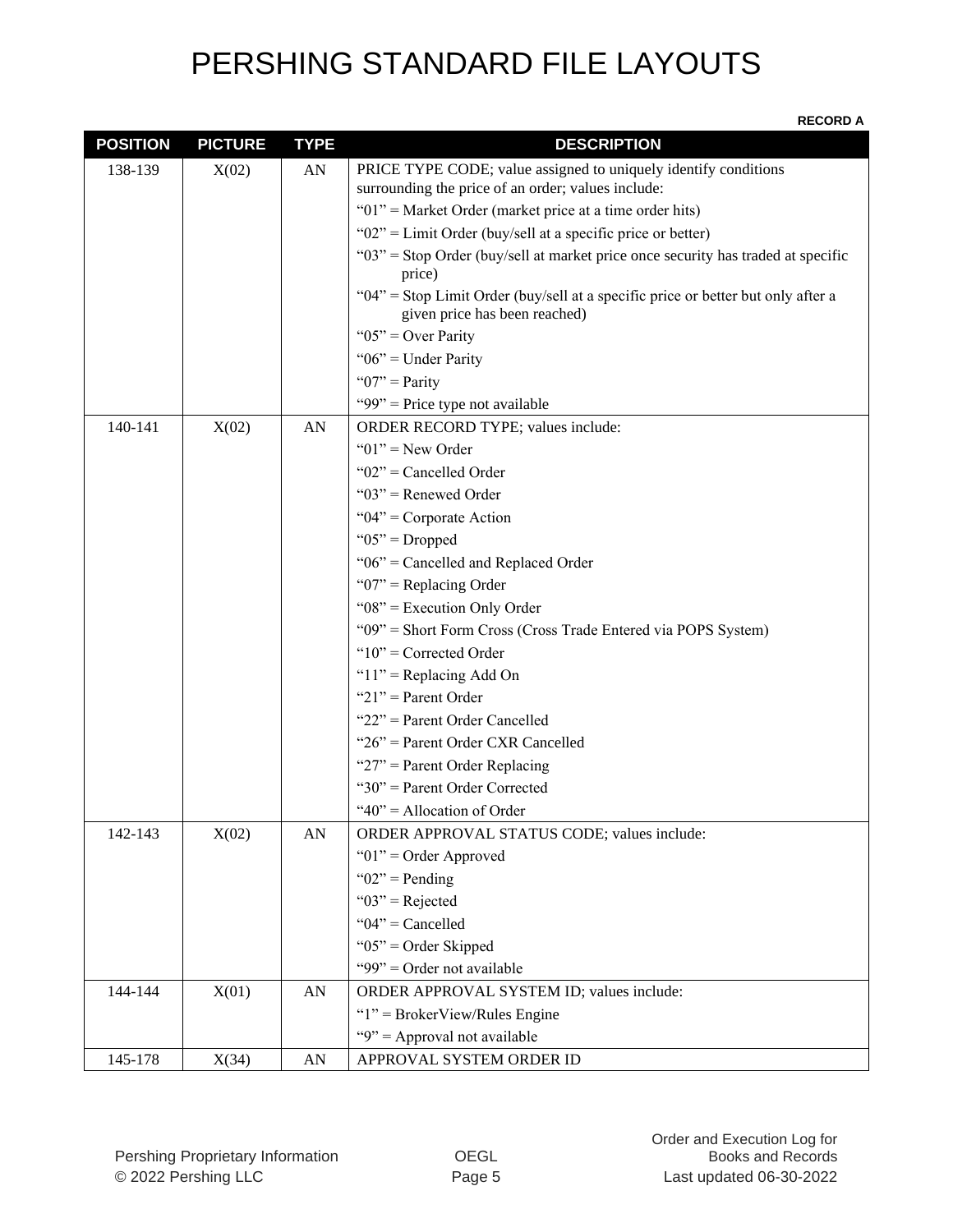| <b>POSITION</b> | <b>PICTURE</b> | <b>TYPE</b> | <b>DESCRIPTION</b>                                                                                                                                                        |
|-----------------|----------------|-------------|---------------------------------------------------------------------------------------------------------------------------------------------------------------------------|
| 179-180         | X(02)          | AN          | ORDER EXECUTION STATUS; values include:                                                                                                                                   |
|                 |                |             | " $01$ " = Open Order                                                                                                                                                     |
|                 |                |             | " $02$ " = Partially Filled                                                                                                                                               |
|                 |                |             | " $03$ " = Fully Filled                                                                                                                                                   |
|                 |                |             | " $04$ " = Acknowledged Order                                                                                                                                             |
|                 |                |             | " $05$ " = Unpriced Order                                                                                                                                                 |
|                 |                |             | "99" = Execution status not available                                                                                                                                     |
| 181-183         | X(03)          | AN          | PRINCIPAL/AGENCY CODE; value assigned to identify trading capacity; see                                                                                                   |
|                 |                |             | Appendix V for values                                                                                                                                                     |
| 184-184         | X(01)          | AN          | SOLICITED INDICATOR; values include:                                                                                                                                      |
|                 |                |             | " $Y$ " = Solicited                                                                                                                                                       |
|                 |                |             | " $N$ " = Unsolicited                                                                                                                                                     |
|                 |                |             | "U" = Solicitation unknown                                                                                                                                                |
| 185-186         | X(02)          | AN          | TIME IN FORCE CODE; value assigned to identify timeframe in which order is<br>effective; order will expire if parameters are not met within timeframe; values<br>include: |
|                 |                |             | " $01$ " = Day Order                                                                                                                                                      |
|                 |                |             | " $02$ " = GTC (Good until Cancelled)                                                                                                                                     |
|                 |                |             | " $03$ " = Fill or Kill (execute immediately & in full or cancel)                                                                                                         |
|                 |                |             | " $04$ " = Immediate or Cancel                                                                                                                                            |
|                 |                |             | " $05$ " = Execute at Opening Only                                                                                                                                        |
|                 |                |             | "06" = GTX; Good until GTC/Eligible for Extended Market Hours                                                                                                             |
|                 |                |             | " $07$ " = Good until Date                                                                                                                                                |
|                 |                |             | " $08$ " = Good for Month                                                                                                                                                 |
|                 |                |             | " $09$ " = Good for Week                                                                                                                                                  |
|                 |                |             | " $10$ " = Good until Time                                                                                                                                                |
|                 |                |             | " $11"$ = Pre-Market Session                                                                                                                                              |
|                 |                |             | " $12"$ = After-Market Session                                                                                                                                            |
|                 |                |             | " $13"$ = Crossing Session                                                                                                                                                |
|                 |                |             | " $14"$ = Day Plus                                                                                                                                                        |
|                 |                |             | " $15$ " = Market on Close                                                                                                                                                |
|                 |                |             | "99" = Time in Force not available                                                                                                                                        |
| 187-187         | X(01)          | AN          | ALL OR NONE INDICATOR; identifies if entire order must be filled to<br>execute; values include:                                                                           |
|                 |                |             | "Y" = Partial Fulfillment not Allowed                                                                                                                                     |
|                 |                |             | "N" = Partial Fulfillment is Allowed                                                                                                                                      |
|                 |                |             | " $U$ " = All or None unknown                                                                                                                                             |
| 188-188         | X(01)          | AN          | SPECIAL SETTLEMENT PERIOD CODE; values include:                                                                                                                           |
|                 |                |             | " $1$ " = Cash                                                                                                                                                            |
|                 |                |             | " $2"$ = Next Day"                                                                                                                                                        |
|                 |                |             | " $3"$ = Seller"                                                                                                                                                          |
|                 |                |             | "4" = Fixed Income Regular Settlement                                                                                                                                     |
|                 |                |             | "9" = Special Settlement not available                                                                                                                                    |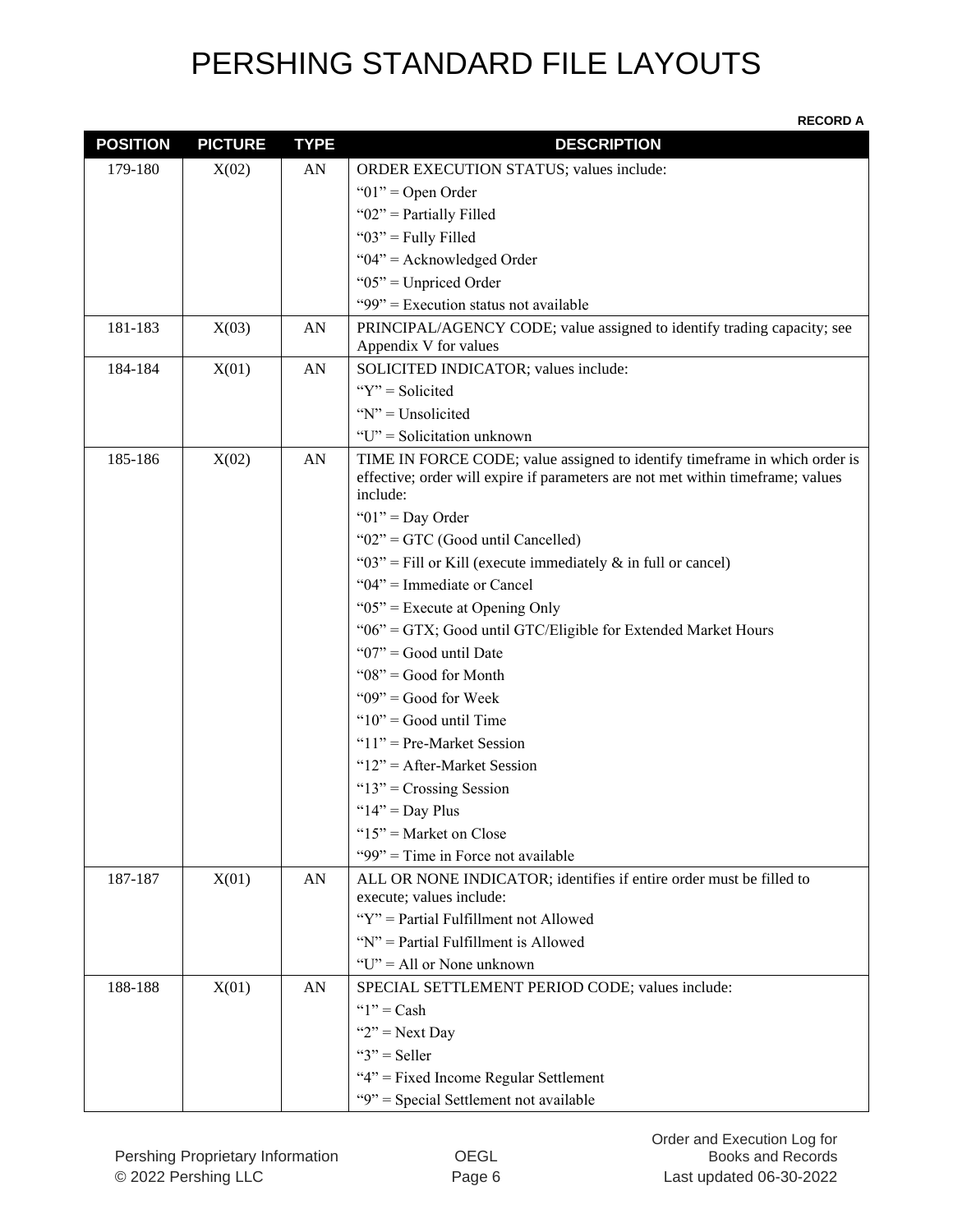| <b>POSITION</b> | <b>PICTURE</b> | <b>TYPE</b> | <b>DESCRIPTION</b>                                                                                                                                                                                                                                                                                                   |
|-----------------|----------------|-------------|----------------------------------------------------------------------------------------------------------------------------------------------------------------------------------------------------------------------------------------------------------------------------------------------------------------------|
| 189-189         | X(01)          | AN          | Not Used                                                                                                                                                                                                                                                                                                             |
| 190-192         | 9(03)          | ${\bf N}$   | SPECIAL SETTLEMENT NUMBER OF DAYS                                                                                                                                                                                                                                                                                    |
| 193-200         | X(08)          | AN          | ORDER PLACEMENT DATE, in CCYYMMDD format                                                                                                                                                                                                                                                                             |
| 201-212         | X(12)          | AN          | ORDER PLACEMENT TIME, in HHMISSNNNNNN format                                                                                                                                                                                                                                                                         |
| 213-216         | X(04)          | AN          | FIRST WIRE ID; identifies a business party who is placing a particular order on<br>behalf of his/her customer; Wire Identifiers (Codes)/Call Letters are assigned by<br>Pershing and can signify entities of different types (i.e., a group of investment<br>professionals [IPs], a single IP, a sub-office, a firm) |
| 217-234         | 9(09)v9(09)    | $\mathbf N$ | INCREMENTAL MARK UP/DOWN AMOUNT                                                                                                                                                                                                                                                                                      |
| 235-235         | X(01)          | AN          | INCREMENTAL MARK UP/DN AMT SIGN; values include:                                                                                                                                                                                                                                                                     |
|                 |                |             | "+" = $Positive$                                                                                                                                                                                                                                                                                                     |
|                 |                |             | "-" = Negative                                                                                                                                                                                                                                                                                                       |
|                 |                |             | " $\mathbf{F}$ " = Not Applicable                                                                                                                                                                                                                                                                                    |
| 236-253         | 9(13)v9(05)    | $\mathbf N$ | INPUT SHARE QUANTITY; for NetX360 Allocations this field will carry<br><b>Allocated Quantity</b>                                                                                                                                                                                                                     |
| 254-254         | X(01)          | AN          | INPUT SHARE QUANTITY SIGN; values include:                                                                                                                                                                                                                                                                           |
|                 |                |             | "+" = $Positive$                                                                                                                                                                                                                                                                                                     |
|                 |                |             | "-" = Negative                                                                                                                                                                                                                                                                                                       |
|                 |                |             | " $\mathbf{F}$ " = Not Applicable                                                                                                                                                                                                                                                                                    |
|                 |                |             | <b>INVESTMENT PROFESSIONAL INFORMATION</b>                                                                                                                                                                                                                                                                           |
| 255-272         | 9(09)v9(09)    | $\mathbf N$ | COMMISSION RATE; commission to be paid on a particular order; expressed<br>varyingly as an amount, per bond, etc., as indicated in the TYPE OF<br>COMMISSION field, below.                                                                                                                                           |
| 273-274         | X(02)          | AN          | TYPE OF COMMISSION; type of commission payable to IPs on trade; values<br>include:                                                                                                                                                                                                                                   |
|                 |                |             | " $01$ " = Flat (COM)                                                                                                                                                                                                                                                                                                |
|                 |                |             | " $02$ " = Per Share (RTE)                                                                                                                                                                                                                                                                                           |
|                 |                |             | " $03$ " = Percentage Discount (MLT)                                                                                                                                                                                                                                                                                 |
|                 |                |             | " $09$ " = Percentage of Principal (PFM)                                                                                                                                                                                                                                                                             |
|                 |                |             | "C1" = Commission sales credit rate                                                                                                                                                                                                                                                                                  |
|                 |                |             | " $C2$ " = Commission by discount                                                                                                                                                                                                                                                                                    |
|                 |                |             | " $C3$ " = Commission by rate                                                                                                                                                                                                                                                                                        |
|                 |                |             | " $C4$ " = Commission by amount<br>" $C5$ " = Commission zero                                                                                                                                                                                                                                                        |
|                 |                |             | " $C6$ " = Commission credit flat                                                                                                                                                                                                                                                                                    |
|                 |                |             | "99" = Commission Type unknown                                                                                                                                                                                                                                                                                       |
| 275-278         | X(04)          | AN          | FIRST INVESTMENT PROFESSIONAL                                                                                                                                                                                                                                                                                        |
| 279-280         | X(02)          | AN          | FIRST INVESTMENT PROFESSIONAL STATUS CODE                                                                                                                                                                                                                                                                            |
| 281-298         | 9(09)v9(09)    | ${\bf N}$   | FIRST INVESTMENT PROFESSIONAL COMMISSION PERCENT (OR                                                                                                                                                                                                                                                                 |
|                 |                |             | AMOUNT)                                                                                                                                                                                                                                                                                                              |
| 299-299         | X(01)          | AN          | FIRST INVESTMENT PROFESSIONAL OF RECORD DEFAULT<br><b>INDICATOR</b>                                                                                                                                                                                                                                                  |
| 300-303         | X(04)          | AN          | SECOND INVESTMENT PROFESSIONAL                                                                                                                                                                                                                                                                                       |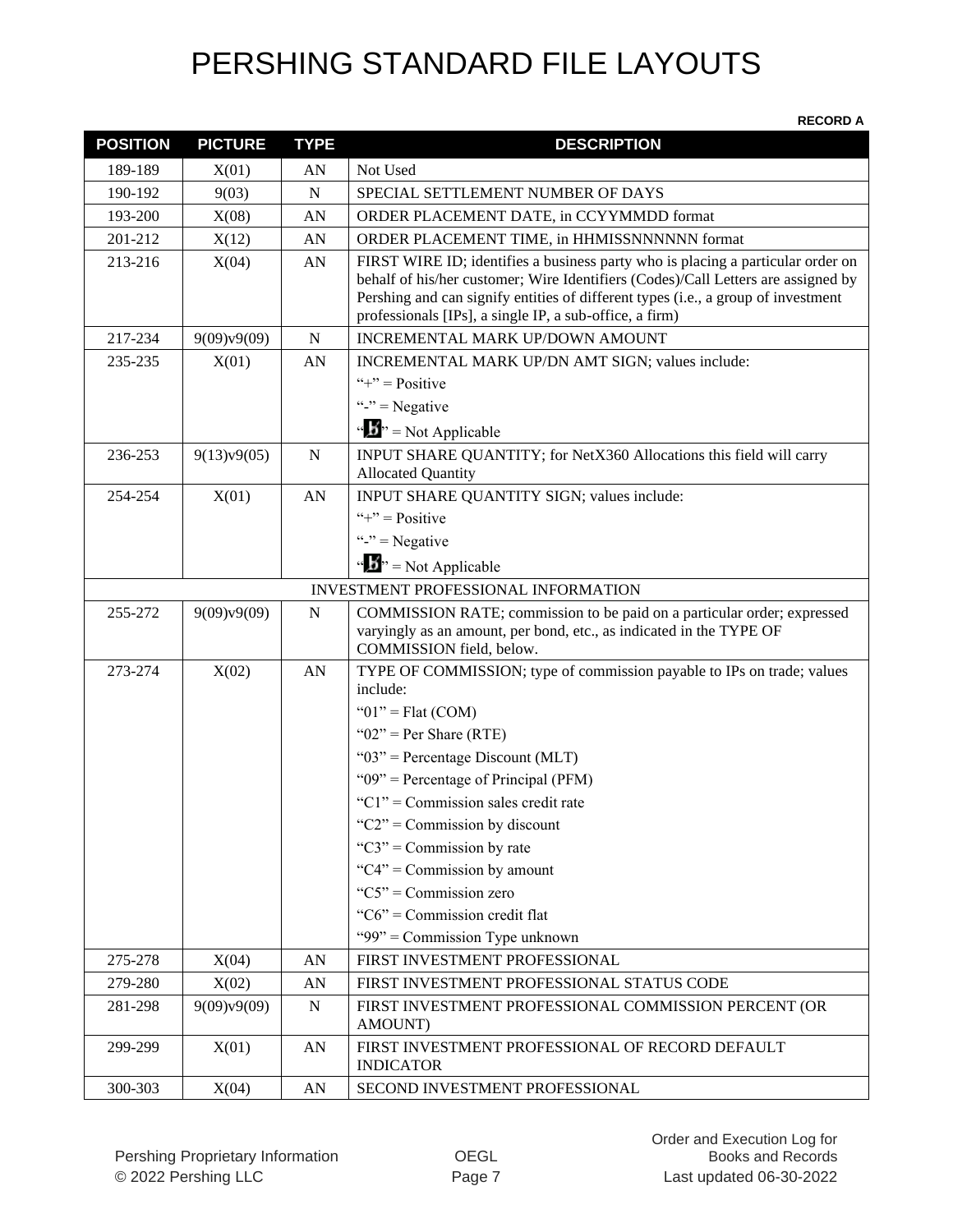| <b>POSITION</b> | <b>PICTURE</b> | <b>TYPE</b> | <b>DESCRIPTION</b>                                                                                                                                                    |
|-----------------|----------------|-------------|-----------------------------------------------------------------------------------------------------------------------------------------------------------------------|
| 304-305         | X(02)          | AN          | <b>SECOND IP STATUS CODE</b>                                                                                                                                          |
| 306-323         | 9(09)v9(09)    | $\mathbf N$ | SECOND INVESTMENT PROFESSIONAL COMMISSION PERCENT (OR<br>AMOUNT)                                                                                                      |
| 324-324         | X(01)          | AN          | SECOND INVESTMENT PROFESSIONAL OF RECORD DEFAULT<br><b>INDICATOR</b>                                                                                                  |
| 325-328         | X(04)          | AN          | THIRD INVESTMENT PROFESSIONAL                                                                                                                                         |
| 329-330         | X(02)          | AN          | THIRD IP STATUS CODE                                                                                                                                                  |
| 331-348         | 9(09)v9(09)    | N           | THIRD INVESTMENT PROFESSIONAL COMMISSION PERCENT (OR<br>AMOUNT)                                                                                                       |
| 349-349         | X(01)          | AN          | THIRD INVESTMENT PROFESSIONAL OF RECORD DEFAULT<br><b>INDICATOR</b>                                                                                                   |
| 350-353         | X(04)          | AN          | FOURTH INVESTMENT PROFESSIONAL                                                                                                                                        |
| 354-355         | X(02)          | AN          | FOURTH IP STATUS CODE                                                                                                                                                 |
| 356-373         | 9(09)y9(09)    | N           | FOURTH INVESTMENT PROFESSIONAL COMMISSION PERCENT (OR<br>AMOUNT)                                                                                                      |
| 374-374         | X(01)          | AN          | FOURTH INVESTMENT PROFESSIONAL OF RECORD DEFAULT<br><b>INDICATOR</b>                                                                                                  |
|                 |                |             | SOURCE SYSTEM UPDATE INFORMATION                                                                                                                                      |
| 375-382         | X(08)          | AN          | SOURCE SYSTEM UPDATE TERMINAL ID; where last update was<br>performed                                                                                                  |
| 383-390         | X(08)          | AN          | SOURCE SYSTEM UPDATE USER ID; user performing last update in source<br>system; for new orders, the user entering the order; blank if source is not<br>Pershing system |
| 391-398         | 9(08)          | $\mathbf N$ | SOURCE SYSTEM UPDATE DATE, in CCYYMMDD format                                                                                                                         |
| 399-410         | 9(12)          | N           | SOURCE SYSTEM UPDATE TIME, in HHMISSNNNNNN format                                                                                                                     |
| 411-412         | X(02)          | AN          | ORDER TYPE CODE; value assigned to identify the type of order; values may<br>be distinctly different based on source and product type; values include:                |
|                 |                |             | " $01$ " = Simple Order                                                                                                                                               |
|                 |                |             | " $02$ " = Complex (two-part) order (ATOMS only)                                                                                                                      |
|                 |                |             | " $03$ " = Exchange (Mutual Fund Order Not Filled)                                                                                                                    |
|                 |                |             | "04" = Exchange Trade (Mutual Fund Order Filled)                                                                                                                      |
|                 |                |             | " $05$ " = Trade (Mutual Funds only)                                                                                                                                  |
|                 |                |             | " $06$ " = Cash Adjustment (Mutual Funds only)                                                                                                                        |
|                 |                |             | " $07$ " = Paired Equity Order                                                                                                                                        |
|                 |                |             | "98" = Other Order (ATOMS only)                                                                                                                                       |
|                 |                |             | "99" = Not Known/Not Applicable                                                                                                                                       |
| 413-418         | X(06)          | AN          | P&S REFERENCE NUMBER                                                                                                                                                  |
| 419-426         | 9(08)          | ${\bf N}$   | ORDER ACTIVITY EFFECTIVE DATE, in CCYYMMDD format; blank for<br>new orders                                                                                            |
| 427-438         | 9(12)          | ${\bf N}$   | ORDER ACTIVITY EFFECTIVE TIME, in HHMISSNNNNNN format; blank<br>for new orders                                                                                        |
| 439-453         | X(15)          | AN          | ORDER ACTIVITY USER ID                                                                                                                                                |
| 454-455         | X(02)          | AN          | SOURCE SYSTEM SOURCE ID; see Appendix W for values                                                                                                                    |
| 456-495         | X(40)          | AN          | FIRM DESIGNATED IDENTIFIER (FDID)                                                                                                                                     |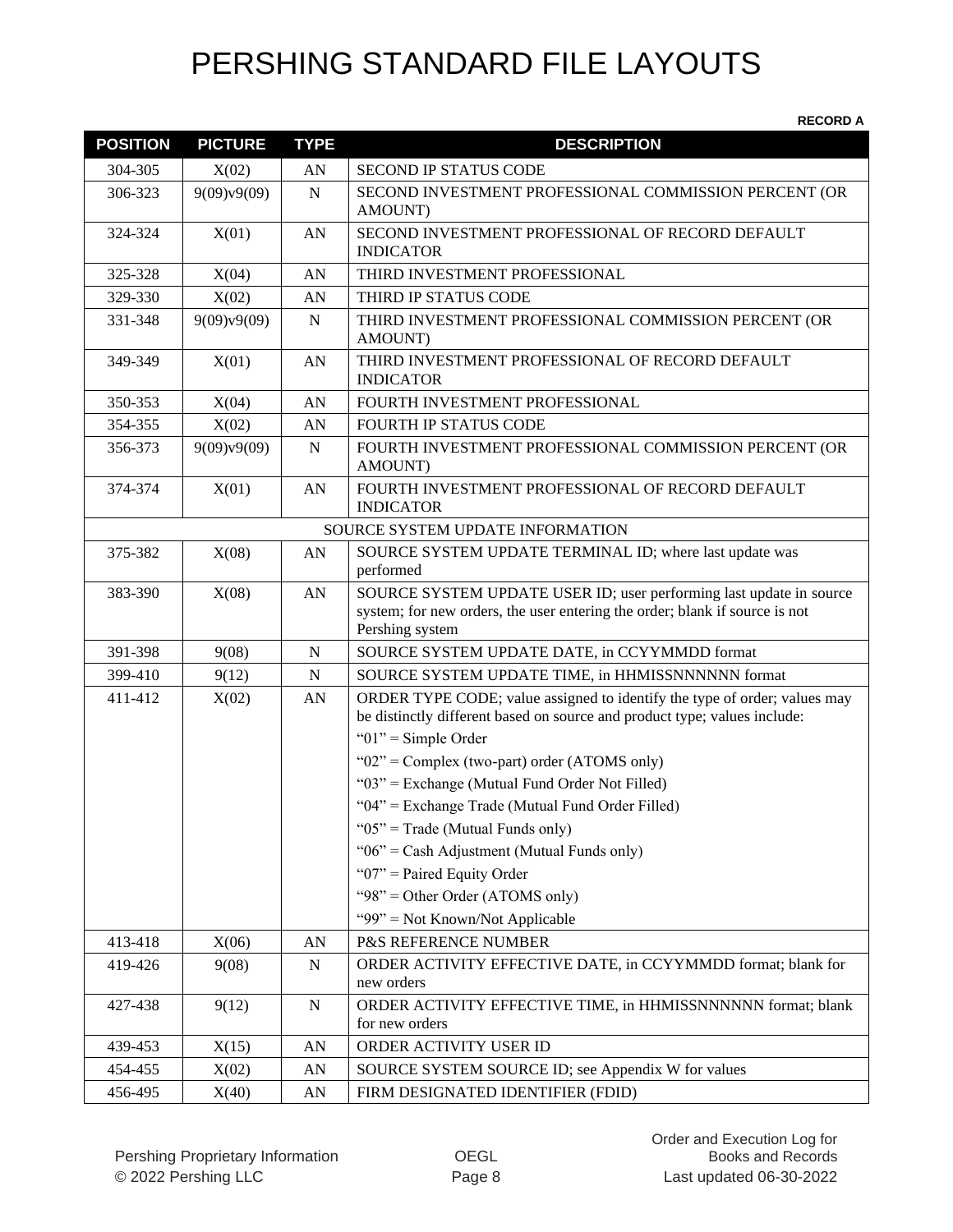| <b>POSITION</b> | <b>PICTURE</b> | <b>TYPE</b>      | <b>DESCRIPTION</b>                                                                                                                                                                                                                                                                                                                     |
|-----------------|----------------|------------------|----------------------------------------------------------------------------------------------------------------------------------------------------------------------------------------------------------------------------------------------------------------------------------------------------------------------------------------|
| 496-505         | X(10)          | AN               | OCC IDENTIFIER; actionable identifier; for customer/firm trades and orders                                                                                                                                                                                                                                                             |
| 506-525         | X(20)          | AN               | PAIRED EQUITY ORDER ID                                                                                                                                                                                                                                                                                                                 |
| 526-545         | X(20)          | AN               | <b>LEG REFERENCE IDENTIFIER</b>                                                                                                                                                                                                                                                                                                        |
| 546-546         | X(01)          | AN               | CUSTOMER DISPLAY INSTRUCTION FLAG; indicates that customer has<br>instructed that limit order must not be displayed or that block size order must be<br>displayed; values include:<br>" $T$ " = True<br>" $F$ " = False                                                                                                                |
|                 |                |                  | " $U$ " = Not Applicable                                                                                                                                                                                                                                                                                                               |
| 547-562         | X(16)          | AN               | BLOOMBERG SYMBOL+EXCHANGE, effective late Q2 2022                                                                                                                                                                                                                                                                                      |
| 563-574         | X(12)          | AN               | <b>ENTERPRISE ID</b>                                                                                                                                                                                                                                                                                                                   |
| 575-586         | X(12)          | AN               | ORIGINAL ENTERPRISE ID                                                                                                                                                                                                                                                                                                                 |
| 587-588         | 9(02)          | ${\bf N}$        | COMPLEX OPTION ORDER LEG SEQUENCE NUMBER; for a multi-leg<br>order; values from 00-99                                                                                                                                                                                                                                                  |
| 589-590         | X(02)          | AN               | COMPLEX ORDER STRATEGY CODE; values include:<br>"BW" = Buy Write<br>" $MP$ " = Married Put<br>" $CS$ " = Calendar Spread<br>"VS" = Vertical Spread<br>"DS" = Diagonal Spread<br>" $RO" = Roll$<br>" $ST" = \text{Straddle}$<br>" $SG$ " = Strangle<br>"CO" = Collar<br>" $RT" = Ratio$<br>$\cdot \cdot$ $\cdot$ $\cdot$ Not Applicable |
| 591-707         | X(117)         | AN               | Not Used                                                                                                                                                                                                                                                                                                                               |
| 706-708         | X(03)          | AN               | INVESTMENT PROFESSIONAL (IP) OF RECORD                                                                                                                                                                                                                                                                                                 |
| 709-710         | X(02)          | AN               | ORDER PROCESSING SYSTEM IDENTIFIER; values include:<br>" $20$ " = TCMS<br>" $\mathbf{B}$ " = Not Applicable                                                                                                                                                                                                                            |
| 711-711         | X(01)          | ${\rm AN}$       | Not Used                                                                                                                                                                                                                                                                                                                               |
| 712-729         | X(18)          | AN               | ORDER IDENTIFIER; uniquely identifies an order                                                                                                                                                                                                                                                                                         |
| 730-737         | X(08)          | AN               | ORDER UPDATE DATE, in CCYYMMDD format                                                                                                                                                                                                                                                                                                  |
| 738-749         | X(12)          | AN               | ORDER UPDATE TIME, in HHMISSNNNNNN format                                                                                                                                                                                                                                                                                              |
| 750-750         | X(01)          | ${\bf A}{\bf N}$ | Literally "X"; indicates the end of record A                                                                                                                                                                                                                                                                                           |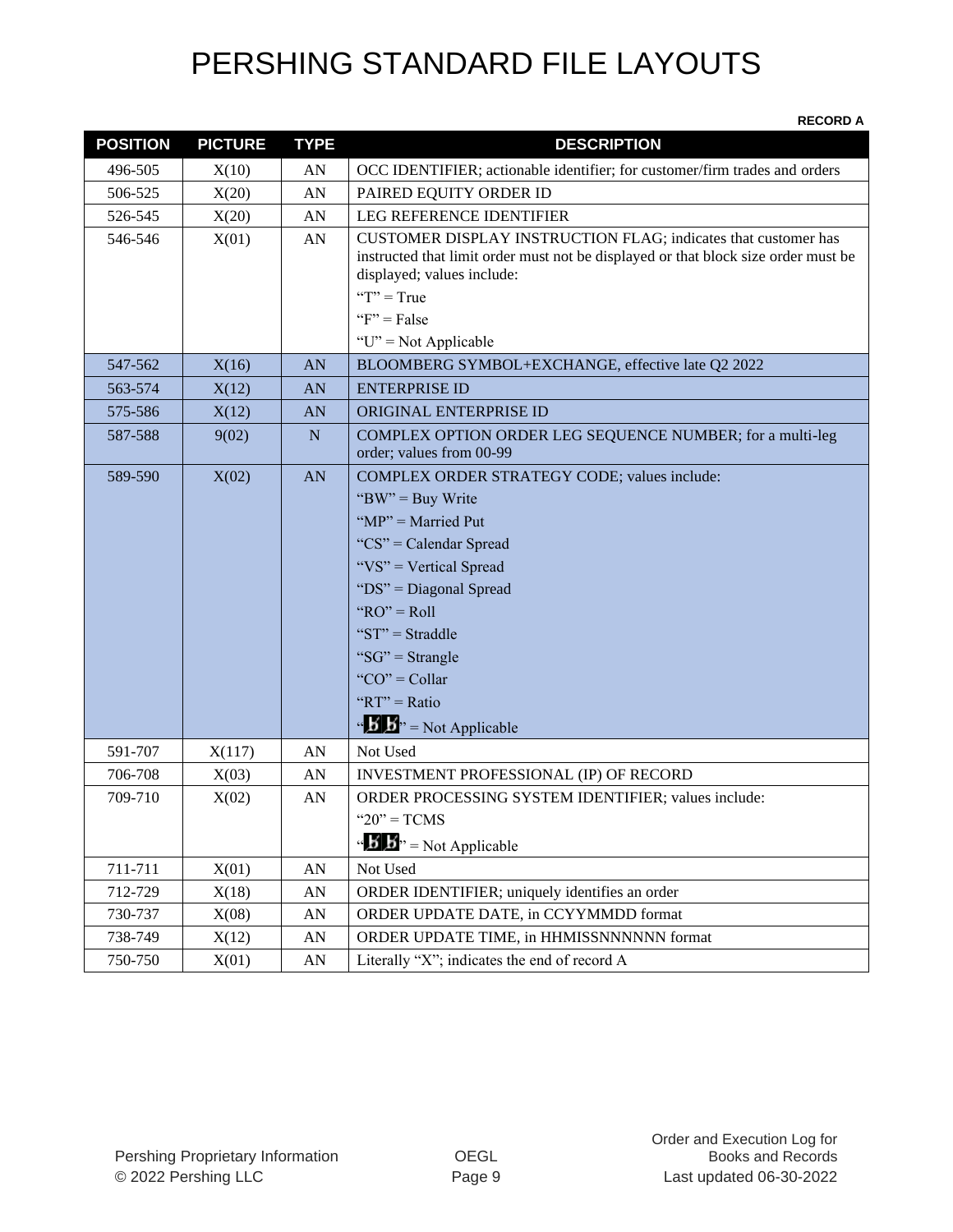#### **DETAIL RECORD B**

| <b>POSITION</b> | <b>PICTURE</b> | <b>TYPE</b> | <b>DESCRIPTION</b>                                                                                                                                                                                                                                                                                 |
|-----------------|----------------|-------------|----------------------------------------------------------------------------------------------------------------------------------------------------------------------------------------------------------------------------------------------------------------------------------------------------|
| 001-002         | X(02)          | AN          | TRANSACTION CODE = "EG"                                                                                                                                                                                                                                                                            |
| 003-003         | X(01)          | AN          | RECORD INDICATOR VALUE = "B"                                                                                                                                                                                                                                                                       |
| 004-011         | 9(08)          | N           | RECORD ID SEQUENCE NUMBER; begins with "00000001"                                                                                                                                                                                                                                                  |
| 012-020         | X(09)          | AN          | ACCOUNT NUMBER, including Office (3) and Base (6)                                                                                                                                                                                                                                                  |
| 021-021         | X(01)          | AN          | ACCOUNT TYPE; see Record A position 021 for values                                                                                                                                                                                                                                                 |
| 022-023         | X(02)          | AN          | ORDER SOURCE SYSTEM IDENTIFIER; see Record A position 022-023 for<br>values                                                                                                                                                                                                                        |
| 024-043         | X(20)          | AN          | ORDER SOURCE SYSTEM ORDER ID; for Rules Engine this field will<br>contain terminal ID and order sequence number; first character of non-dollar<br>order will contain # symbol                                                                                                                      |
| 044-051         | 9(08)          | N           | ORDER SOURCE SYSTEM CREATION DATE, in CCYYMMDD format;<br>date reporting system created order                                                                                                                                                                                                      |
| 052-063         | 9(12)          | ${\bf N}$   | ORDER SOURCE SYSTEM CREATION TIME, in HHMISSNNNNNN<br>format; time reporting system created order                                                                                                                                                                                                  |
| 064-081         | X(18)          | AN          | Not Used                                                                                                                                                                                                                                                                                           |
|                 |                |             | <b>BOOKS AND RECORDS INFORMATION</b>                                                                                                                                                                                                                                                               |
| 082-089         | X(08)          | ${\rm AN}$  | DATE INTRODUCING BROKER RECEIVES ORDER, in CCYYMMDD<br>format; date order is manually received by IBD; for client-entered orders                                                                                                                                                                   |
| 090-101         | X(12)          | AN          | TIME INTRODUCING BROKER RECEIVES ORDER, in HHMISSNNNNNN<br>format; time within Order Receipt Date on which received by order is manually<br>received by IBD; for client-entered orders                                                                                                             |
| 102-111         | X(10)          | AN          | IBD ORDER RECEIPT TIME ZONE; for all orders entered into an Order Entry<br>system, the time zone region entered in this field indicates the time zone region<br>in which the time is expressed when the IBD associate received the order from<br>the client                                        |
| 112-151         | X(40)          | AN          | NAME OF IBD ASSOCIATE RECEIVING ORDER; name when associate did<br>not enter order into system (i.e., gave it to someone else to enter); this is never a<br>cross-firm associate (i.e., both order entry individual and order receipt<br>individual are from same company) (e.g., IBD vs. Pershing) |
| 152-159         | X(08)          | AN          | DATE PERSHING ASSOCIATE RECEIVES ORDER, in CCYYMMDD<br>format                                                                                                                                                                                                                                      |
| 160-171         | X(12)          | ${\rm AN}$  | TIME PERSHING ASSOCIATE RECEIVES ORDER, in HHMISSNNNNNN<br>format                                                                                                                                                                                                                                  |
| 172-181         | X(10)          | AN          | PERSHING ASSOCIATE ORDER RECEIPT TIME ZONE; for orders entered<br>into Order Entry system; when Pershing associate, entering order, received order<br>from introducing broker                                                                                                                      |
| 182-221         | X(40)          | ${\rm AN}$  | NAME OF PERSHING ASSOCIATE RECEIVING ORDER; Pershing<br>associate receiving the order (i.e., gave it to someone else to enter); this is never<br>a cross-firm associate (i.e., both order entry individual and order receipt<br>individual are from the same company) (e.g., IBD vs. Pershing)     |
| 222-229         | X(08)          | AN          | DATE PERSHING ASSOCIATE ENTERS ORDER, in CCYYMMDD format                                                                                                                                                                                                                                           |
| 230-241         | X(12)          | AN          | TIME PERSHING ASSOCIATE ENTERS ORDER, in HHMISSNNNNNN<br>format; when Pershing associate entered order                                                                                                                                                                                             |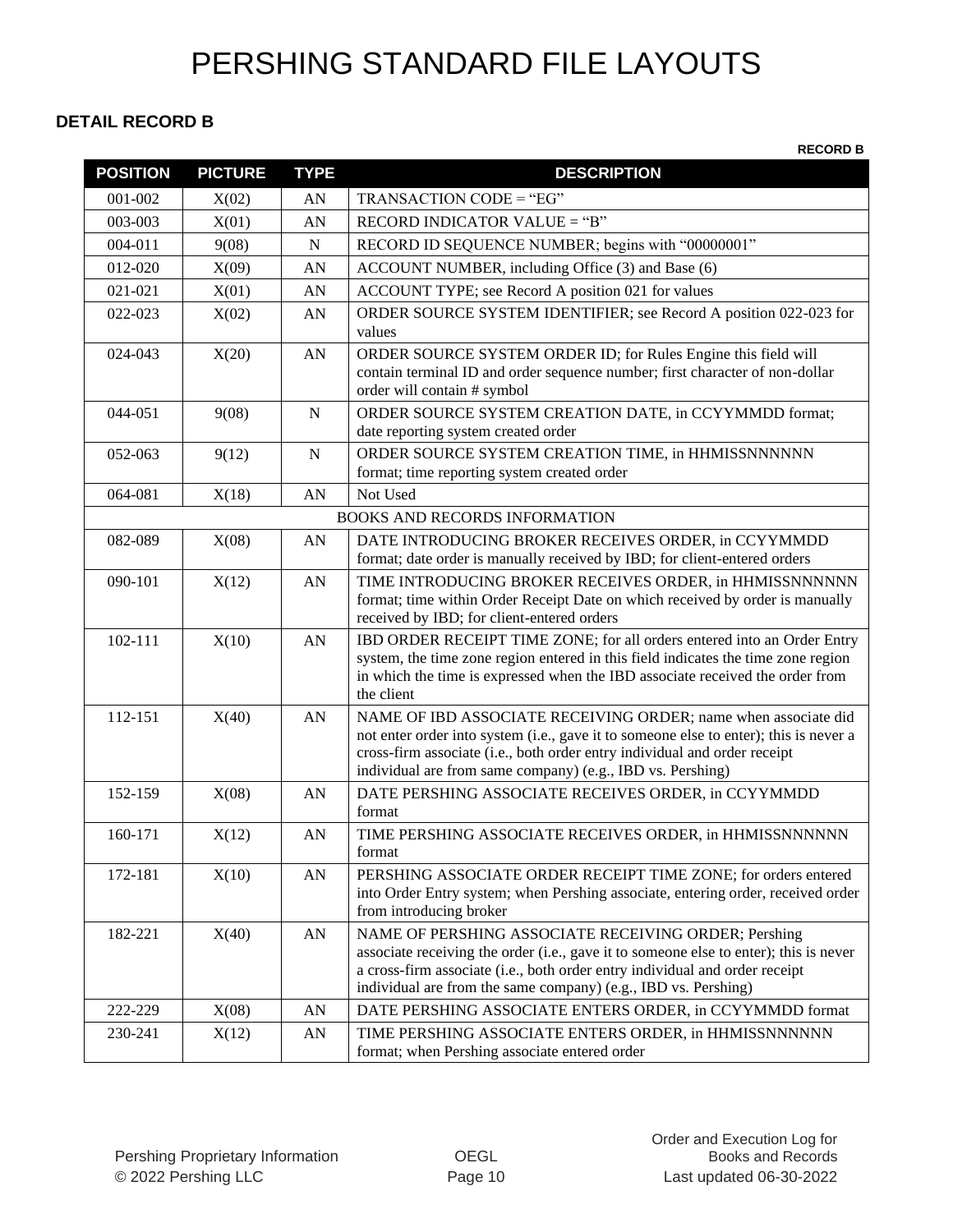| <b>POSITION</b> | <b>PICTURE</b> | <b>TYPE</b> | <b>DESCRIPTION</b>                                                                    |
|-----------------|----------------|-------------|---------------------------------------------------------------------------------------|
| 242-242         | X(01)          | AN          | ORDER ENTRY SOURCE TYPE CODE; values include:                                         |
|                 |                |             | "C" = Client                                                                          |
|                 |                |             | " $N$ " = Non-client                                                                  |
|                 |                |             | "U" = Unknown/Not Applicable; this is the default value                               |
| 243-250         | X(08)          | AN          | EXTERNAL SYSTEM ORDER ENTRY DATE, in CCYYMMDD format;                                 |
|                 |                |             | non-Pershing system                                                                   |
| 251-262         | X(12)          | AN          | EXTERNAL SYSTEM ORDER ENTRY TIME, in HHMISSNNNNNN format;<br>non-Pershing system      |
| 263-272         | X(10)          | AN          | EXTERNAL SYSTEM ORDER ENTRY TIME ZONE; non-Pershing system                            |
| 273-280         | X(08)          | AN          | PERSHING SYSTEM ORDER APPROVAL DATE, in CCYYMMDD format                               |
| 281-292         | X(12)          | AN          | PERSHING SYSTEM ORDER APPROVAL TIME, in HHMISSNNNNNN<br>format                        |
| 293-307         | X(15)          | AN          | PERSHING SYSTEM ORDER APPROVAL USER ID; Pershing associate or                         |
|                 |                |             | an IBD associate; blank if source is not Pershing system                              |
| 308-308         | X(01)          | AN          | DISCRETION EXERCISED CODE; exercised on behalf of end client on order;                |
|                 |                |             | values include:                                                                       |
|                 |                |             | "Y" = Discretion was Exercised                                                        |
|                 |                |             | "N" = Discretion was not Exercised                                                    |
|                 |                |             | " $U$ " = Unknown                                                                     |
| 309-309         | X(01)          | AN          | Not Used                                                                              |
|                 |                |             | The following four fields comprise the OCC DATA SET to be used in lieu of OPRA Symbol |
| 310-315         | X(06)          | AN          | <b>OPTION ROOT ID</b>                                                                 |
| 316-321         | 9(06)          | $\mathbf N$ | <b>EXPIRATION DATE, in YYMMDD format</b>                                              |
| 322-322         | X(01)          | AN          | CALL/PUT INDICATOR; values include:                                                   |
|                 |                |             | " $1"$ = Call                                                                         |
|                 |                |             | " $2"$ = Put                                                                          |
|                 |                |             | "B" = Bank Pledge (Call)                                                              |
|                 |                |             | " $D$ " = Bank Pledge (Put)                                                           |
|                 |                |             | " $E$ " = Escrow Receipt                                                              |
|                 |                |             | "L" = Letter of Credit (Call)                                                         |
|                 |                |             | " $M$ " = Letter of Credit (Put)                                                      |
|                 |                |             | " $9$ " = Not Applicable                                                              |
| 323-330         | 9(05)v9(03)    | ${\bf N}$   | <b>STRIKE PRICE</b>                                                                   |
| 331-334         | X(04)          | AN          | RECEIVED FROM IBD ID/LOCATE ID                                                        |
| 335-335         | X(01)          | AN          | CANCELLED BY CODE; who cancelled the order; values include:                           |
|                 |                |             | " $C$ " = Cancelled by Customer                                                       |
|                 |                |             | " $F$ " = Cancelled by Firm                                                           |
|                 |                |             | " $U$ " = Unknown                                                                     |
| 336-336         | X(01)          | <b>AN</b>   | ORDER RECEIVED BY IBD MANUALLY, effective Q1 2022; values                             |
|                 |                |             | include:<br>" $Y$ " = Yes                                                             |
|                 |                |             | " $N$ " = No                                                                          |
|                 |                |             |                                                                                       |
|                 |                |             | $"U"$ = Unknown                                                                       |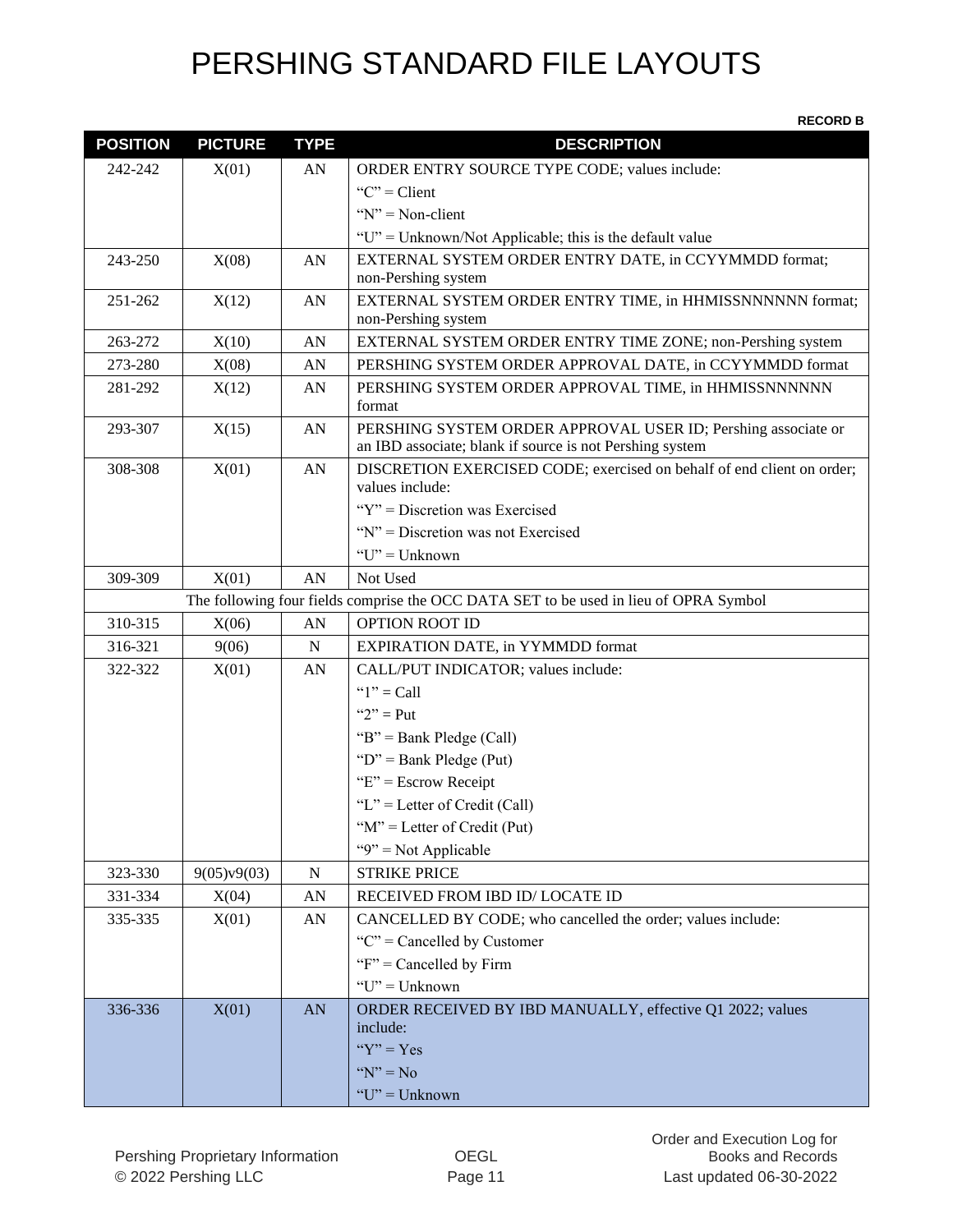| <b>POSITION</b>    | <b>PICTURE</b> | <b>TYPE</b> | <b>DESCRIPTION</b>                                                                                                                                                                                                                                                                                                                                                                                                                                                                                                                                                                                                                                                                                                                                  |
|--------------------|----------------|-------------|-----------------------------------------------------------------------------------------------------------------------------------------------------------------------------------------------------------------------------------------------------------------------------------------------------------------------------------------------------------------------------------------------------------------------------------------------------------------------------------------------------------------------------------------------------------------------------------------------------------------------------------------------------------------------------------------------------------------------------------------------------|
| 337-337            | X(01)          | AN          | ORDER RECEIVED BY PERSHING MANUALLY, effective Q1 2022; see<br>position 336 for values                                                                                                                                                                                                                                                                                                                                                                                                                                                                                                                                                                                                                                                              |
| 338-338            | X(01)          | AN          | Not Used                                                                                                                                                                                                                                                                                                                                                                                                                                                                                                                                                                                                                                                                                                                                            |
| 339-358            | X(20)          | AN          | ORDER RELATOR ID; order to which order is related                                                                                                                                                                                                                                                                                                                                                                                                                                                                                                                                                                                                                                                                                                   |
| 359-366            | X(08)          | AN          | ORDER RELATOR DATE, in CCYYMMDD format                                                                                                                                                                                                                                                                                                                                                                                                                                                                                                                                                                                                                                                                                                              |
| 367-378            | X(12)          | AN          | ORDER RELATOR TIME STAMP, in HHMISSNNNNNN format                                                                                                                                                                                                                                                                                                                                                                                                                                                                                                                                                                                                                                                                                                    |
| 379-381            | X(03)          | AN          | SETTLEMENT CURRENCY CODE; see Appendix N for values                                                                                                                                                                                                                                                                                                                                                                                                                                                                                                                                                                                                                                                                                                 |
| 382-384            | X(03)          | AN          | Not Used                                                                                                                                                                                                                                                                                                                                                                                                                                                                                                                                                                                                                                                                                                                                            |
| 385-385            | X(01)          | AN          | RISKLESS PRINCIPAL CODE; values include:                                                                                                                                                                                                                                                                                                                                                                                                                                                                                                                                                                                                                                                                                                            |
|                    |                |             | " $1$ " = Risk to Customer                                                                                                                                                                                                                                                                                                                                                                                                                                                                                                                                                                                                                                                                                                                          |
|                    |                |             | " $2$ " = Risk to Firm                                                                                                                                                                                                                                                                                                                                                                                                                                                                                                                                                                                                                                                                                                                              |
|                    |                |             | "9" = Risk not Applicable                                                                                                                                                                                                                                                                                                                                                                                                                                                                                                                                                                                                                                                                                                                           |
| 386-386            | X(01)          | AN          | FILES ONLY IN (DO NOT EXECUTE); identifies whether or not an order was                                                                                                                                                                                                                                                                                                                                                                                                                                                                                                                                                                                                                                                                              |
|                    |                |             | entered with the intent not to execute; values include:                                                                                                                                                                                                                                                                                                                                                                                                                                                                                                                                                                                                                                                                                             |
|                    |                |             | " $Y$ " = Files Only, No Execution                                                                                                                                                                                                                                                                                                                                                                                                                                                                                                                                                                                                                                                                                                                  |
|                    |                |             | " $N$ " = For Execution                                                                                                                                                                                                                                                                                                                                                                                                                                                                                                                                                                                                                                                                                                                             |
|                    |                |             | "U" = Unknown                                                                                                                                                                                                                                                                                                                                                                                                                                                                                                                                                                                                                                                                                                                                       |
| 387-404            | 9(16)y9(02)    | $\mathbf N$ | INPUT TOTAL AMOUNT; input monetary amount on an order                                                                                                                                                                                                                                                                                                                                                                                                                                                                                                                                                                                                                                                                                               |
| 405-407            | X(03)          | AN          | TRADE CURRENCY CODE; see Appendix N for values                                                                                                                                                                                                                                                                                                                                                                                                                                                                                                                                                                                                                                                                                                      |
| 408-411            | X(04)          | AN          | ORDER SEQUENCE NUMBER; generated number between 1 and 9999 that<br>identifies an order placed by a business party                                                                                                                                                                                                                                                                                                                                                                                                                                                                                                                                                                                                                                   |
| 412-415            | X(04)          | AN          | OVERRIDE WIRE ID; identifies a business party who is placing a specific<br>order, usually on behalf of its customer; Wire Identifier (also known as Wire<br>codes and as Call Letters in, at least ATOMS) are assigned by Pershing and can<br>signify entities of different types (i.e., groups of IPs, a single IP, a sub-office, a<br>firm); the alternate order Wire Identifier/Call Letter is used to store a Wire<br>Identifier/ Call Letter other than the one originally attached to the order                                                                                                                                                                                                                                               |
| 416-430            | X(15)          | AN          | SOURCE SYSTEM CREATION USER ID; blank if source is not Pershing<br>system                                                                                                                                                                                                                                                                                                                                                                                                                                                                                                                                                                                                                                                                           |
| 431-442            | X(12)          | AN          | <b>ISIN CODE</b>                                                                                                                                                                                                                                                                                                                                                                                                                                                                                                                                                                                                                                                                                                                                    |
| 443-443<br>444-445 | X(01)<br>X(02) | AN<br>AN    | TICK SIZE PILOT RETAIL ATTESTATION INDICATOR; Retail Liquidity<br>Program (RLP), which promotes price improvement for individual investor's<br>retail order flow to NYSE and NYSE MKT for listed securities; Retail Member<br>Organizations (RMOs) who submit eligible retail order flow to Exchange will<br>need to attest with broker/dealers annually to acknowledge that order flow is<br>being sent by humans; RMOs who submit eligible retail orders must not send<br>from trading algorithms or other computerized methodology; values include:<br>" $Y$ " = Yes; attestation submitted<br>" $N$ " = No; no attestation submitted<br>" $U$ " = Unknown"<br>BROKERAGE/BANK CUSTODY INDICATOR; values include:<br>" $00$ " = Brokerage Account |
|                    |                |             | " $01$ " = Bank Custody Account                                                                                                                                                                                                                                                                                                                                                                                                                                                                                                                                                                                                                                                                                                                     |
| 446-705            | X(260)         | AN          | Not Used                                                                                                                                                                                                                                                                                                                                                                                                                                                                                                                                                                                                                                                                                                                                            |
| 706-708            | X(03)          | AN          | INVESTMENT PROFESSIONAL (IP) OF RECORD                                                                                                                                                                                                                                                                                                                                                                                                                                                                                                                                                                                                                                                                                                              |
|                    |                |             |                                                                                                                                                                                                                                                                                                                                                                                                                                                                                                                                                                                                                                                                                                                                                     |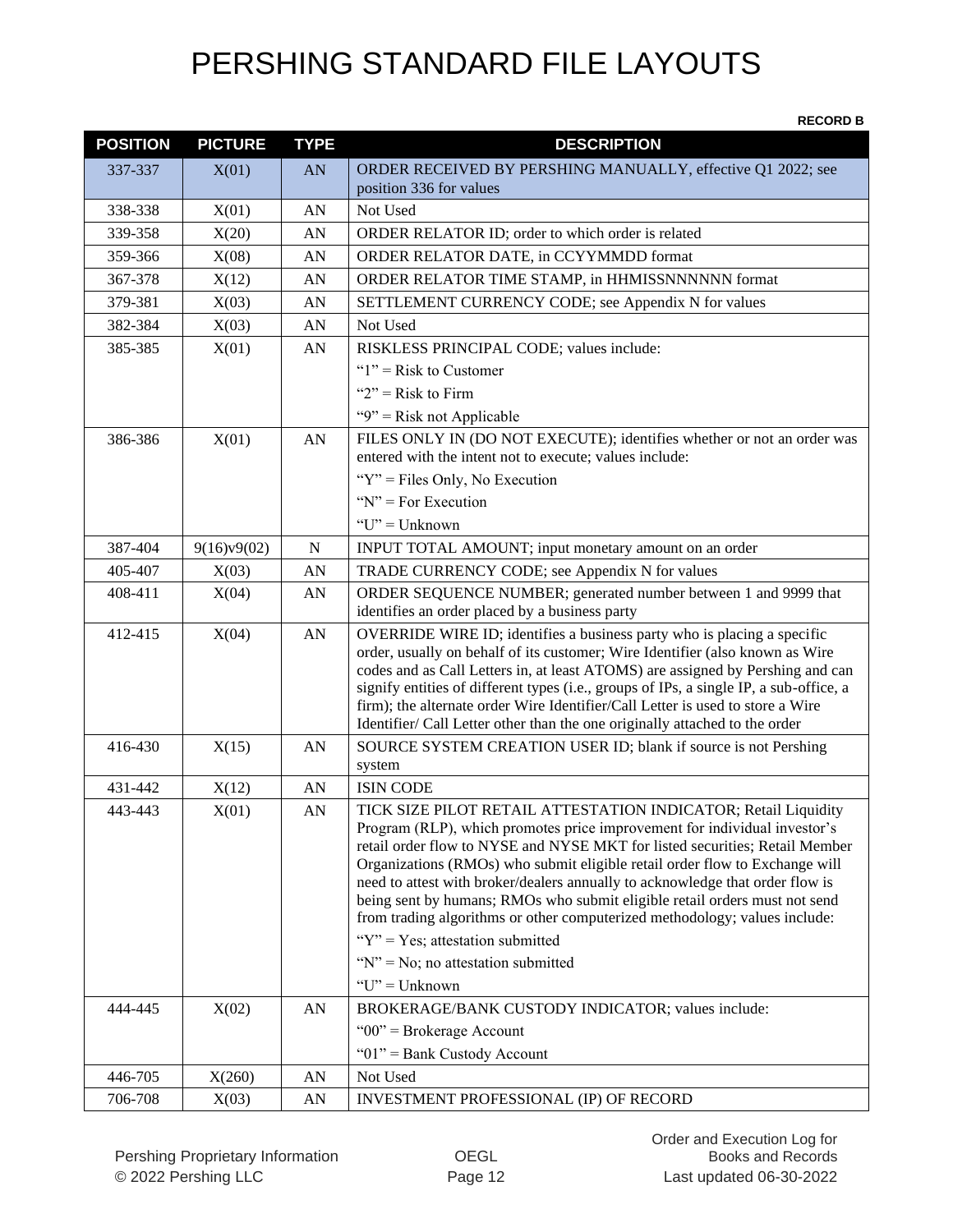| <b>POSITION</b> | <b>PICTURE</b> | <b>TYPE</b> | <b>DESCRIPTION</b>                                         |
|-----------------|----------------|-------------|------------------------------------------------------------|
| 709-710         | X(02)          | AN          | <b>ORDER PROCESSING SYSTEM IDENTIFIER; values include:</b> |
|                 |                |             | " $20$ " = TCMS                                            |
|                 |                |             | " $\mathbf{B}$ " = Not Applicable                          |
| 711-711         | X(01)          | AN          | Not Used                                                   |
| 712-729         | X(18)          | AN          | ORDER IDENTIFIER; uniquely identifies an order             |
| 730-737         | X(08)          | AN          | ORDER UPDATE DATE, in CCYYMMDD format                      |
| 738-749         | X(12)          | AN          | ORDER UPDATE TIME, in HHMISSNNNNNN format                  |
| 750-750         | X(01)          | AN          | Literally "X"; indicates the end of record B               |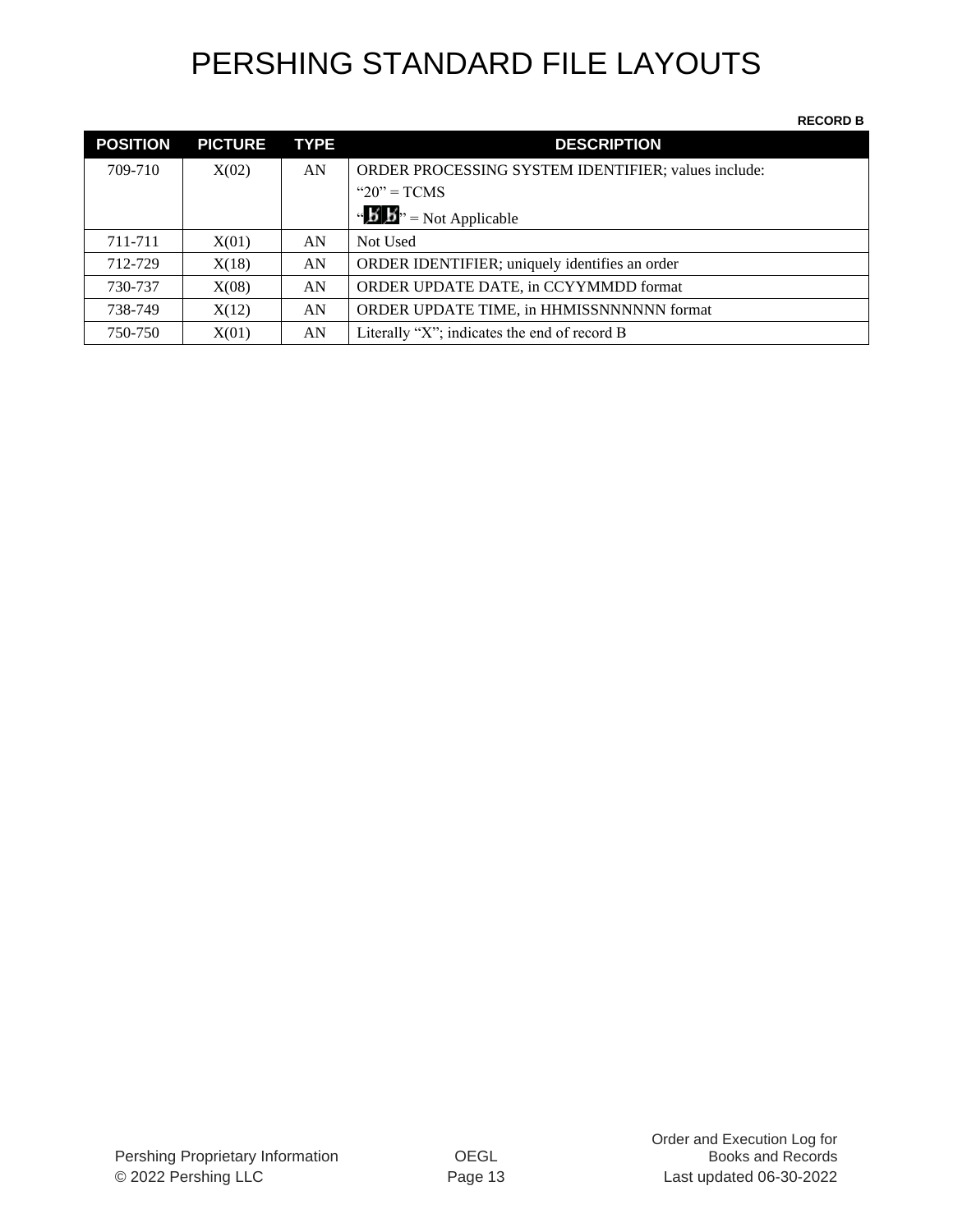#### **DETAIL RECORD C: EQUITIES AND OPTION PRODUCT TYPE ORDER INFORMATION**

| <b>POSITION</b> | <b>PICTURE</b> | <b>TYPE</b> | <b>DESCRIPTION</b>                                                                                                                                                                     |
|-----------------|----------------|-------------|----------------------------------------------------------------------------------------------------------------------------------------------------------------------------------------|
| 001-002         | X(02)          | AN          | TRANSACTION CODE = "EG"                                                                                                                                                                |
| 003-003         | X(01)          | AN          | RECORD INDICATOR VALUE = "C"                                                                                                                                                           |
| 004-011         | 9(08)          | $\mathbf N$ | RECORD ID SEQUENCE NUMBER; begins with "00000001"                                                                                                                                      |
| 012-020         | X(09)          | AN          | ACCOUNT NUMBER, including Office (3) and Base (6)                                                                                                                                      |
| 021-021         | X(01)          | AN          | ACCOUNT TYPE; see Record A position 021 for values                                                                                                                                     |
| 022-023         | X(02)          | AN          | ORDER SOURCE SYSTEM IDENTIFIER; see Record A position 022-023 for<br>values                                                                                                            |
| 024-043         | X(20)          | AN          | ORDER SOURCE SYSTEM ORDER ID; for Rules Engine this field will<br>contain terminal ID and order sequence number; first character of non-dollar<br>order will contain # symbol          |
| 044-051         | 9(08)          | ${\bf N}$   | ORDER SOURCE SYSTEM CREATION DATE, in CCYYMMDD format;<br>date reporting system created order                                                                                          |
| 052-063         | 9(12)          | ${\bf N}$   | ORDER SOURCE SYSTEM CREATION TIME, in HHMISSNNNNNN<br>format; time reporting system created order                                                                                      |
| 064-081         | X(18)          | AN          | Not Used                                                                                                                                                                               |
| 082-082         | X(01)          | AN          | PRODUCT IDENTIFIER FOR RECORD C; value includes:                                                                                                                                       |
|                 |                |             | " $E$ " = Equities/Option (ATOMS)                                                                                                                                                      |
| 083-084         | X(02)          | AN          | ATOMS SECURITY TYPE CODE; values include:                                                                                                                                              |
|                 |                |             | " $01$ " = Equity                                                                                                                                                                      |
|                 |                |             | " $02$ " = Option                                                                                                                                                                      |
|                 |                |             | " $03" = OTC$                                                                                                                                                                          |
|                 |                |             | " $11"$ = International Equity                                                                                                                                                         |
|                 |                |             | "99" = $ATOMS$ security type unknown                                                                                                                                                   |
| 085-086         | X(02)          | AN          | Not Used                                                                                                                                                                               |
| 087-126         | X(40)          | AN          | ATOMS SECURITY SYMBOL TEXT; textual description of what a security is<br>and is primarily used when the Security Symbol does not sufficiently identify a<br>security or is unavailable |
| 127-130         | X(04)          | AN          | CLEARING MEMBER TRADING AGREEMENT ID; identifies members of<br>OCC and their trades clear through them                                                                                 |
| 131-150         |                | AN          | <b>COMPLEX ORDER RELATOR ID</b>                                                                                                                                                        |
| 151-157         | X(20)          | AN          | Not Used                                                                                                                                                                               |
|                 | X(07)          |             | ORDER CHARACTERISTICS                                                                                                                                                                  |
| 158-158         | X(01)          | AN          | COMPLEX ORDER INSTRUCTION CODE; values include:                                                                                                                                        |
|                 |                |             | " $1$ " = Spread                                                                                                                                                                       |
|                 |                |             | " $2"$ = Straddle                                                                                                                                                                      |
|                 |                |             | " $3"$ = Combo                                                                                                                                                                         |
|                 |                |             | " $4$ " = Hedge                                                                                                                                                                        |
|                 |                |             | " $5$ " = OR (at limit price OR market on close)                                                                                                                                       |
|                 |                |             | " $6$ " = Switch                                                                                                                                                                       |
|                 |                |             | " $7"$ = SFX (Short Form Cross – Cross Trade Entered via POPS)                                                                                                                         |
|                 |                |             | " $8$ " = Two-sided Cross                                                                                                                                                              |
|                 |                |             | "9" = Complex order instruction unknown or unavailable                                                                                                                                 |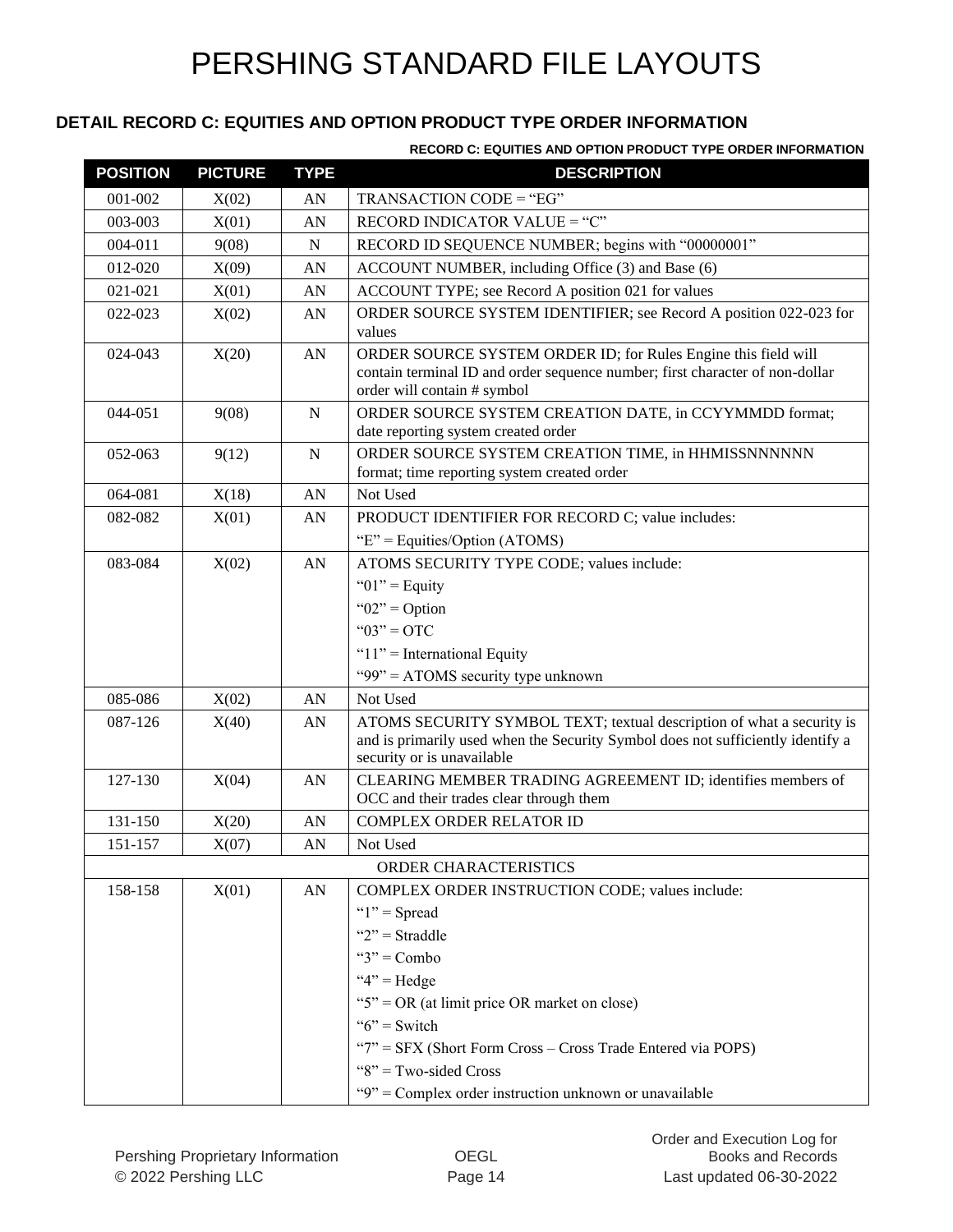| <b>POSITION</b> | <b>PICTURE</b> | <b>TYPE</b> | <b>DESCRIPTION</b>                                                                                                                                                                                                                                                                                     |
|-----------------|----------------|-------------|--------------------------------------------------------------------------------------------------------------------------------------------------------------------------------------------------------------------------------------------------------------------------------------------------------|
| 159-160         | X(02)          | AN          | Not Used                                                                                                                                                                                                                                                                                               |
| 161-161         | X(01)          | AN          | DO NOT INCREASE (DNI) QUANTITY INDICATOR; instruction on GTC,<br>buy limit and sell stop orders that prevent the quantity from increasing due to a<br>stock split or dividend; values include:                                                                                                         |
|                 |                |             | " $Y$ " = Yes                                                                                                                                                                                                                                                                                          |
|                 |                |             | " $N$ " = No                                                                                                                                                                                                                                                                                           |
|                 |                |             | " $U$ " = Unknown                                                                                                                                                                                                                                                                                      |
| 162-162         | X(01)          | AN          | DO NOT REDUCE PRICE (DNR) INDICATOR; instruction on a buy limit or<br>sell stop order, not to reduce order price when the stock goes ex-dividend and its<br>price is reduced by the dividend amount; DNRs do not apply to rights or stock<br>dividends; see position 161 for values                    |
| 163-163         | X(01)          | AN          | Not Used                                                                                                                                                                                                                                                                                               |
| 164-165         | X(02)          | AN          | LOT TYPE CODE; values include:                                                                                                                                                                                                                                                                         |
|                 |                |             | " $01$ " = Round Lot                                                                                                                                                                                                                                                                                   |
|                 |                |             | " $02$ " = Odd Lot                                                                                                                                                                                                                                                                                     |
|                 |                |             | " $03$ " = Mixed Lot                                                                                                                                                                                                                                                                                   |
|                 |                |             | "99" = $Unknown$                                                                                                                                                                                                                                                                                       |
| 166-166         | X(01)          | AN          | NOT HELD (NH) ORDER INDICATOR; on a market order to buy or sell<br>securities, indicates that the customer has given the floor broker time and price<br>discretion in executing the best possible trade, but will not hold the broker<br>responsible if the best deal is not obtained; values include: |
|                 |                |             | " $Y$ " = Required                                                                                                                                                                                                                                                                                     |
|                 |                |             | " $N$ " = Not Required                                                                                                                                                                                                                                                                                 |
|                 |                |             | " $U$ " = Unknown                                                                                                                                                                                                                                                                                      |
| 167-167         | X(01)          | AN          | DISPLAY QUOTE AND SIZE INSTRUCTIONS; OTC term which a firm<br>sending orders can request to display its order in the quote and size or to not<br>display its order in the quote and size; values include:                                                                                              |
|                 |                |             | " $Y$ " = Display                                                                                                                                                                                                                                                                                      |
|                 |                |             | " $N$ " = Do not Display                                                                                                                                                                                                                                                                               |
|                 |                |             | "U" = Unknown                                                                                                                                                                                                                                                                                          |
| 168-168         | X(01)          | AN          | OATS SUBMISSION INDICATOR; indicates whether an OATS submission is                                                                                                                                                                                                                                     |
|                 |                |             | required for security; see position 166 for values                                                                                                                                                                                                                                                     |
| 169-169         | X(01)          | AN          | NOT HELD ORDER TYPE values include:                                                                                                                                                                                                                                                                    |
|                 |                |             | " $C$ " = Cash not held                                                                                                                                                                                                                                                                                |
|                 |                |             | " $F$ " = Fractions not held                                                                                                                                                                                                                                                                           |
|                 |                |             | " $N$ " = Not applicable                                                                                                                                                                                                                                                                               |
| 170-170         | X(01)          | AN          | ORDER DENOMINATION; values include:                                                                                                                                                                                                                                                                    |
|                 |                |             | " $D$ " = Dollars                                                                                                                                                                                                                                                                                      |
|                 |                |             | " $F$ " = Fractional Shares                                                                                                                                                                                                                                                                            |
|                 |                |             | " $N$ " = Not applicable                                                                                                                                                                                                                                                                               |
| 171-175         | X(05)          | AN          | Not Used                                                                                                                                                                                                                                                                                               |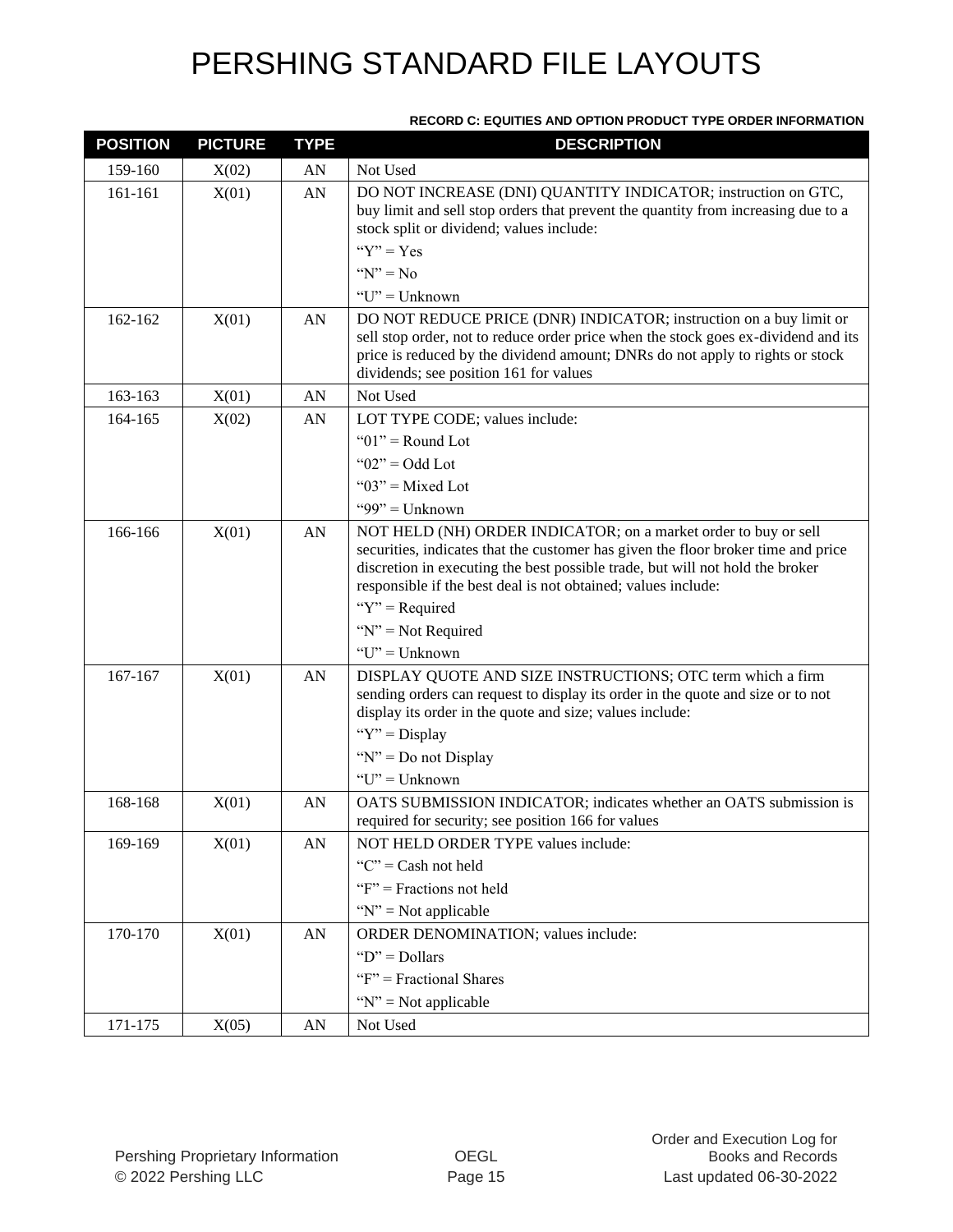| <b>POSITION</b> | <b>PICTURE</b> | <b>TYPE</b> | <b>DESCRIPTION</b>                                                                                                                                                                                                                             |
|-----------------|----------------|-------------|------------------------------------------------------------------------------------------------------------------------------------------------------------------------------------------------------------------------------------------------|
|                 |                |             | OPTION-SPECIFIC CHARACTERISTICS                                                                                                                                                                                                                |
| 176-177         | X(02)          | AN          | CUSTOMER/FIRM ACCOUNT CODE; identifies whether for option orders<br>the account is a customer, broker/dealer or firm which is a member of OCC;<br>entered on a per order basis; values include:                                                |
|                 |                |             | " $01$ " = Customer                                                                                                                                                                                                                            |
|                 |                |             | " $02$ " = Firm Which is a Member of OCC                                                                                                                                                                                                       |
|                 |                |             | " $03$ " = Broker/Dealer                                                                                                                                                                                                                       |
|                 |                |             | "99" = $Unknown$                                                                                                                                                                                                                               |
| 178-178         | X(01)          | AN          | OPEN/CLOSE CODE; values include:                                                                                                                                                                                                               |
|                 |                |             | " $1"$ = Open                                                                                                                                                                                                                                  |
|                 |                |             | " $2$ " = Close                                                                                                                                                                                                                                |
|                 |                |             | "9" = Open/Close not available                                                                                                                                                                                                                 |
| 179-179         | X(01)          | AN          | Not Used                                                                                                                                                                                                                                       |
|                 |                |             | ORDER DURATION CHARACTERISTICS                                                                                                                                                                                                                 |
| 180-187         | X(08)          | AN          | ORDER EXPIRATION DATE, in CCYYMMDD format                                                                                                                                                                                                      |
| 188-199         | X(12)          | AN          | ORDER EXPIRATION TIME, in HHMISSNNNNNN format                                                                                                                                                                                                  |
|                 |                |             | PRICE/QUANTITY CHARACTERISTICS                                                                                                                                                                                                                 |
| 200-217         | 9(09)v9(09)    | ${\bf N}$   | LIMIT PRICE; price specified for a limit order or a stop limit order, to be<br>executed at price or better; for a stop limit order, a stop price is also specified; or<br>NetX360 Allocations this will carry Average Price or Allocated Price |
| 218-218         | X(01)          | AN          | Not Used                                                                                                                                                                                                                                       |
| 219-220         | X(02)          | AN          | PRICE QUALIFIER CODE; value assigned to uniquely identify additional<br>qualifiers of the price; values include:                                                                                                                               |
|                 |                |             | " $01$ " = Basis                                                                                                                                                                                                                               |
|                 |                |             | " $02$ " = Or Better                                                                                                                                                                                                                           |
|                 |                |             | " $03$ " = With or Without (execute odd lot order w/out round lot print)                                                                                                                                                                       |
|                 |                |             | "04" = Market if Touched (buy/sell when preset market price is reached, at<br>which point it becomes a market order)                                                                                                                           |
|                 |                |             | " $05$ " = Stop (populated when Price Type = Stop or Stop Limit)                                                                                                                                                                               |
|                 |                |             | " $06$ " = On Close                                                                                                                                                                                                                            |
|                 |                |             | " $07$ " = Closing Offset                                                                                                                                                                                                                      |
|                 |                |             | "99" = Price qualifier unknown                                                                                                                                                                                                                 |
| 221-238         | 9(09)v9(09)    | ${\bf N}$   | INCREMENTAL DISCRETIONARY PRICE; price by which broker has                                                                                                                                                                                     |
|                 |                |             | discretion when executing the order                                                                                                                                                                                                            |
| 239-239         | X(01)          | AN          | Not Used                                                                                                                                                                                                                                       |
| 240-257         | 9(09)v9(09)    | ${\bf N}$   | STOP PRICE; specified price for a stop order or a stop limit order, to buy or sell<br>at the market price, once the security has traded at the stop price; for a stop limit<br>order, a limit price is also specified                          |
| 258-258         | X(01)          | AN          | Not Used                                                                                                                                                                                                                                       |
| 259-276         | 9(16)v9(02)    | N           | ATOMS CANCEL QUANTITY; for partial cancels, the quantity canceled                                                                                                                                                                              |
| 277-294         | 9(08)v9(10)    | ${\bf N}$   | COMPLEX ORDER PRICE; equity orders only                                                                                                                                                                                                        |
| 295-295         | X(01)          | ${\rm AN}$  | Not Used                                                                                                                                                                                                                                       |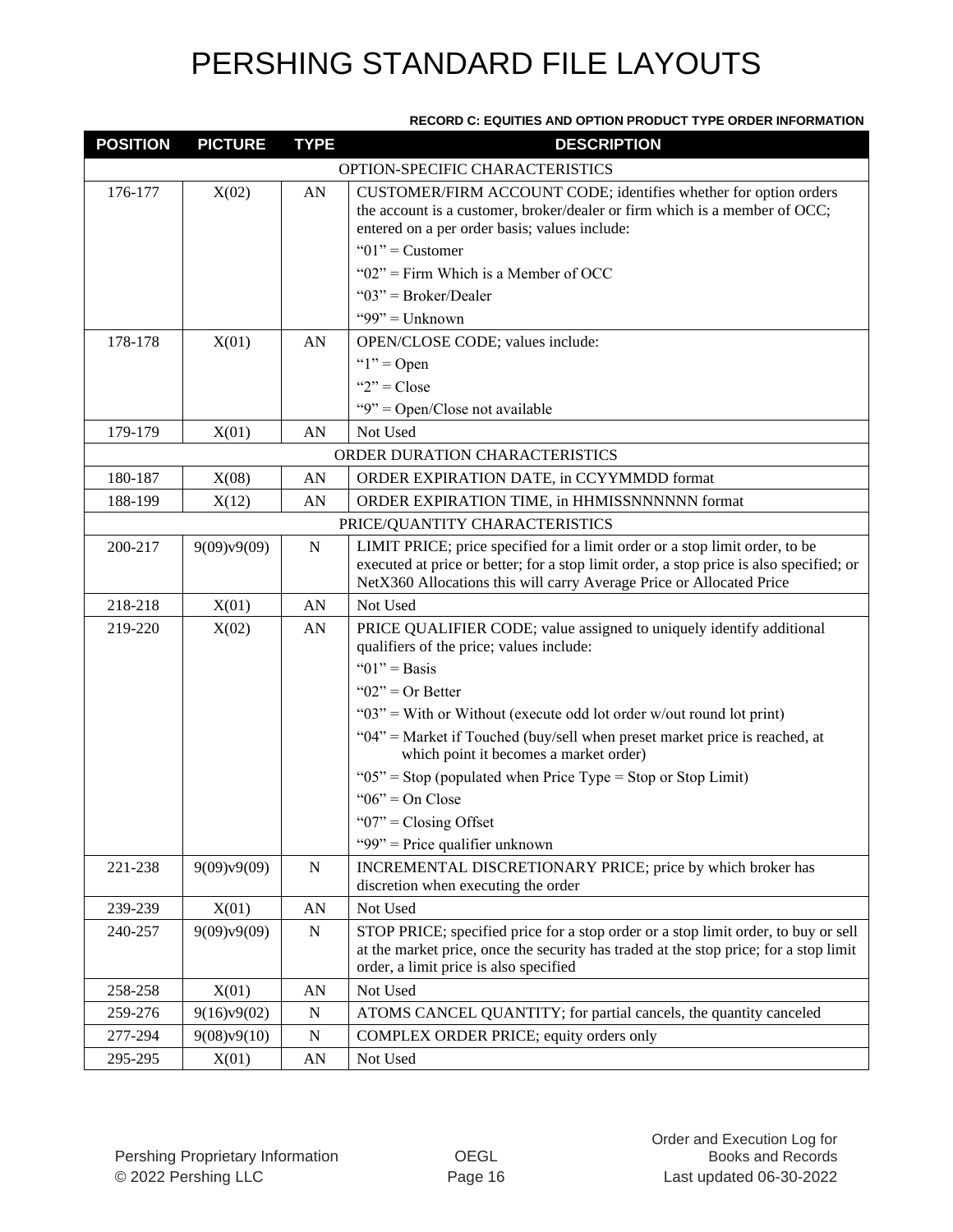| <b>POSITION</b> | <b>PICTURE</b> | <b>TYPE</b>      | <b>DESCRIPTION</b>                                                                                                         |
|-----------------|----------------|------------------|----------------------------------------------------------------------------------------------------------------------------|
| 296-297         | X(02)          | AN               | COMPLEX ORDER PRICE INSTRUCTION CODE; only applies to equity<br>orders; values include:                                    |
|                 |                |                  | " $1 \cdot \cdot \cdot$ " = Credit                                                                                         |
|                 |                |                  | "2 $\mathbf{B}$ " = Debit                                                                                                  |
|                 |                |                  | "9. $\cdot$ "> = Not Held for Market Orders                                                                                |
| 298-313         | X(16)          | AN               | PRIMARY NON-USD EXCHANGE WHERE NON-DOLLAR ROUTED<br>INITIALLY; see Appendix S for values                                   |
| 314-314         | X(01)          | AN               | ORDER VARIANCE TYPE CODE; values include:                                                                                  |
|                 |                |                  | " $P$ " = Percentage                                                                                                       |
|                 |                |                  | " $D$ " = Dollar                                                                                                           |
|                 |                |                  | " $U$ " = Unknown                                                                                                          |
| 315-315         | X(01)          | AN               | QUOTE PREFERENCE TYPE CODE; values include:                                                                                |
|                 |                |                  | " $A$ " = National Best Bid and Offer (NBBO)                                                                               |
|                 |                |                  | " $B$ " = Last trade                                                                                                       |
|                 |                |                  | "U" = Unknown                                                                                                              |
| 316-327         | X(12)          | AN               | PRICE TO MARKET TEXT; actual limit price, in alpha format, in case of limit                                                |
|                 |                |                  | order; values include:                                                                                                     |
|                 |                |                  |                                                                                                                            |
| 328-345         | 9(13)v9(05)    | $\mathbf N$      | LEAVES QUANTITY FOR PARTIAL EXECUTION; total quantity remaining<br>for partially executed order as of current business day |
| 346-346         | X(01)          | AN               | LEAVES QUANTITY FOR PARTIAL EXECUTION SIGN; values include:                                                                |
|                 |                |                  | "+" = Positive quantity                                                                                                    |
|                 |                |                  | "-" = Negative quantity                                                                                                    |
|                 |                |                  | " $\mathbf{b}$ " = Not Applicable                                                                                          |
| 347-386         | X(40)          | AN               | EXTERNAL CLIENT ORDER ID                                                                                                   |
| 387-426         | X(40)          | AN               | <b>EXTERNAL VENDOR ID</b>                                                                                                  |
| 427-705         | X(279)         | AN               | Not Used                                                                                                                   |
| 706-708         | X(03)          | AN               | <b>INVESTMENT PROFESSIONAL (IP) OF RECORD</b>                                                                              |
| 709-710         | X(02)          | AN               | ORDER PROCESSING SYSTEM IDENTIFIER; values include:                                                                        |
|                 |                |                  | " $20$ " = TCMS                                                                                                            |
|                 |                |                  | " $\mathbf{B}'$ $\mathbf{B}$ " = Not Applicable                                                                            |
| 711-711         | X(01)          | ${\rm AN}$       | Not Used                                                                                                                   |
| 712-729         | X(18)          | AN               | ORDER IDENTIFIER; uniquely identifies order                                                                                |
| 730-737         | X(08)          | ${\rm AN}$       | ORDER UPDATE DATE, in CCYYMMDD format                                                                                      |
| 738-749         | X(12)          | AN               | ORDER UPDATE TIME, in HHMISSNNNNNN format                                                                                  |
| 750-750         | X(01)          | ${\bf A}{\bf N}$ | Literally "X"; indicates the end of record C                                                                               |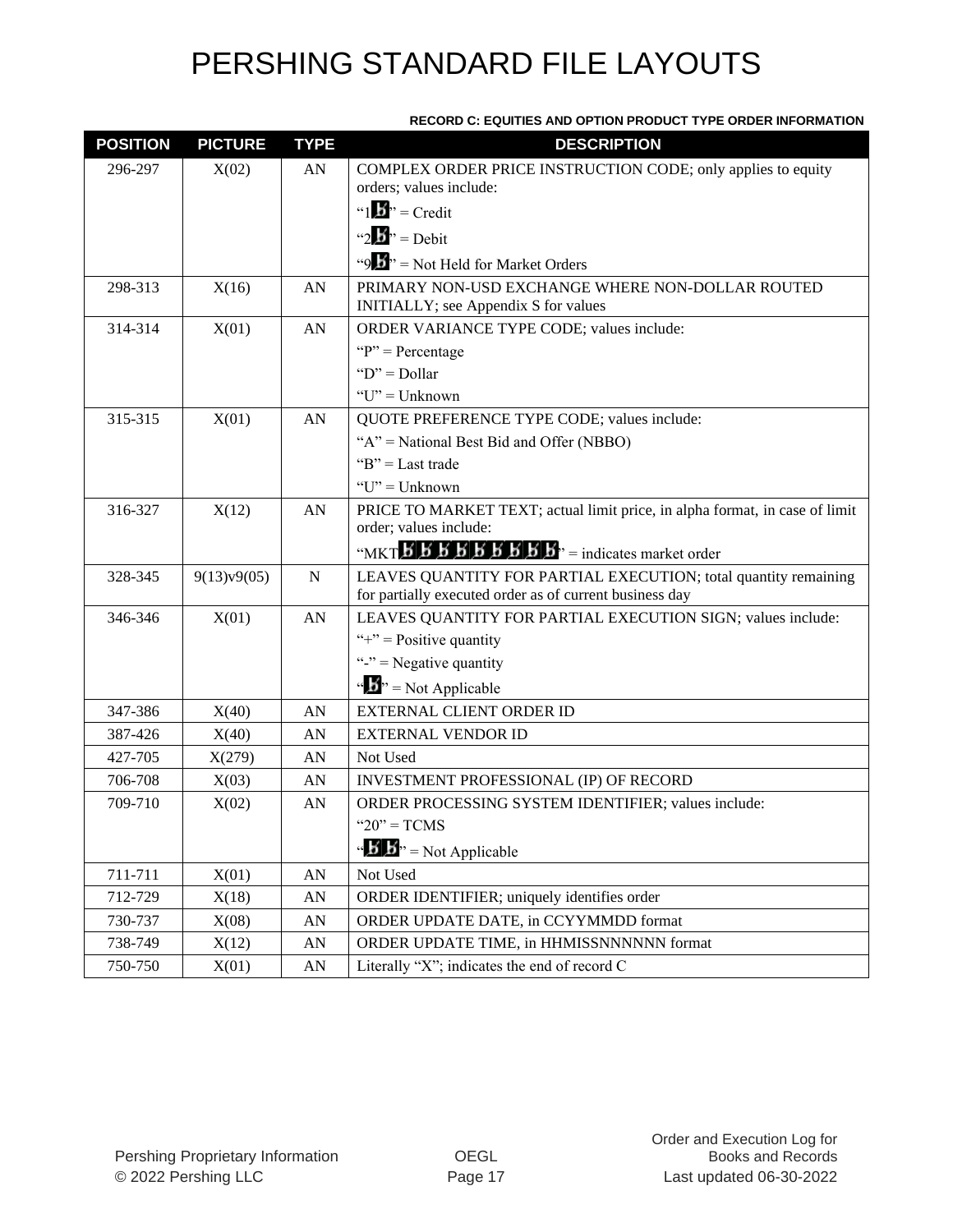#### **DETAIL RECORD D: FIXED INCOME PRODUCT TYPE ORDER INFORMATION**

#### **RECORD D: FIXED INCOME PRODUCT TYPE ORDER INFORMATION**

| <b>POSITION</b> | <b>PICTURE</b> | <b>TYPE</b> | <b>DESCRIPTION</b>                                                                                                                                                 |
|-----------------|----------------|-------------|--------------------------------------------------------------------------------------------------------------------------------------------------------------------|
| 001-002         | X(02)          | AN          | TRANSACTION CODE = "EG"                                                                                                                                            |
| 003-003         | X(01)          | AN          | RECORD INDICATOR VALUE = "D"                                                                                                                                       |
| 004-011         | 9(08)          | N           | RECORD ID SEQUENCE NUMBER; begins with "00000001"                                                                                                                  |
| 012-020         | X(09)          | AN          | ACCOUNT NUMBER, including Office (3) and Base (6)                                                                                                                  |
| 021-021         | X(01)          | AN          | ACCOUNT TYPE; see Record A position 021 for values                                                                                                                 |
| 022-023         | X(02)          | ${\rm AN}$  | ORDER SOURCE SYSTEM IDENTIFIER; see Record A position 022-023 for                                                                                                  |
|                 |                |             | values                                                                                                                                                             |
| 024-043         | X(20)          | ${\rm AN}$  | ORDER SOURCE SYSTEM ORDER ID; for Rules Engine this field will                                                                                                     |
|                 |                |             | contain terminal ID and order sequence number; first character of non-dollar<br>order will contain # symbol                                                        |
| 044-051         | 9(08)          | N           | ORDER SOURCE SYSTEM CREATION DATE, in CCYYMMDD format;                                                                                                             |
|                 |                |             | date reporting system created order                                                                                                                                |
| 052-063         | 9(12)          | $\mathbf N$ | ORDER SOURCE SYSTEM CREATION TIME, in HHMISSNNNNNN                                                                                                                 |
|                 |                |             | format; time reporting system created order                                                                                                                        |
| 064-081         | X(18)          | AN          | Not Used                                                                                                                                                           |
| 082-082         | X(01)          | AN          | PRODUCT IDENTIFIER FOR RECORD D; value includes:                                                                                                                   |
|                 |                |             | " $F$ " = Fixed Income"                                                                                                                                            |
| 083-100         | 9(13)v9(05)    | ${\bf N}$   | LOT SIZE QUANTITY; size of lot for order                                                                                                                           |
| 101-118         | 9(13)v9(05)    | ${\bf N}$   | MINIMUM LOT QUANTITY; minimum number of lots required by order                                                                                                     |
| 119-136         | 9(16)v9(02)    | N           | MISCELLANEOUS FEE AMOUNT                                                                                                                                           |
| 137-154         | 9(09)v9(09)    | ${\bf N}$   | POOL FACTOR PERCENT; principal remaining as fraction of original issue                                                                                             |
|                 |                |             | amount; it is applied to asset-backed pool balance to obtain current amortized<br>amount                                                                           |
| 155-172         | 9(16)v9(02)    | ${\bf N}$   | REMAINING PRINCIPAL BALANCE AMOUNT; current remaining principal                                                                                                    |
|                 |                |             | on a mortgage security; computed by multiplying the original face value of the                                                                                     |
|                 |                |             | security by the current factor                                                                                                                                     |
| 173-173         | X(01)          | AN          | REMAINING PRINCIPAL BALANCE AMOUNT SIGN; values include:                                                                                                           |
|                 |                |             | "+" = $Positive$                                                                                                                                                   |
|                 |                |             | "-" = Negative                                                                                                                                                     |
|                 |                |             | $\cdots$ $\cdots$ Not Applicable                                                                                                                                   |
| 174-273         | X(100)         | AN          | SECURITY DESCRIPTION TEXT; uses the first 60 characters of the                                                                                                     |
|                 |                |             | Security's description, followed by 9 characters of the Security coupon, a filler<br>(1 byte), Dated Date (8 bytes; the first two characters are the literal, DT), |
|                 |                |             | Maturity Date (8 bytes; the first two characters are the literal, MT), Call Date (9                                                                                |
|                 |                |             | bytes; the first three characters are the literal, CAL); all three literals and dates                                                                              |
|                 |                |             | are separated by a space                                                                                                                                           |
| 274-291         | 9(09)v9(09)    | N           | LIMIT PRICE; price specified for limit order, to be executed at price or better;                                                                                   |
|                 |                |             | for NetX360 allocations this will carry Average Price or Allocated Price                                                                                           |
| 292-309         | 9(13)v9(05)    | ${\bf N}$   | LEAVES QUANTITY FOR PARTIAL EXECUTION; total quantity remaining<br>for partially executed order as of current business day                                         |
| 310-310         | X(01)          | AN          | LEAVES QUANTITY FOR PARTIAL EXECUTION SIGN; values include:                                                                                                        |
|                 |                |             | "+" = Positive quantity                                                                                                                                            |
|                 |                |             | "-" = Negative quantity                                                                                                                                            |
|                 |                |             | " $\mathbf{F}$ " = Not Applicable                                                                                                                                  |
|                 |                |             |                                                                                                                                                                    |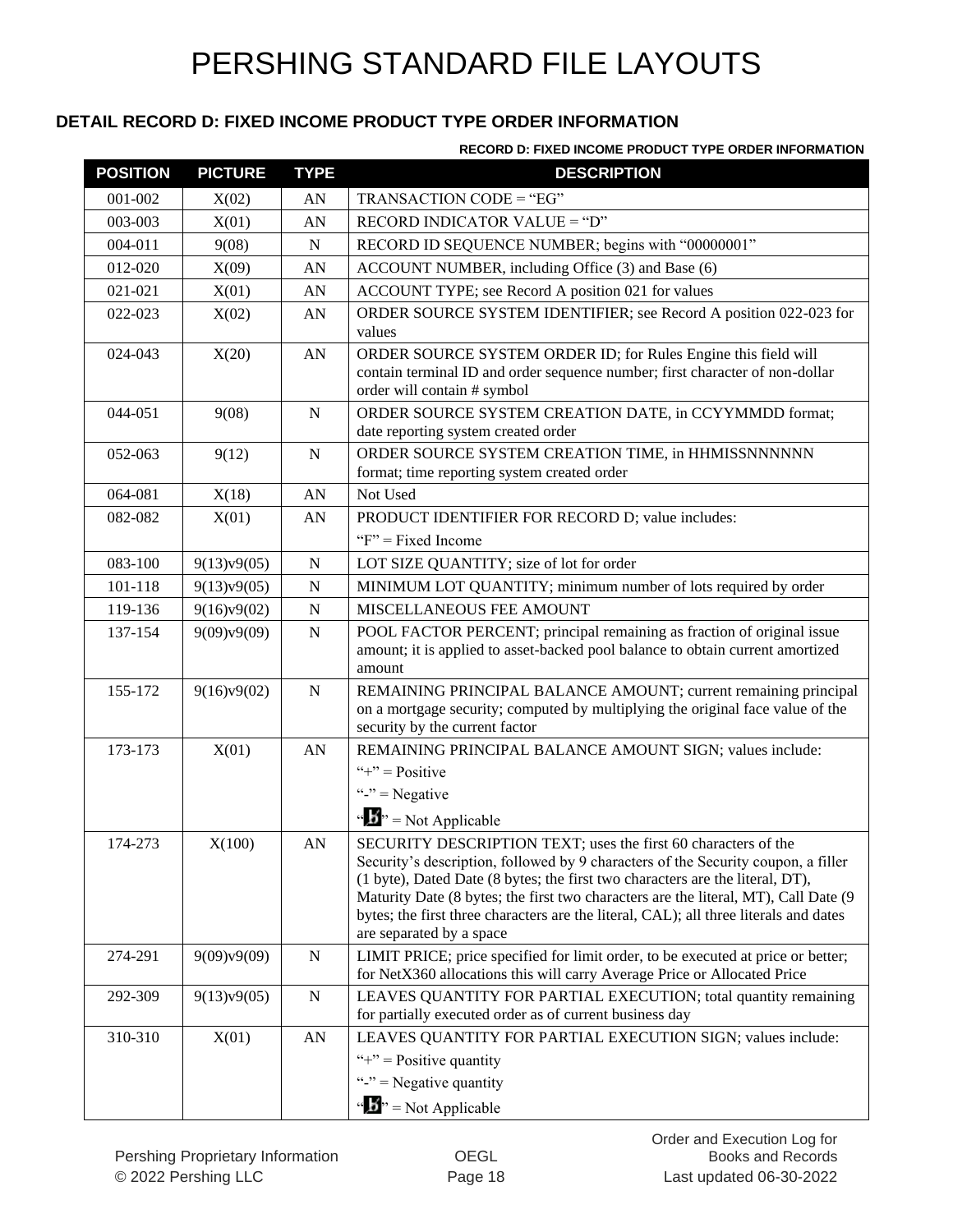#### **RECORD D: FIXED INCOME PRODUCT TYPE ORDER INFORMATION**

| <b>POSITION</b> | <b>PICTURE</b> | <b>TYPE</b> | <b>DESCRIPTION</b>                                         |
|-----------------|----------------|-------------|------------------------------------------------------------|
| 311-311         | X(01)          | AN          | MATERIAL EVENT INDICATOR; values include:                  |
|                 |                |             | " $Y$ " = Yes                                              |
|                 |                |             | " $N$ " = Not Applicable                                   |
|                 |                |             | " $U$ " = Unknown"                                         |
| 312-312         | X(01)          | AN          | LOW BID ATTESTATION INDICATOR; see position 311 for values |
| 313-313         | X(01)          | AN          | PRINCIPAL CONSENT INDICATOR; see position 311 for values   |
| 314-353         | X(40)          | AN          | <b>EXTERNAL VENDOR ID</b>                                  |
| 354-705         | X(352)         | AN          | Not Used                                                   |
| 706-708         | X(03)          | AN          | INVESTMENT PROFESSIONAL (IP) OF RECORD                     |
| 709-710         | X(02)          | AN          | ORDER PROCESSING SYSTEM IDENTIFIER; values include:        |
|                 |                |             | " $20$ " = TCMS                                            |
|                 |                |             | " $\mathbf{B}$ " = Not Applicable                          |
| 711-711         | X(01)          | AN          | Not Used                                                   |
| 712-729         | X(18)          | AN          | ORDER IDENTIFIER; uniquely identifies order                |
| 730-737         | X(08)          | AN          | ORDER UPDATE DATE, in CCYYMMDD format                      |
| 738-749         | X(12)          | AN          | ORDER UPDATE TIME, in HHMISSNNNNNN format                  |
| 750-750         | X(01)          | AN          | Literally "X"; indicates the end of record $D$             |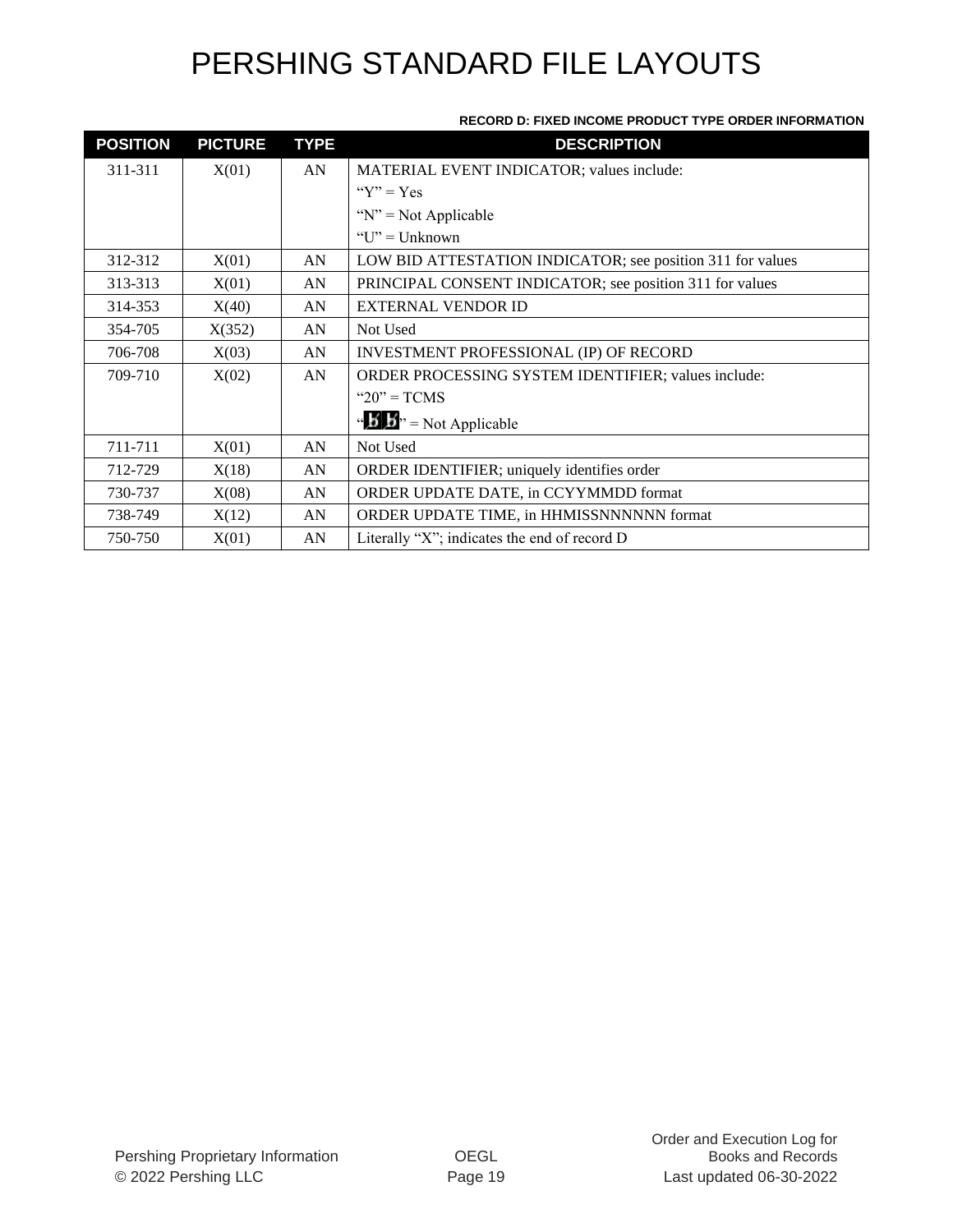### **DETAIL RECORD E: UNIT INVESTMENT TRUST (UIT) PRODUCT TYPE ORDER INFORMATION**

#### **RECORD E: UNIT INVESTMENT TRUST (UIT) PRODUCT TYPE ORDER INFORMATION**

| <b>POSITION</b> | <b>PICTURE</b> | <b>TYPE</b> | <b>DESCRIPTION</b>                                                                                                                                                                                                                                                                                                                                                                                |
|-----------------|----------------|-------------|---------------------------------------------------------------------------------------------------------------------------------------------------------------------------------------------------------------------------------------------------------------------------------------------------------------------------------------------------------------------------------------------------|
| 001-002         | X(02)          | AN          | TRANSACTION CODE = "EG"                                                                                                                                                                                                                                                                                                                                                                           |
| 003-003         | X(01)          | AN          | RECORD INDICATOR VALUE = "E"                                                                                                                                                                                                                                                                                                                                                                      |
| 004-011         | 9(08)          | $\mathbf N$ | RECORD ID SEQUENCE NUMBER; begins with "00000001"                                                                                                                                                                                                                                                                                                                                                 |
| 012-020         | X(09)          | AN          | ACCOUNT NUMBER, including Office (3) and Base (6)                                                                                                                                                                                                                                                                                                                                                 |
| 021-021         | X(01)          | AN          | ACCOUNT TYPE; see Record A position 021 for values                                                                                                                                                                                                                                                                                                                                                |
| 022-023         | X(02)          | AN          | ORDER SOURCE SYSTEM IDENTIFIER; see Record A position 022-023 for<br>values                                                                                                                                                                                                                                                                                                                       |
| 024-043         | X(20)          | AN          | ORDER SOURCE SYSTEM ORDER ID; for Rules Engine this field will<br>contain terminal ID and order sequence number; first character of non-dollar<br>order will contain # symbol                                                                                                                                                                                                                     |
| 044-051         | 9(08)          | ${\bf N}$   | ORDER SOURCE SYSTEM CREATION DATE, in CCYYMMDD format;<br>date reporting system created order                                                                                                                                                                                                                                                                                                     |
| 052-063         | 9(12)          | N           | ORDER SOURCE SYSTEM CREATION TIME, in HHMISSNNNNNN<br>format; time reporting system created order                                                                                                                                                                                                                                                                                                 |
| 064-081         | X(18)          | AN          | Not Used                                                                                                                                                                                                                                                                                                                                                                                          |
| 082-082         | X(01)          | AN          | PRODUCT IDENTIFIER FOR RECORD E; value includes:<br>"U" = Unit Investment Trust (UIT)                                                                                                                                                                                                                                                                                                             |
| 083-100         | 9(13)v9(05)    | N           | LOT SIZE QUANTITY; lot size quantity for order                                                                                                                                                                                                                                                                                                                                                    |
| 101-118         | 9(16)v9(02)    | N           | LOT SIZE AMOUNT; amount of order                                                                                                                                                                                                                                                                                                                                                                  |
| 119-136         | 9(16)v9(02)    | $\mathbf N$ | MISCELLANEOUS FEE AMOUNT                                                                                                                                                                                                                                                                                                                                                                          |
| 137-148         | X(12)          | AN          | CUTOFF TIME, in HHMISSNNNNNN format                                                                                                                                                                                                                                                                                                                                                               |
| 149-172         | X(24)          | AN          | Not Used                                                                                                                                                                                                                                                                                                                                                                                          |
| 173-173         | X(01)          | AN          | INPUT LOT SIZE TYPE; type of lot selected; values include:                                                                                                                                                                                                                                                                                                                                        |
|                 |                |             | " $Q$ " = Lot Size Quantity"                                                                                                                                                                                                                                                                                                                                                                      |
|                 |                |             | " $A$ " = Lot Size Amount                                                                                                                                                                                                                                                                                                                                                                         |
|                 |                |             | "U" = Lot Size Unknown                                                                                                                                                                                                                                                                                                                                                                            |
| 174-174         | X(01)          | AN          | OVER/UNDER SHARE ROUNDING BUY RULE; values include:                                                                                                                                                                                                                                                                                                                                               |
|                 |                |             | " $O$ " = Buy Up to the Next Whole Share                                                                                                                                                                                                                                                                                                                                                          |
|                 |                |             | "U" = Buy Down to the Next Whole Share                                                                                                                                                                                                                                                                                                                                                            |
|                 |                |             | " $N$ " = Not Applicable or Unknown                                                                                                                                                                                                                                                                                                                                                               |
| 175-175         | X(01)          | ${\rm AN}$  | NET ASSET VALUE (NAV) STATUS CODE; values include:                                                                                                                                                                                                                                                                                                                                                |
|                 |                |             | " $3$ " = Employee                                                                                                                                                                                                                                                                                                                                                                                |
|                 |                |             | " $4$ " = Error Correction                                                                                                                                                                                                                                                                                                                                                                        |
|                 |                |             | " $6$ " = Commission                                                                                                                                                                                                                                                                                                                                                                              |
|                 |                |             | "U" = Unknown NAV Status                                                                                                                                                                                                                                                                                                                                                                          |
| 176-275         | X(100)         | AN          | SECURITY DESCRIPTION TEXT; first 60 characters of Security's<br>description, followed by 9 characters of Security coupon, filler (1 byte), Dated<br>Date (8 bytes; first two characters are literal, DT), Maturity Date (8 bytes; first<br>two characters are literal, MT), Call Date (9 bytes; first three characters are<br>literal, CAL); all three literals and dates are separated by filler |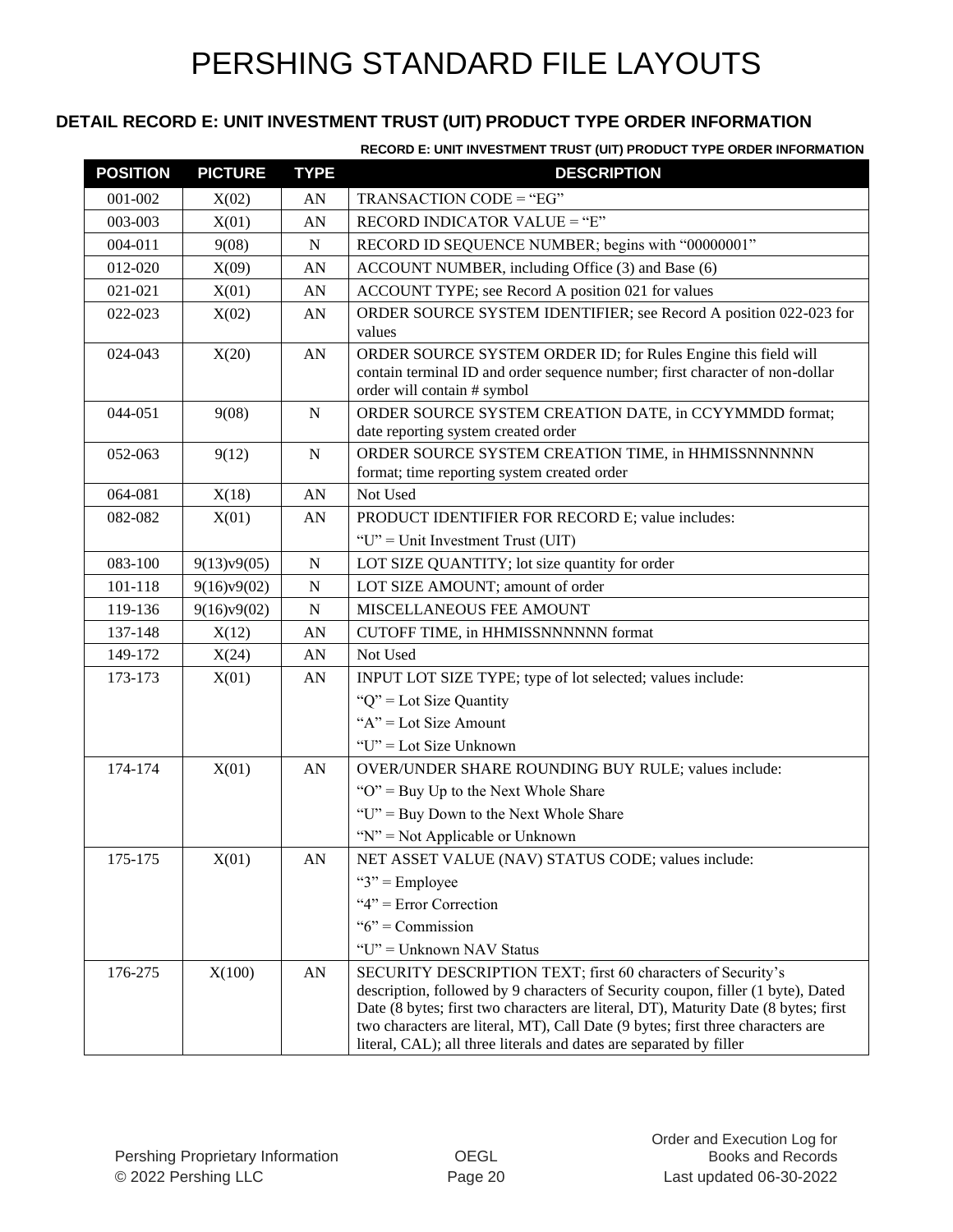| <b>POSITION</b> | <b>PICTURE</b> | <b>TYPE</b> | 00ND E. 0NH INVEDIMENT TROOT (0H) I NODOOT TITE ONDER INI ON<br><b>DESCRIPTION</b> |
|-----------------|----------------|-------------|------------------------------------------------------------------------------------|
| 276-276         | X(01)          | AN          | ROLLOVER INDICATOR; values include:                                                |
|                 |                |             | " $Y$ " = Yes; this is for a rollover"                                             |
|                 |                |             | " $N$ " = No; this is not for a rollover                                           |
|                 |                |             | $"U"$ = Unknown                                                                    |
| 277-294         | 9(16)v9(02)    | ${\bf N}$   | BREAKPOINT AMOUNT; discount given to client for amount purchased                   |
| 295-295         | X(01)          | AN          | BREAKPOINT AMOUNT SIGN; values include:                                            |
|                 |                |             | "+" = $Positive$                                                                   |
|                 |                |             | "-" = Negative                                                                     |
|                 |                |             | " $\mathbf{F}$ " = Not Applicable                                                  |
| 296-313         | 9(13)v9(05)    | ${\bf N}$   | <b>BREAKPOINT QUANTITY</b>                                                         |
| 314-314         | X(01)          | AN          | BREAKPOINT QUANTITY SIGN; see position 295 for values                              |
| 315-315         | X(01)          | AN          | BREAKPOINT TYPE CODE; values include:                                              |
|                 |                |             | " $D$ " = Dollar (amount)                                                          |
|                 |                |             | " $N$ " = Unit                                                                     |
|                 |                |             | " $U$ " = Unknown"                                                                 |
| 316-333         | 9(13)v9(05)    | ${\bf N}$   | LEAVES QUANTITY FOR PARTIAL EXECUTION; total quantity remaining                    |
|                 |                |             | for partially executed order as of current business day                            |
| 334-334         | X(01)          | AN          | LEAVES QUANTITY FOR PARTIAL EXECUTION SIGN; values include:                        |
|                 |                |             | "+" = Positive quantity                                                            |
|                 |                |             | "-" = Negative quantity                                                            |
|                 |                |             | $\cdots$ S <sup>3</sup> <sup>3</sup> = Not Applicable                              |
| 335-342         | X(08)          | AN          | UIT EXPIRATION DATE, in CCYYMMDD format                                            |
| 343-382         | X(40)          | AN          | <b>EXTERNAL VENDOR ID</b>                                                          |
| 383-705         | X(323)         | AN          | Not Used                                                                           |
| 706-708         | X(03)          | AN          | INVESTMENT PROFESSIONAL (IP) OF RECORD                                             |
| 709-710         | X(02)          | AN          | ORDER PROCESSING SYSTEM IDENTIFIER; values include:                                |
|                 |                |             | " $20$ " = TCMS                                                                    |
|                 |                |             | $\mathbf{A} \cdot \mathbf{B}$ $\mathbf{B}$ $\mathbf{B}$ = Not Applicable           |
| 711-711         | X(01)          | AN          | Not Used                                                                           |
| 712-729         | X(18)          | AN          | ORDER IDENTIFIER; uniquely identifies order                                        |
| 730-737         | X(08)          | AN          | ORDER UPDATE DATE, in CCYYMMDD format                                              |
| 738-749         | X(12)          | AN          | ORDER UPDATE TIME, in HHMISSNNNNNN format                                          |
| 750-750         | X(01)          | AN          | Literally "X"; indicates the end of record E                                       |

#### **RECORD E: UNIT INVESTMENT TRUST (UIT) PRODUCT TYPE ORDER INFORMATION**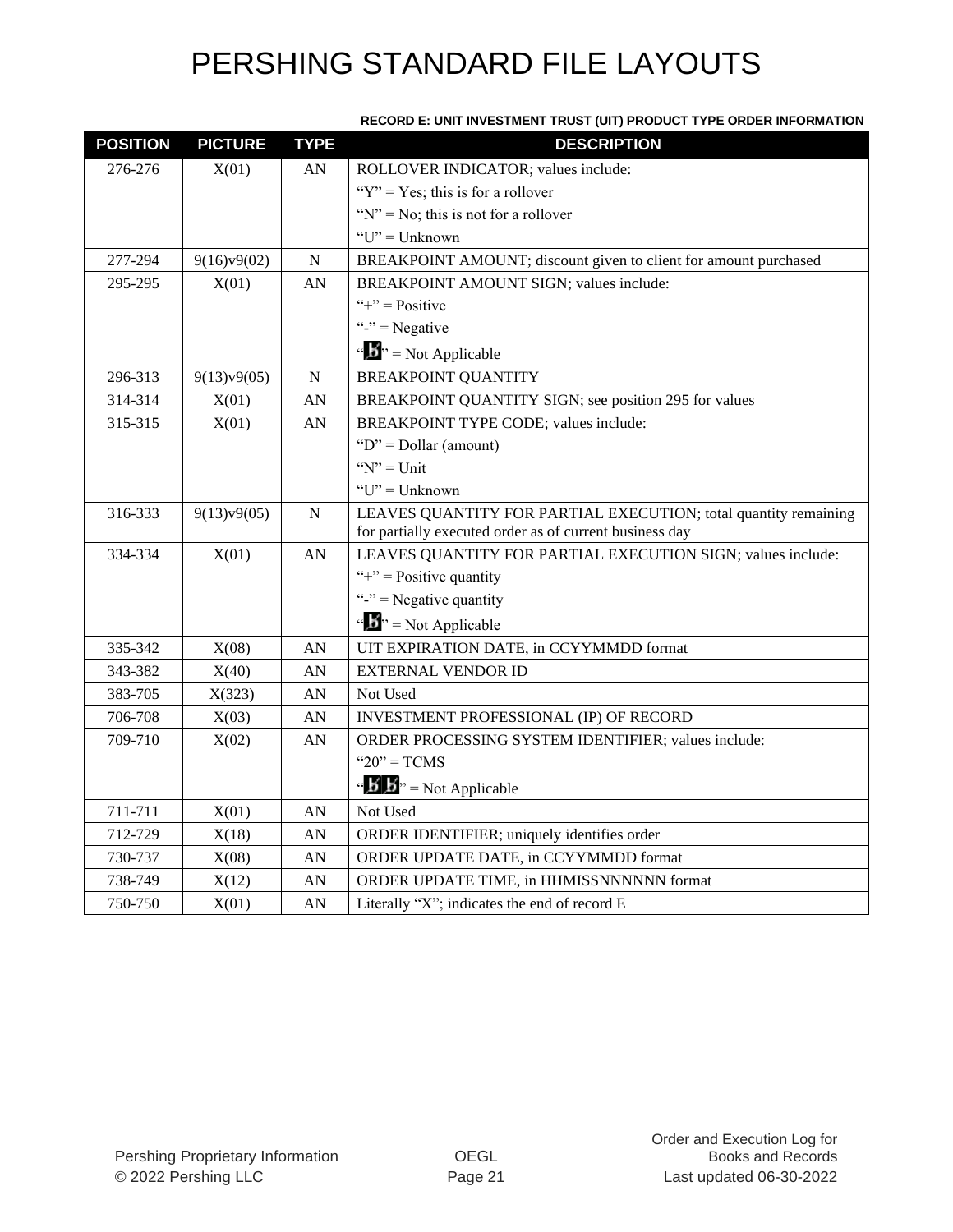#### **DETAIL RECORD F: ALTERNATIVE INVESTMENT PRODUCT TYPE ORDER INFORMATION**

#### **RECORD F: ALTERNATIVE INVESTMENT PRODUCT TYPE ORDER INFORMATION**

| <b>POSITION</b> | <b>PICTURE</b> | <b>TYPE</b> | <b>DESCRIPTION</b>                                                                                                                                                                              |
|-----------------|----------------|-------------|-------------------------------------------------------------------------------------------------------------------------------------------------------------------------------------------------|
| 001-002         | X(02)          | AN          | TRANSACTION CODE = "EG"                                                                                                                                                                         |
| 003-003         | X(01)          | AN          | RECORD INDICATOR VALUE = "F"                                                                                                                                                                    |
| $004 - 011$     | 9(08)          | N           | RECORD ID SEQUENCE NUMBER; begins with "00000001"                                                                                                                                               |
| 012-020         | X(09)          | AN          | ACCOUNT NUMBER, including Office (3) and Base (6)                                                                                                                                               |
| 021-021         | X(01)          | AN          | ACCOUNT TYPE; see Record A position 021 for values                                                                                                                                              |
| 022-023         | X(02)          | AN          | ORDER SOURCE SYSTEM IDENTIFIER; see Record A position 022-023 for<br>values                                                                                                                     |
| 024-043         | X(20)          | AN          | ORDER SOURCE SYSTEM ORDER ID; for Rules Engine this field will<br>contain terminal ID and order sequence number; first character of non-dollar<br>order will contain # symbol                   |
| 044-051         | 9(08)          | N           | ORDER SOURCE SYSTEM CREATION DATE, in CCYYMMDD format;<br>date reporting system created order                                                                                                   |
| 052-063         | 9(12)          | $\mathbf N$ | ORDER SOURCE SYSTEM CREATION TIME, in HHMISSNNNNNN<br>format; time reporting system created order                                                                                               |
| 064-081         | X(18)          | AN          | Not Used                                                                                                                                                                                        |
| 082-082         | X(01)          | AN          | PRODUCT IDENTIFIER FOR RECORD F; value includes:<br>" $A$ " = Alternative Investments                                                                                                           |
| 083-083         | X(01)          | AN          | Not Used                                                                                                                                                                                        |
| 084-085         | X(02)          | AN          | SETTLEMENT LOCATION CODE; states where the settlement of the funds<br>for the trade will be done; values include:<br>"US" = US Settlement                                                       |
|                 |                |             | " $\mathbf{F}$ " = Not US Settlement or information not available                                                                                                                               |
| 086-086         | X(01)          | AN          | ALTERNATIVE INVESTMENT SUITABILITY ATTESTATION; records the<br>IBD's attestation that they have done a suitability check before the customer<br>trades Alternative Investments; values include: |
|                 |                |             | " $Y$ " = Yes; IBD attests that suitability check was done                                                                                                                                      |
|                 |                |             | " $N$ " = No; IBD does not attest that suitability check was done                                                                                                                               |
| 087-087         | X(01)          | AN          | SUBSCRIPTION DOCUMENT DELIVERED; alerts the approvers as to<br>whether or not they should expect to see a subscription document along with the<br>order; values include:                        |
|                 |                |             | " $Y$ " = Yes; subscription document will be delivered                                                                                                                                          |
|                 |                |             | " $N$ " = No; subscription document will not be delivered                                                                                                                                       |
| 088-088         | X(01)          | AN          | SUBSCRIPTION DOCUMENT NOT DELIVERED REASON CODE; explains<br>to approvers why a subscription document has not been delivered to Pershing;<br>values include:                                    |
|                 |                |             | " $1$ " = Sponsor not required                                                                                                                                                                  |
|                 |                |             | " $2$ " = Already with sponsor                                                                                                                                                                  |
|                 |                |             | " $U$ " = Not answered                                                                                                                                                                          |
| 089-089         | X(01)          | AN          | REINVEST DIVIDEND INCOME/CAPITAL GAINS; tells the sponsor of the<br>Fund whether dividends and capital gains should be reinvested or paid in cash;<br>values include:                           |
|                 |                |             | "Y"=Reinvest                                                                                                                                                                                    |
|                 |                |             | " $N$ " = Do not reinvest                                                                                                                                                                       |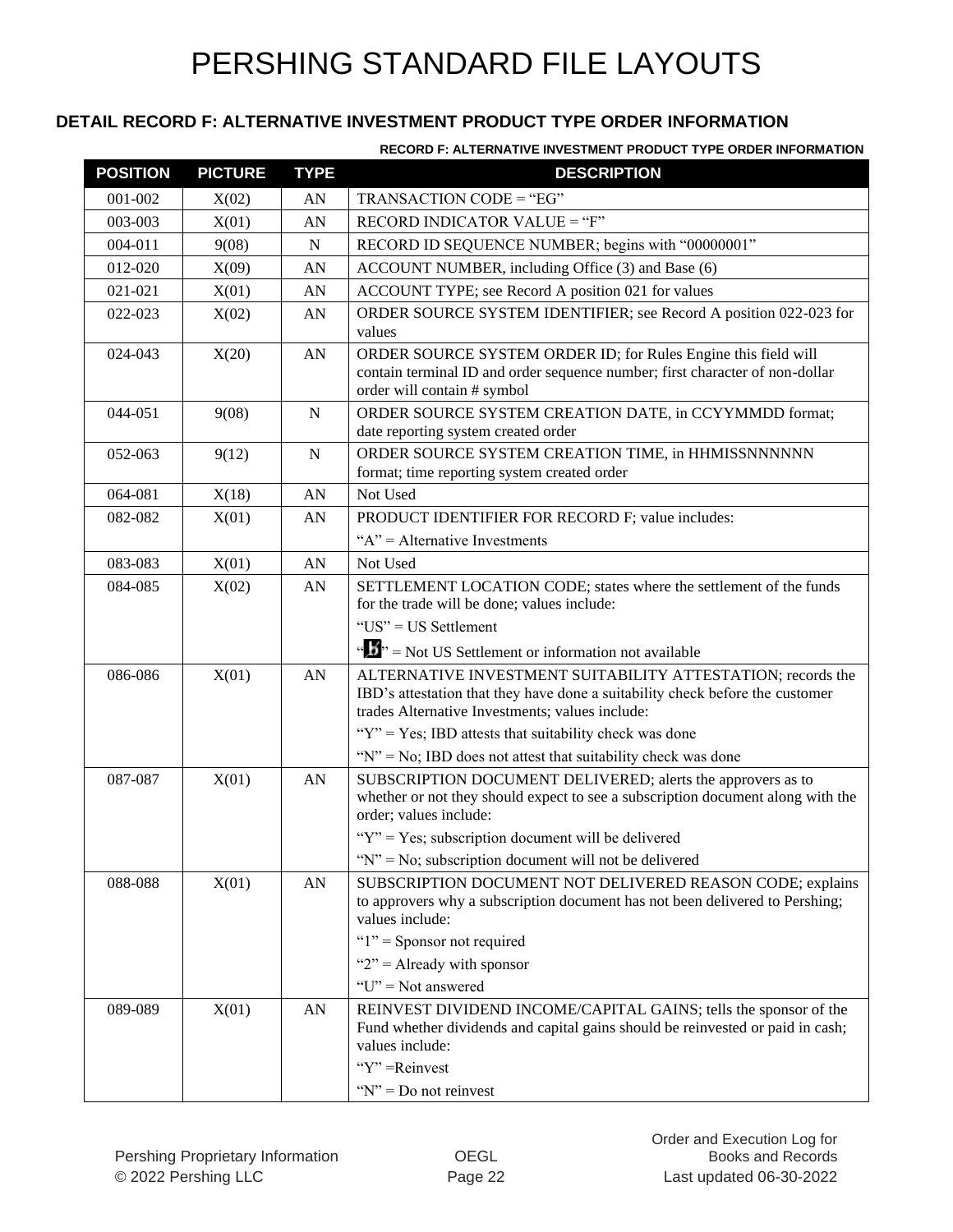| <b>POSITION</b> | <b>PICTURE</b> | <b>TYPE</b> | <b>DESCRIPTION</b>                                                                                                                                                                       |
|-----------------|----------------|-------------|------------------------------------------------------------------------------------------------------------------------------------------------------------------------------------------|
| 090-092         | X(03)          | AN          | BRANCH OVERRIDE; indicates if another branch (office) will receive<br>commission                                                                                                         |
| 093-093         | X(01)          | AN          | TRANSACTION FEE DESIGNATION; allows IBD to redirect transaction fee<br>to IBD's account rather than customer's account; provides internal users ability<br>to waive fee; values include: |
|                 |                |             | " $C$ " = Customer account                                                                                                                                                               |
|                 |                |             | " $I$ " = IBD/RIA account                                                                                                                                                                |
|                 |                |             | " $X$ " = Waive transaction fee                                                                                                                                                          |
|                 |                |             | " $U$ " = Not Applicable                                                                                                                                                                 |
| 094-111         | 9(16)v9(02)    | $\mathbf N$ | <b>TRANSACTION FEE AMOUNT</b>                                                                                                                                                            |
| 112-112         | X(01)          | AN          | TRANSACTION FEE AMOUNT SIGN; values include:                                                                                                                                             |
|                 |                |             | "+" = $Positive amount$                                                                                                                                                                  |
|                 |                |             | "-" = Negative amount                                                                                                                                                                    |
|                 |                |             | " $\mathbf{F}$ " = Not Applicable                                                                                                                                                        |
| 113-152         | X(40)          | AN          | <b>EXTERNAL VENDOR ID</b>                                                                                                                                                                |
| 153-705         | X(553)         | AN          | Not Used                                                                                                                                                                                 |
| 706-708         | X(03)          | AN          | INVESTMENT PROFESSIONAL (IP) OF RECORD                                                                                                                                                   |
| 709-710         | X(02)          | AN          | ORDER PROCESSING SYSTEM IDENTIFIER; values include:                                                                                                                                      |
|                 |                |             | " $20"$ = TCMS                                                                                                                                                                           |
|                 |                |             | " $\mathbf{B}$ " = Not Applicable                                                                                                                                                        |
| 711-711         | X(01)          | AN          | Not Used                                                                                                                                                                                 |
| 712-729         | X(18)          | AN          | ORDER IDENTIFIER; uniquely identifies order                                                                                                                                              |
| 730-737         | X(08)          | AN          | ORDER UPDATE DATE, in CCYYMMDD format                                                                                                                                                    |
| 738-749         | X(12)          | AN          | ORDER UPDATE TIME, in HHMISSNNNNNN format                                                                                                                                                |
| 750-750         | X(01)          | AN          | Literally "X"; indicates the end of record F                                                                                                                                             |

#### **RECORD F: ALTERNATIVE INVESTMENT PRODUCT TYPE ORDER INFORMATION**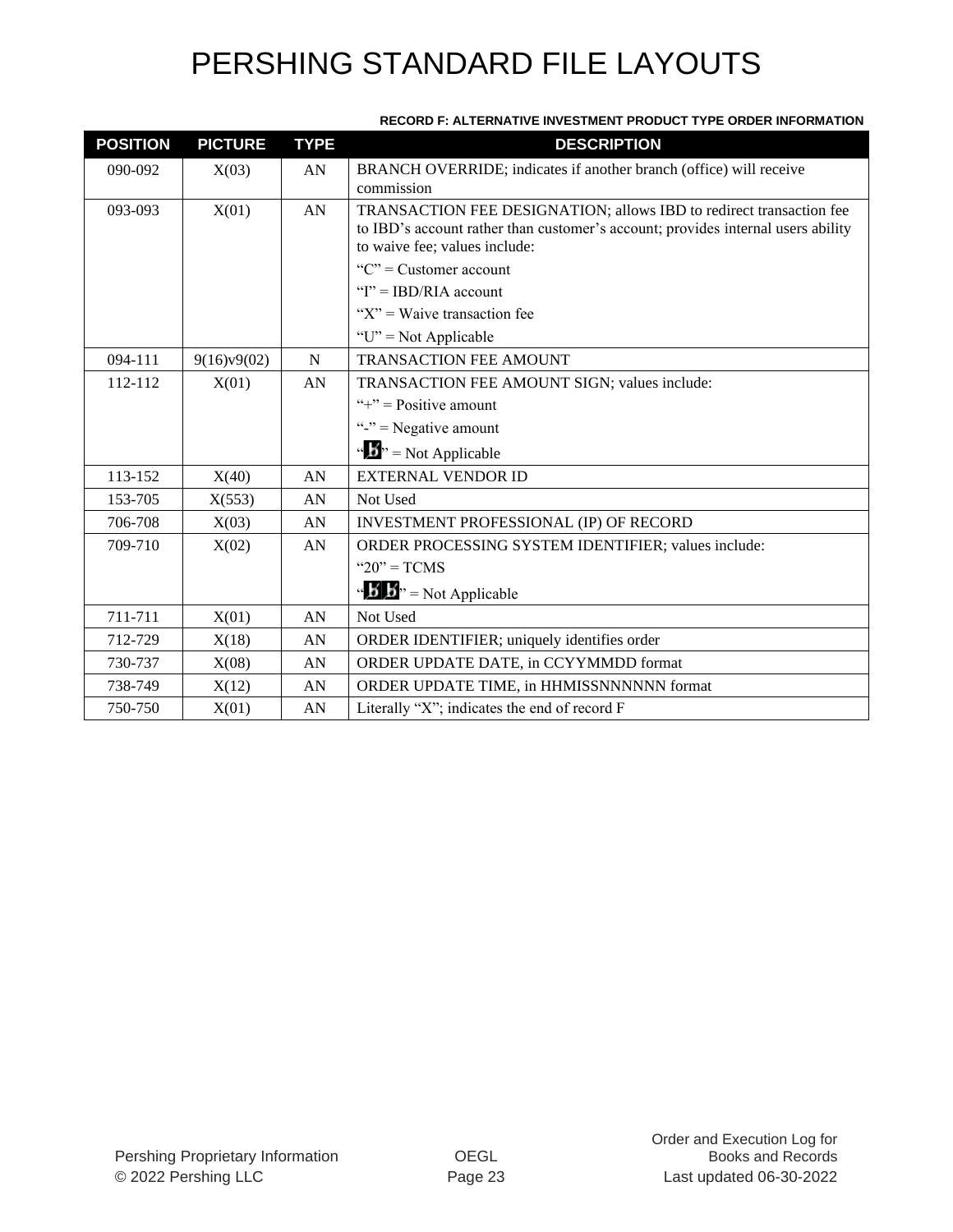#### **DETAIL RECORD G: MUTUAL FUND PRODUCT TYPE ORDER INFORMATION**

**RECORD G: MUTUAL FUND PRODUCT TYPE ORDER INFORMATION**

| <b>POSITION</b> | <b>PICTURE</b> | <b>TYPE</b> | <b>DESCRIPTION</b>                                                                                                                                                                                                               |
|-----------------|----------------|-------------|----------------------------------------------------------------------------------------------------------------------------------------------------------------------------------------------------------------------------------|
| 001-002         | X(02)          | AN          | TRANSACTION CODE = "EG"                                                                                                                                                                                                          |
| 003-003         | X(01)          | AN          | RECORD INDICATOR VALUE = "G"                                                                                                                                                                                                     |
| 004-011         | 9(08)          | N           | RECORD ID SEQUENCE NUMBER; begins with "00000001"                                                                                                                                                                                |
| 012-020         | X(09)          | AN          | ACCOUNT NUMBER, including Office (3) and Base (6)                                                                                                                                                                                |
| 021-021         | X(01)          | AN          | ACCOUNT TYPE; see Record A position 021 for values                                                                                                                                                                               |
| 022-023         | X(02)          | ${\rm AN}$  | ORDER SOURCE SYSTEM IDENTIFIER; see Record A position 022-023 for<br>values                                                                                                                                                      |
| 024-043         | X(20)          | AN          | ORDER SOURCE SYSTEM ORDER ID; for Rules Engine this field will<br>contain terminal ID and order sequence number; first character of non-dollar<br>order will contain # symbol                                                    |
| 044-051         | 9(08)          | N           | ORDER SOURCE SYSTEM CREATION DATE, in CCYYMMDD format;<br>date reporting system created order                                                                                                                                    |
| 052-063         | 9(12)          | ${\bf N}$   | ORDER SOURCE SYSTEM CREATION TIME, in HHMISSNNNNNN<br>format; time reporting system created order                                                                                                                                |
| 064-081         | X(18)          | AN          | Not Used                                                                                                                                                                                                                         |
| 082-082         | X(01)          | AN          | PRODUCT IDENTIFIER FOR RECORD G; value includes:<br>" $M$ " = Mutual Funds                                                                                                                                                       |
| 083-083         | X(01)          | AN          | CAPITAL GAINS REINVEST INDICATOR; identifies whether a mutual fund<br>order is eligible to reinvest capital gains, or accept cash; values include:                                                                               |
|                 |                |             | " $Y$ " = Reinvest                                                                                                                                                                                                               |
|                 |                |             | " $N$ " = Cash                                                                                                                                                                                                                   |
|                 |                |             | "U" = Capital Gain unknown                                                                                                                                                                                                       |
| 084-084         | X(01)          | ${\rm AN}$  | CDSC WAIVER REASON TYPE CODE; reason why CDSC (deferred sales<br>charge) was waived at redemption; values include:                                                                                                               |
|                 |                |             | " $3$ " = No Sales Charge-Other                                                                                                                                                                                                  |
|                 |                |             | "4" = CDSC Waiver Due to Correction                                                                                                                                                                                              |
|                 |                |             | " $5$ " = Death                                                                                                                                                                                                                  |
|                 |                |             | " $6$ " = Disability                                                                                                                                                                                                             |
|                 |                |             | "7" = Mandatory Distribution                                                                                                                                                                                                     |
|                 |                |             | "8" = Systematic Withdrawal                                                                                                                                                                                                      |
|                 |                |             | " $9$ " = Waiver defined contribution                                                                                                                                                                                            |
|                 |                |             | " $A$ " = Hardship                                                                                                                                                                                                               |
|                 |                |             | " $B$ " = No commission                                                                                                                                                                                                          |
|                 |                |             | "U" = Unknown or Not Applicable                                                                                                                                                                                                  |
| 085-085         | X(01)          | AN          | COMMISSION OVERRIDE INDICATOR; identifies whether the amount of<br>commission for a specific mutual fund order is different from the amount of<br>commission that is normally allocated for a mutual fund order; values include: |
|                 |                |             | " $Y$ " = Override in Force                                                                                                                                                                                                      |
|                 |                |             | " $N$ " = No Override                                                                                                                                                                                                            |
|                 |                |             | " $U$ " = Unknown                                                                                                                                                                                                                |
| 086-097         | X(12)          | AN          | CUTOFF TIME, in HHMISSNNNNNN format; latest time for processing                                                                                                                                                                  |
|                 |                |             | transaction                                                                                                                                                                                                                      |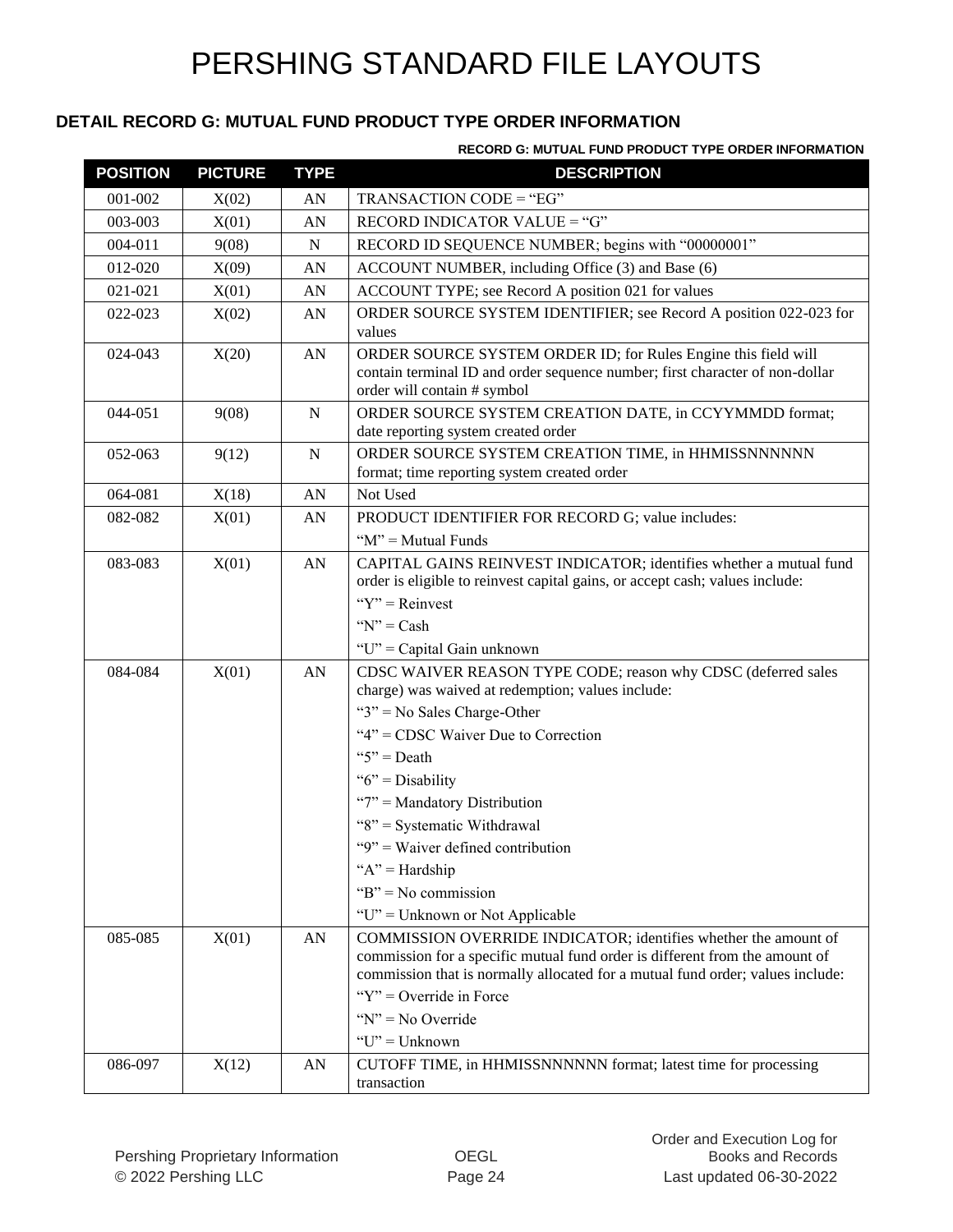#### **RECORD G: MUTUAL FUND PRODUCT TYPE ORDER INFORMATION**

| <b>POSITION</b> | <b>PICTURE</b> | <b>TYPE</b> | <b>DESCRIPTION</b>                                                                                                                                                                      |
|-----------------|----------------|-------------|-----------------------------------------------------------------------------------------------------------------------------------------------------------------------------------------|
| 098-098         | X(01)          | AN          | DELIVERY INSTRUCTION CODE; values include:                                                                                                                                              |
|                 |                |             | " $S$ " = Street-side Delivery                                                                                                                                                          |
|                 |                |             | " $C$ " = Book Entry to Customer                                                                                                                                                        |
|                 |                |             | "P" = Physical Certificates Delivered to Customer                                                                                                                                       |
|                 |                |             | " $U$ " = Not Available                                                                                                                                                                 |
| 099-099         | X(01)          | AN          | DIVIDEND REINVESTMENT INDICATOR; for mutual fund order; values<br>include:                                                                                                              |
|                 |                |             | " $Y$ " = Reinvest                                                                                                                                                                      |
|                 |                |             | " $N$ " = Cash                                                                                                                                                                          |
|                 |                |             | $"U"$ = Unknown                                                                                                                                                                         |
| 100-100         | X(01)          | AN          | GROSS/NET LIQUIDATION CODE; uniquely identifies a Gross/Net                                                                                                                             |
|                 |                |             | Liquidation code; values include:                                                                                                                                                       |
|                 |                |             | " $G$ " = Gross                                                                                                                                                                         |
|                 |                |             | " $N$ " = Net                                                                                                                                                                           |
|                 |                |             | "U" = Unknown or Not Applicable                                                                                                                                                         |
| 101-118         | X(18)          | AN          | Not Used                                                                                                                                                                                |
| 119-136         | 9(16)v9(02)    | N           | LOI AMOUNT; breakpoint dollar value associated with Letter of Intent; this<br>applies to load funds only                                                                                |
| 137-137         | X(01)          | AN          | LOI/ROA CODE; identifies presence of Letter of Intent or Rights of<br>Accumulation for order; values include:                                                                           |
|                 |                |             | " $L$ " = LOI                                                                                                                                                                           |
|                 |                |             | " $R$ " = ROA                                                                                                                                                                           |
|                 |                |             | " $U$ " = Unknown or Not Applicable                                                                                                                                                     |
| 138-155         | 9(16)v9(02)    | $\mathbf N$ | ROA AMOUNT; breakpoint dollar value associated with Rights of<br>Accumulation; this applies to load funds only                                                                          |
| 156-156         | X(01)          | AN          | MUTUAL FUNDS LEGEND CODE; derived field; based on dividend<br>reinvestment indicator, capital gains reinvestment indicator, and Delivery<br>Instruction code; see Appendix K for values |
| 157-157         | X(01)          | AN          | NET ASSET VALUE (NAV) STATUS CODE; values include:                                                                                                                                      |
|                 |                |             | " $0$ " = Other                                                                                                                                                                         |
|                 |                |             | " $1$ " = Net Value Asset Transfer                                                                                                                                                      |
|                 |                |             | " $2$ " = Repurchase                                                                                                                                                                    |
|                 |                |             | " $3$ " = Employee                                                                                                                                                                      |
|                 |                |             | " $4$ " = Error Correction                                                                                                                                                              |
|                 |                |             | " $5$ " = Wrap Fee Account                                                                                                                                                              |
|                 |                |             | " $6$ " = Commission                                                                                                                                                                    |
|                 |                |             | "7" = Commissionable Defined Contribution Plan                                                                                                                                          |
|                 |                |             | "8" = Non-Commissionable Defined Contribution Plan                                                                                                                                      |
|                 |                |             | "9" = Section 529                                                                                                                                                                       |
|                 |                |             | " $A$ " = Reinvestment                                                                                                                                                                  |
|                 |                |             | " $B$ " = Per Agreement                                                                                                                                                                 |
|                 |                |             | "U" = Unknown NAV Status                                                                                                                                                                |
|                 |                |             | "N" = Purchase Was Not Requested as a Net Value Asset                                                                                                                                   |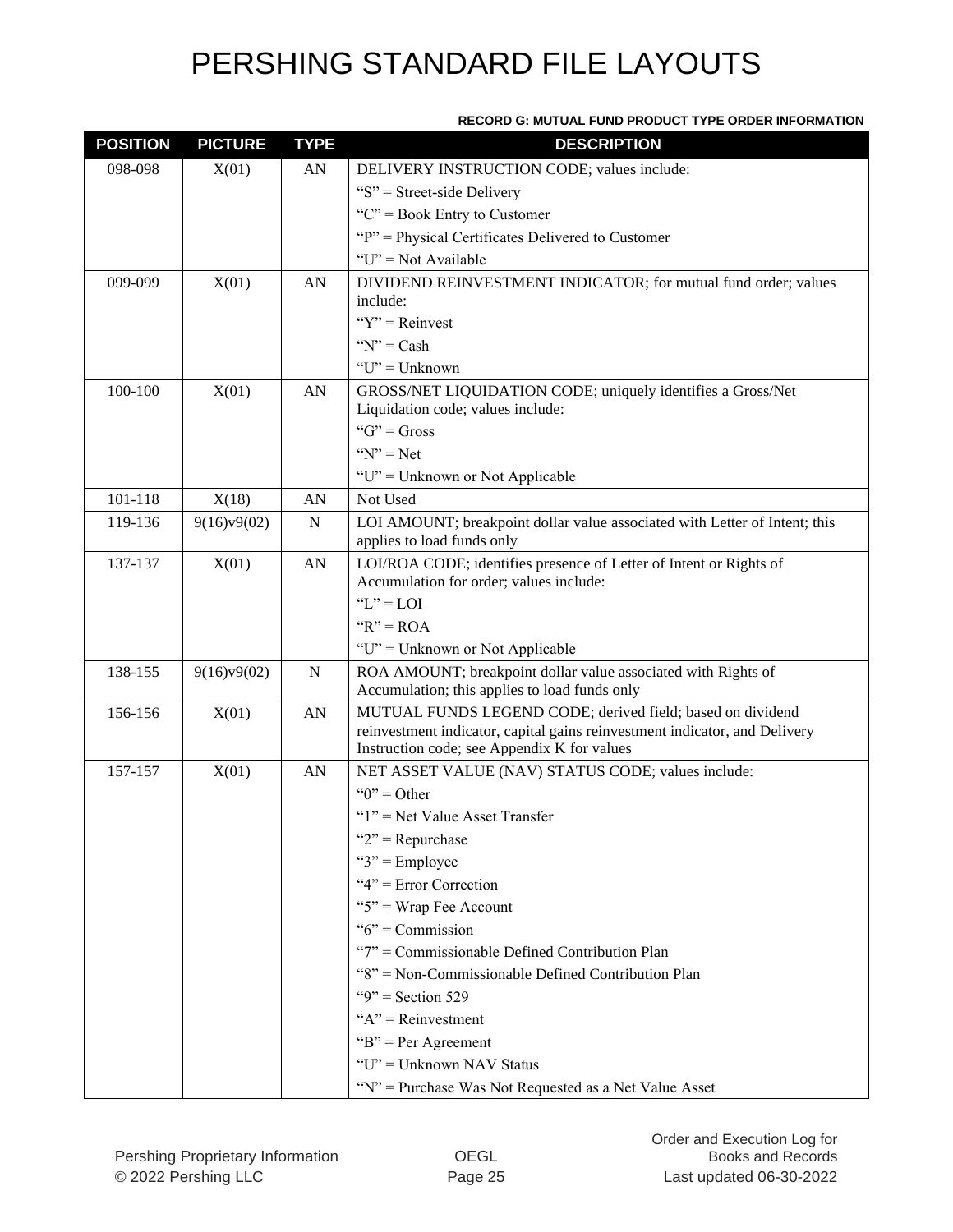| <b>RECORD G: MUTUAL FUND PRODUCT TYPE ORDER INFORMATION</b> |  |
|-------------------------------------------------------------|--|
|                                                             |  |

| <b>POSITION</b> | <b>PICTURE</b> | <b>TYPE</b> | <b>DESCRIPTION</b>                                            |
|-----------------|----------------|-------------|---------------------------------------------------------------|
| 158-158         | X(01)          | AN          | Not Used                                                      |
| 159-163         | X(05)          | AN          | OFFICE OVERRIDE ID; identifies branch used instead of default |
| 164-164         | X(01)          | AN          | OVER/UNDER SHARE ROUNDING BUY RULE; values include:           |
|                 |                |             | " $O$ " = Buy Up to the Next Whole Share                      |
|                 |                |             | "U" = Buy Down to the Next Whole Share                        |
|                 |                |             | " $N$ " = Not Applicable or Unknown                           |
| 165-165         | X(01)          | AN          | Not Used                                                      |
| 166-169         | X(04)          | AN          | SECOND WIRE ID; a second destination for drop copies          |
| 170-173         | X(04)          | AN          | THIRD WIRE ID; a third destination for drop copies            |
| 174-175         | X(02)          | AN          | TRADE STATUS CODE; values include:                            |
|                 |                |             | " $01$ " = Open                                               |
|                 |                |             | " $02$ " = Confirm                                            |
|                 |                |             | " $03$ " = P&S Processed Trade                                |
|                 |                |             | " $04$ " = Settled                                            |
|                 |                |             | "99" = $Unknown$                                              |
| 176-705         | X(530)         | AN          | Not Used                                                      |
| 706-708         | X(03)          | AN          | INVESTMENT PROFESSIONAL (IP) OF RECORD                        |
| 709-710         | X(02)          | AN          | ORDER PROCESSING SYSTEM IDENTIFIER; values include:           |
|                 |                |             | " $20$ " = TCMS                                               |
|                 |                |             | " $\mathbf{B}$ " = Not Applicable                             |
| 711-711         | X(01)          | AN          | Not Used                                                      |
| 712-729         | X(18)          | AN          | ORDER IDENTIFIER; uniquely identifies order                   |
| 730-737         | X(08)          | AN          | ORDER UPDATE DATE, in CCYYMMDD format                         |
| 738-749         | X(12)          | AN          | ORDER UPDATE TIME, in HHMISSNNNNNN format                     |
| 750-750         | X(01)          | AN          | Literally "X"; identifies the end of record G                 |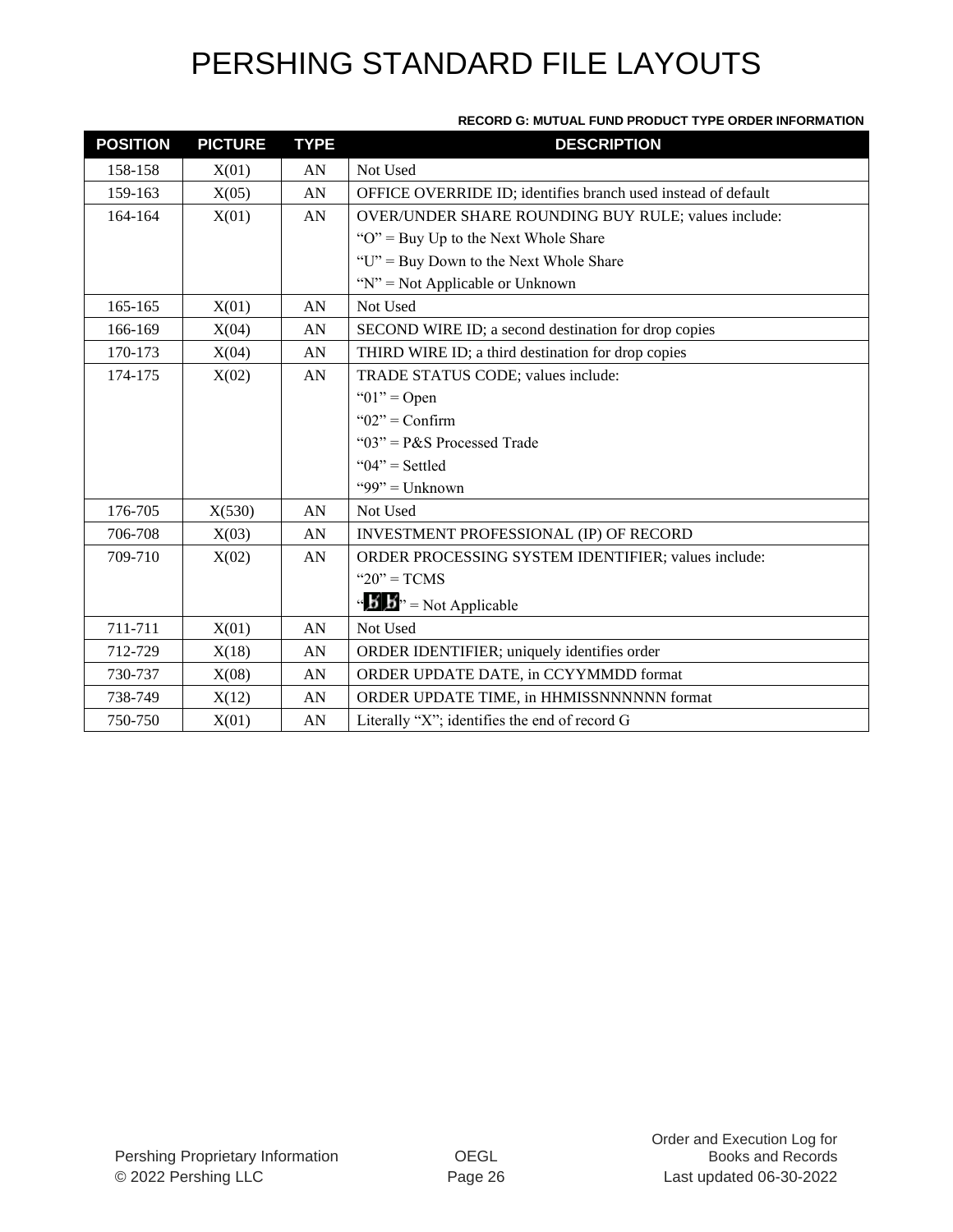#### **DETAIL RECORD H: ROUTING ACTIVITY**

#### **RECORD H: ROUTING ACTIVITY**

| <b>POSITION</b> | <b>PICTURE</b> | <b>TYPE</b> | <b>DESCRIPTION</b>                                                                                                  |
|-----------------|----------------|-------------|---------------------------------------------------------------------------------------------------------------------|
| 001-002         | X(02)          | AN          | TRANSACTION CODE = "EG"                                                                                             |
| 003-003         | X(01)          | AN          | RECORD INDICATOR VALUE = "H"                                                                                        |
| 004-011         | 9(08)          | $\mathbf N$ | RECORD ID SEQUENCE NUMBER; begins with "00000001"                                                                   |
| 012-020         | X(09)          | AN          | ACCOUNT NUMBER, including Office (3), Base (5), and Check (1)                                                       |
| 021-021         | X(01)          | AN          | ACCOUNT TYPE; see Record A position 021 for values                                                                  |
| 022-023         | X(02)          | AN          | ORDER SOURCE SYSTEM IDENTIFIER; see Record A position 022-023 for                                                   |
|                 |                |             | values                                                                                                              |
| 024-043         | X(20)          | AN          | ORDER SOURCE SYSTEM ORDER ID; for Rules Engine this field will                                                      |
|                 |                |             | contain terminal ID and order sequence number; first character of non-dollar<br>order will contain # symbol         |
| 044-051         | 9(08)          | ${\bf N}$   | ORDER SOURCE SYSTEM CREATION DATE, in CCYYMMDD format;                                                              |
|                 |                |             | date reporting system created order                                                                                 |
| 052-063         | 9(12)          | N           | ORDER SOURCE SYSTEM CREATION TIME, in HHMISSNNNNNN                                                                  |
|                 |                |             | format; time reporting system created order                                                                         |
| 064-081         | X(18)          | AN          | Not Used                                                                                                            |
| 082-083         | X(02)          | AN          | ACTIVITY TYPE; value includes:                                                                                      |
|                 |                |             | " $02$ " = Routing                                                                                                  |
| 084-087         | X(04)          | AN          | ROUTING ACTIVITY SEQUENCE NUMBER; values include:                                                                   |
|                 |                |             | " $0001$ " = Routing                                                                                                |
|                 |                |             | " $0002$ " = Rerouting                                                                                              |
| 088-088         | X(01)          | AN          | Not Used                                                                                                            |
| 089-091         | 9(03)          | N           | SECONDARY ROUTING SEQUENCE NUMBER                                                                                   |
| 092-109         | 9(13)v9(05)    | N           | <b>ROUTING QUANTITY</b>                                                                                             |
| 110-110         | X(01)          | AN          | ROUTING QUANTITY SIGN; values include:                                                                              |
|                 |                |             | "+" = $Positive$                                                                                                    |
|                 |                |             | "-" = Negative                                                                                                      |
|                 |                |             | " $\mathbf{F}$ " = Not Applicable                                                                                   |
| 111-126         | X(16)          | AN          | ROUTING EXECUTION FACILITY NAME                                                                                     |
| 127-128         | X(02)          | AN          | ROUTING TRADE ZONE NAME; where order is routed                                                                      |
| 129-132         | X(04)          | AN          | ROUTING DEVICE ID; system device where order is routed to                                                           |
| 133-144         | X(12)          | AN          | EXECUTING BROKER FIRM MNEMONIC NAME; firm executes order flow                                                       |
|                 |                |             | and uses Pershing's system to send order flow to NYSE, but have identifier on<br>orders showing they executed order |
| 145-146         | X(02)          | AN          | MARKET CODE; values include:                                                                                        |
|                 |                |             | " $\mathbf{B}$ " = BKPG Item                                                                                        |
|                 |                |             |                                                                                                                     |
|                 |                |             | " $01$ " = New York Stock Exchange (NYSE)                                                                           |
|                 |                |             | " $02$ " = NYSE ALT (formerly AMEX)<br>" $03$ " = Philadelphia Stock Exchange (PHLX)                                |
|                 |                |             | " $04$ " = Pacific Stock Exchange (PSE)                                                                             |
|                 |                |             | " $05$ " = Chicago Exchange (CHX)                                                                                   |
|                 |                |             | "06" = Chicago Board Options Exchange (CBOE)                                                                        |
|                 |                |             | " $07$ " = Cincinnati Exchange (CINN)<br>(cont.)                                                                    |
|                 |                |             |                                                                                                                     |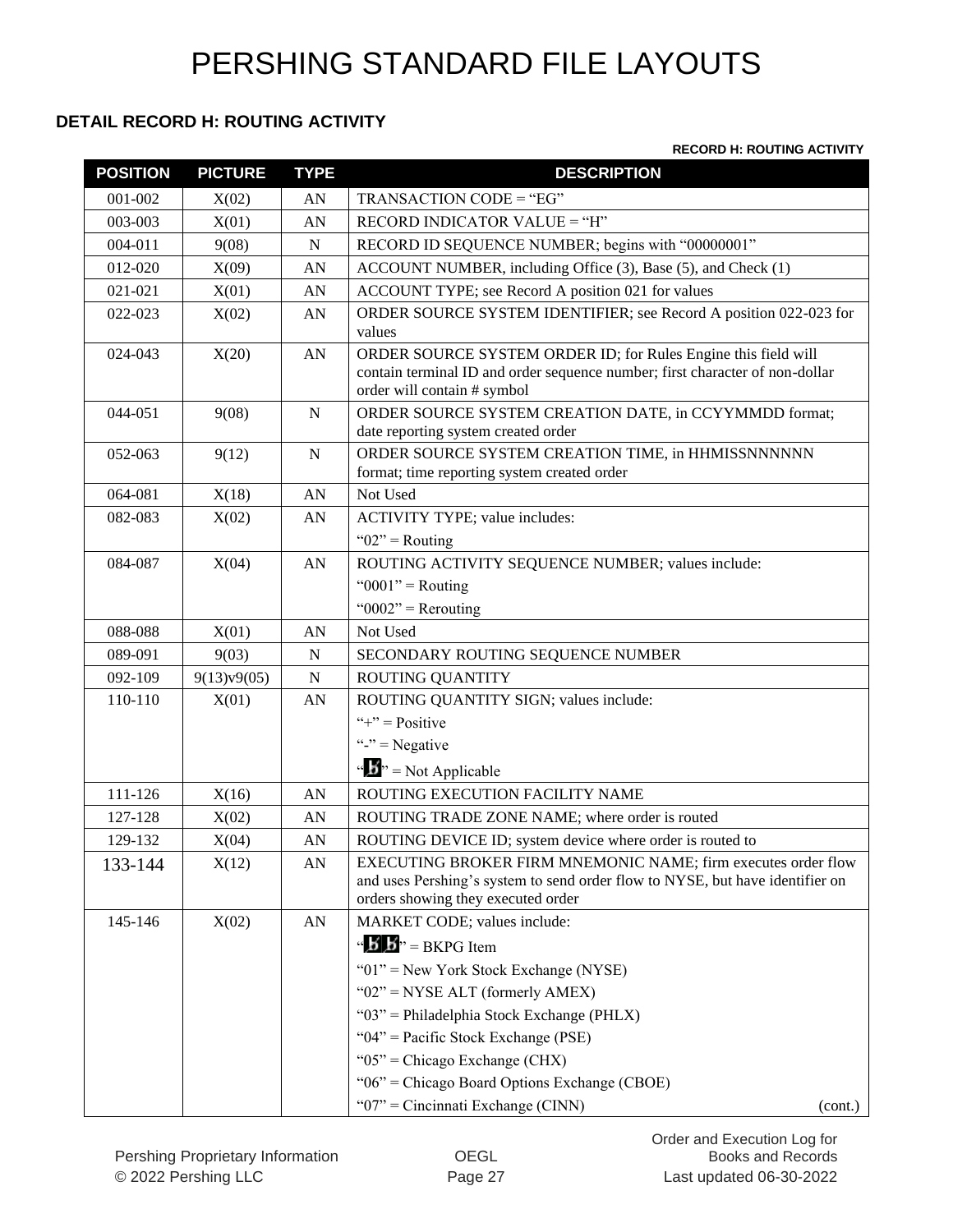#### **RECORD H: ROUTING ACTIVITY**

| <b>POSITION</b> | <b>PICTURE</b> | <b>TYPE</b>      | <b>DESCRIPTION</b>                                                                      |
|-----------------|----------------|------------------|-----------------------------------------------------------------------------------------|
|                 |                |                  | " $08" = (NYIE)$                                                                        |
|                 |                |                  | " $09$ " = Boston Stock Exchange (BSE)                                                  |
|                 |                |                  | " $10" = (OSS)$                                                                         |
|                 |                |                  | " $11$ " = Over the Counter Exchange (OTC)                                              |
|                 |                |                  | " $12$ " = International Securities Exchange (ISE)                                      |
|                 |                |                  | " $14$ " = Emerald Exchange (EMLD)                                                      |
|                 |                |                  | " $15$ " = Miami Pearl Exchange (MPRL)                                                  |
|                 |                |                  | " $16$ " = Members' Exchange (MEMX)                                                     |
|                 |                |                  | "99" = Unknown                                                                          |
| 147-147         | X(01)          | AN               | BLOTTER CODE; values include:                                                           |
|                 |                |                  | " $0$ " = Average Price                                                                 |
|                 |                |                  | " $1$ " = STR Execution                                                                 |
|                 |                |                  | " $2"$ = Option Trade                                                                   |
|                 |                |                  | " $3$ " = Cash Trade                                                                    |
|                 |                |                  | " $4$ " = Confirm Report                                                                |
|                 |                |                  | " $5$ " = Principal Trade                                                               |
|                 |                |                  | " $6$ " = Prime Broker Trade                                                            |
|                 |                |                  | " $7"$ = Not Used                                                                       |
|                 |                |                  | " $8"$ = PTC Trade                                                                      |
|                 |                |                  | "9" = Customer Cross Trade                                                              |
|                 |                |                  | "U" = Unknown                                                                           |
| 148-149         | X(02)          | AN               | REROUTING METHOD CODE; values include:                                                  |
|                 |                |                  | " $01$ " = Electronic                                                                   |
|                 |                |                  | " $02$ " = Manual                                                                       |
|                 |                |                  | "99" = $Unknown$                                                                        |
| 150-150         | X(01)          | AN               | REROUTE OVERRIDE INDICATOR; values include:                                             |
|                 |                |                  | "Y" = Normal Routing Algorithms were Overridden                                         |
|                 |                |                  | " $N$ " = Normal Routing Algorithms were Used                                           |
|                 |                |                  | " $U$ " = Unknown"                                                                      |
| 151-158         | X(08)          | AN               | SOURCE SYSTEM UPDATE TERMINAL ID; where last update was                                 |
|                 |                |                  | performed                                                                               |
| 159-166         | X(08)          | AN               | SOURCE SYSTEM UPDATE USER ID; user performing last update in source                     |
|                 |                |                  | system; blank if source is not Pershing system                                          |
| 167-174         | X(08)          | AN               | SOURCE SYSTEM UPDATE DATE, in CCYYMMDD format                                           |
| 175-186         | X(12)          | AN               | SOURCE SYSTEM UPDATE TIME, in HHMISSNNNNNN format                                       |
| 187-189         | X(03)          | AN               | TRADE CURRENCY CODE; see Appendix N for values                                          |
| 190-192         | X(03)          | AN               | SETTLEMENT CURRENCY CODE; see Appendix N for values                                     |
| 193-204         | X(12)          | AN               | <b>ISIN CODE</b>                                                                        |
| 205-220         | X(16)          | AN               | PRIMARY NON-USD EXCHANGE WHERE THE NON-DOLLAR ORDER<br>ROUTED INITIALLY; see Appendix S |
| 221-260         | X(40)          | ${\bf A}{\bf N}$ | ROUTING ORDER ID; for DASH Financial Options only                                       |
| 261-705         | X(445)         | AN               | Not Used                                                                                |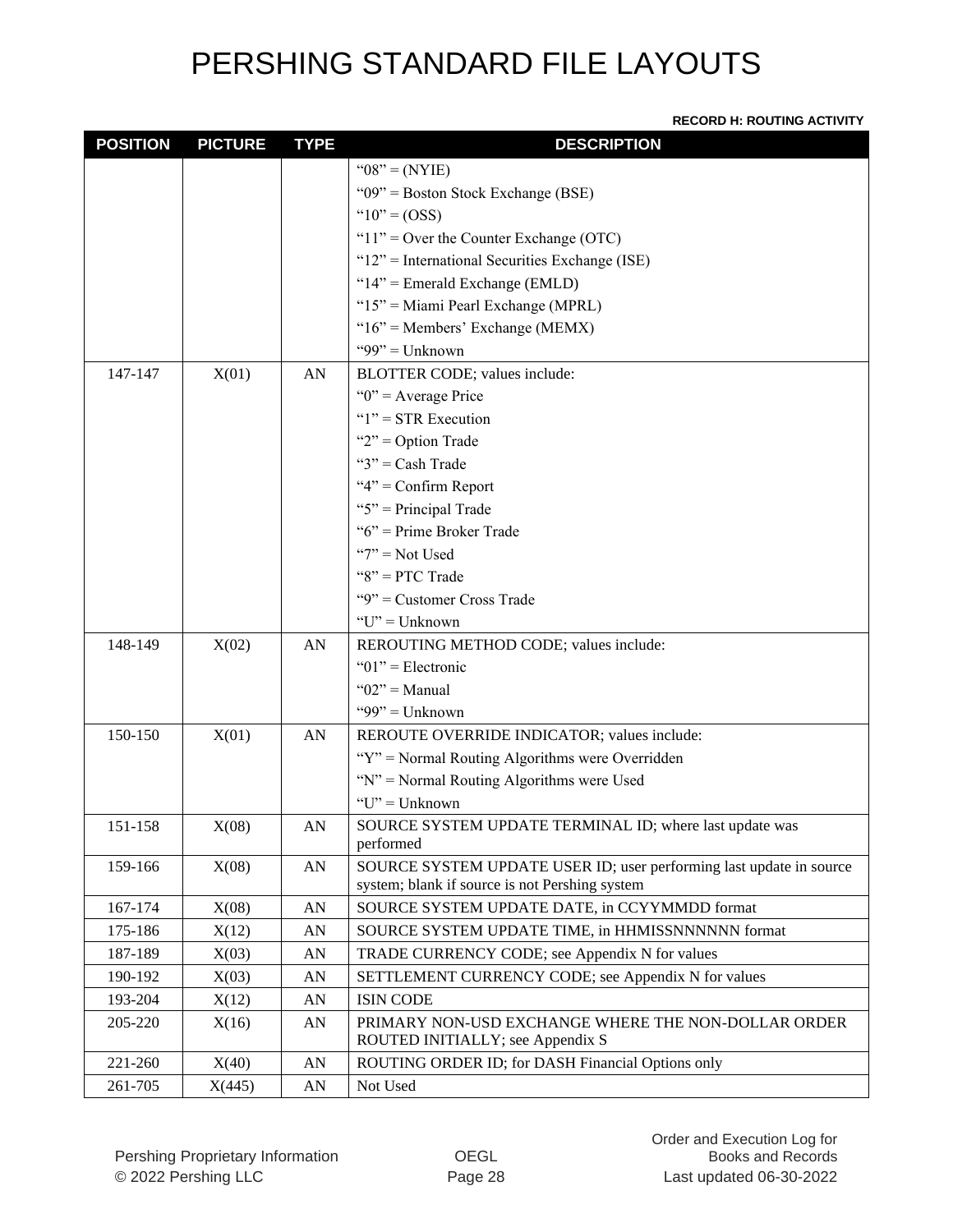#### **RECORD H: ROUTING ACTIVITY**

| <b>POSITION</b> | <b>PICTURE</b> | <b>TYPE</b> | <b>DESCRIPTION</b>                                  |
|-----------------|----------------|-------------|-----------------------------------------------------|
| 706-708         | X(03)          | AN          | INVESTMENT PROFESSIONAL (IP) OF RECORD              |
| 709-710         | X(02)          | AN          | ORDER PROCESSING SYSTEM IDENTIFIER; values include: |
|                 |                |             | " $20$ " = TCMS                                     |
|                 |                |             | " $\mathbf{B}$ ", = Not Applicable                  |
| 711-711         | X(01)          | AN          | Not Used                                            |
| 712-729         | X(18)          | AN          | ORDER IDENTIFIER; uniquely identifies order         |
| 730-737         | X(08)          | AN          | ORDER UPDATE DATE, in CCYYMMDD format               |
| 738-749         | X(12)          | AN          | ORDER UPDATE TIME, in HHMISSNNNNNN format           |
| 750-750         | X(01)          | AN          | Literally "X"; indicates the end of record H        |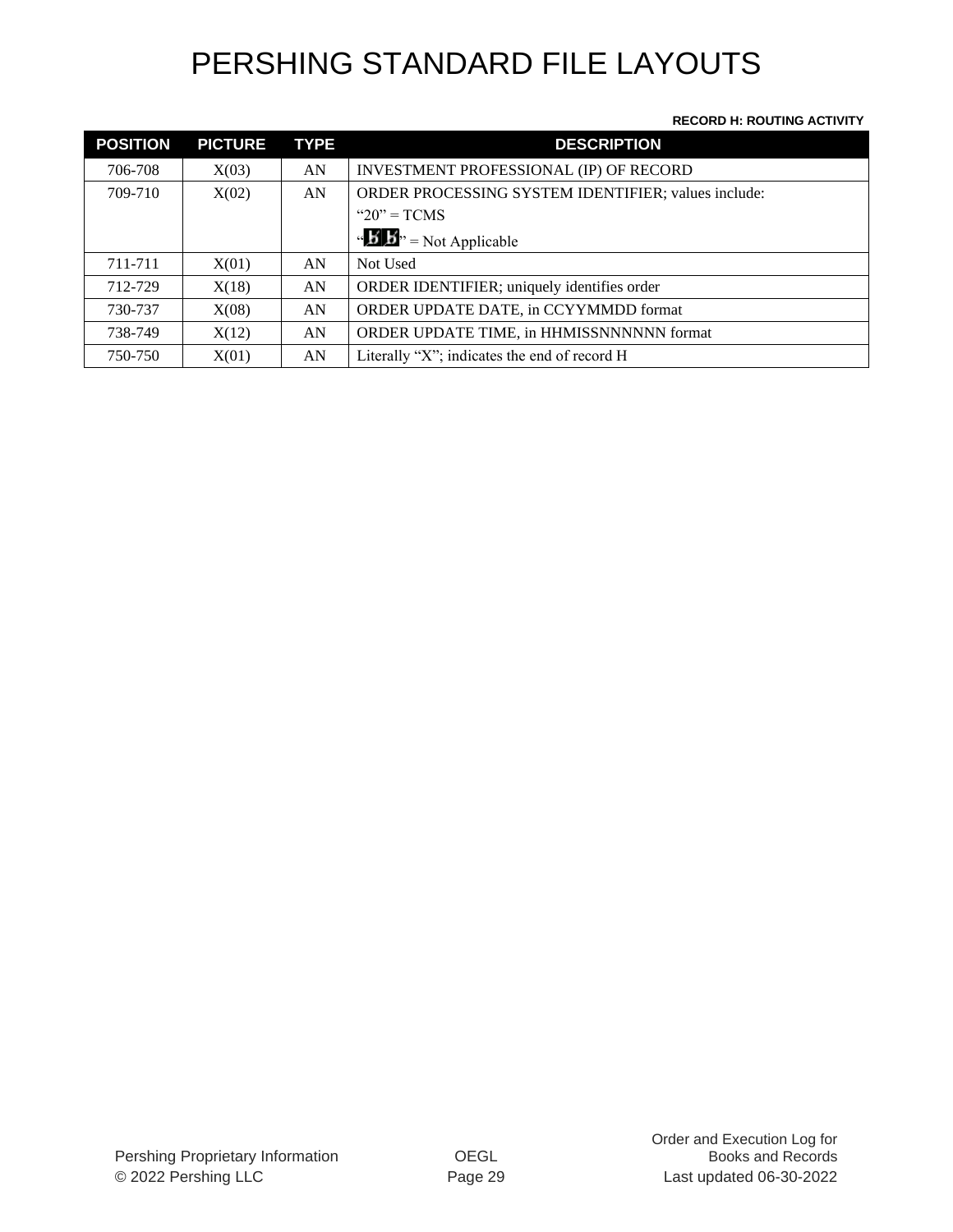#### **DETAIL RECORD I: EXECUTION ACTIVITY**

#### **RECORD I: EXECUTION ACTIVITY**

| <b>POSITION</b> | <b>PICTURE</b> | <b>TYPE</b>      | <b>DESCRIPTION</b>                                                                                                                                                                   |
|-----------------|----------------|------------------|--------------------------------------------------------------------------------------------------------------------------------------------------------------------------------------|
| 001-002         | X(02)          | AN               | TRANSACTION CODE = "EG"                                                                                                                                                              |
| 003-003         | X(01)          | AN               | RECORD INDICATOR VALUE = "I"                                                                                                                                                         |
| $004 - 011$     | 9(08)          | N                | RECORD ID SEQUENCE NUMBER; begins with "00000001"                                                                                                                                    |
| 012-020         | X(09)          | AN               | ACCOUNT NUMBER, including Office (3), Base (5), and Check (1)                                                                                                                        |
| 021-021         | X(01)          | AN               | ACCOUNT TYPE; see Record A position 021 for values                                                                                                                                   |
| 022-023         | X(02)          | AN               | ORDER SOURCE SYSTEM IDENTIFIER; see Record A position 022-023 for<br>values                                                                                                          |
| 024-043         | X(20)          | ${\bf A}{\bf N}$ | ORDER SOURCE SYSTEM ORDER ID; for Rules Engine this field will<br>contain terminal ID and order sequence number; first character of non-dollar<br>order will contain # symbol        |
| 044-051         | 9(08)          | ${\bf N}$        | ORDER SOURCE SYSTEM CREATION DATE, in CCYYMMDD format;<br>date reporting system created order                                                                                        |
| 052-063         | 9(12)          | $\mathbf N$      | ORDER SOURCE SYSTEM CREATION TIME, in HHMISSNNNNNN<br>format; time reporting system created order                                                                                    |
| 064-081         | X(18)          | ${\bf A}{\bf N}$ | Not Used                                                                                                                                                                             |
| 082-083         | X(02)          | AN               | <b>ACTIVITY TYPE; value includes:</b>                                                                                                                                                |
|                 |                |                  | " $04$ " = Execution                                                                                                                                                                 |
| 084-087         | X(04)          | AN               | <b>EXECUTION SEQUENCE NUMBER</b>                                                                                                                                                     |
| 088-095         | 9(08)          | ${\bf N}$        | ORDER ACTIVITY EFFECTIVE DATE, in CCYYMMDD format                                                                                                                                    |
| 096-107         | 9(12)          | N                | ORDER ACTIVITY EFFECTIVE TIME, in HHMISSNNNNNN format                                                                                                                                |
| 108-109         | X(02)          | ${\bf A}{\bf N}$ | EXECUTION STATUS CODE; values include:                                                                                                                                               |
|                 |                |                  | " $01$ " = Bust Execution                                                                                                                                                            |
|                 |                |                  | " $02$ " = Correction                                                                                                                                                                |
|                 |                |                  | "U $\mathbf{B}$ " = Not Applicable                                                                                                                                                   |
| 110-117         | 9(08)          | ${\bf N}$        | ORDER ACTIVITY STATUS UPDATE DATE, in CCYYMMDD format                                                                                                                                |
| 118-129         | 9(12)          | N                | ORDER ACTIVITY STATUS UPDATE TIME, in HHMISSNNNNNN format                                                                                                                            |
| 130-147         | 9(09)v9(09)    | $\mathbf N$      | EXECUTION PRICE; price obtained at execution                                                                                                                                         |
| 148-165         | 9(13)v9(05)    | $\mathbf N$      | <b>EXECUTION QUANTITY</b>                                                                                                                                                            |
| 166-166         | X(01)          | AN               | EXECUTION QUANTITY SIGN; values include:                                                                                                                                             |
|                 |                |                  | "+" = $Positive$                                                                                                                                                                     |
|                 |                |                  | "-" $=$ Negative                                                                                                                                                                     |
|                 |                |                  | " $\frac{1}{2}$ " = Not Applicable                                                                                                                                                   |
| 167-184         | 9(13)v9(05)    | ${\bf N}$        | LEAVES QUANTITY; quantity remaining after partial execution                                                                                                                          |
| 185-185         | X(01)          | AN               | LEAVES QUANTITY SIGN; see position 166 for values                                                                                                                                    |
| 186-189         | X(04)          | ${\rm AN}$       | EXECUTION CONFIRM WIRE ID; terminal from which the execution was<br>sent back from market; combines with the Execution Confirm Sequence<br>Number to represent the unique identifier |
| 190-193         | X(04)          | AN               | EXECUTION CONFIRM SEQUENCE NUMBER; combines with the<br>Execution Confirm Wire Identifier; the unique identifier of the execution as<br>assigned by the executing market             |
| 194-205         | X(12)          | ${\bf A}{\bf N}$ | EXECUTION CONFIRM TRANSACTION ID; assigned by the executing<br>entity to uniquely identify the execution                                                                             |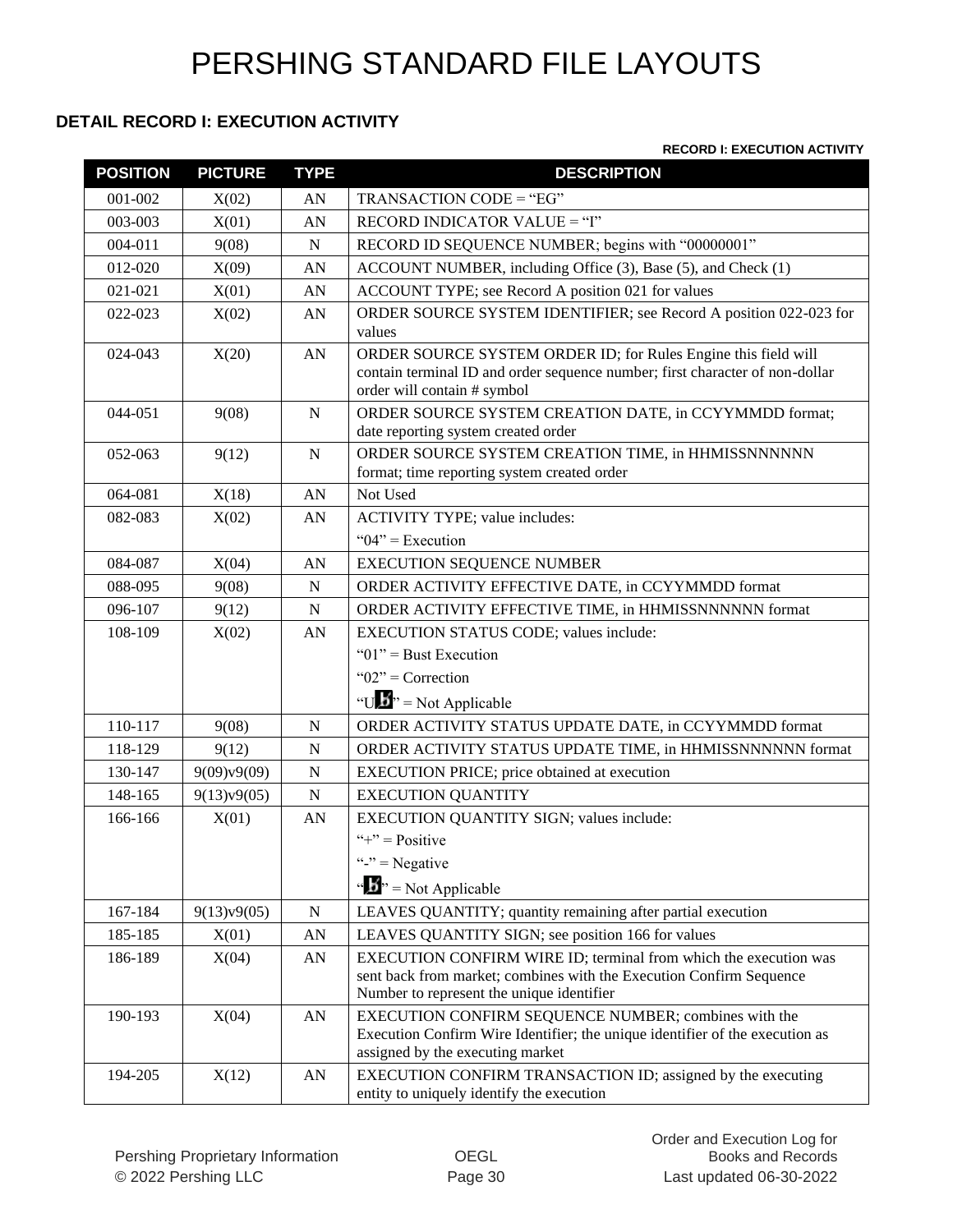#### **RECORD I: EXECUTION ACTIVITY**

| <b>POSITION</b> | <b>PICTURE</b> | <b>TYPE</b> | <b>DESCRIPTION</b>                                                                                                    |  |
|-----------------|----------------|-------------|-----------------------------------------------------------------------------------------------------------------------|--|
| 206-208         | X(03)          | AN          | SETTLEMENT LOCATION CODE; value assigned to uniquely identify the                                                     |  |
|                 |                |             | settlement location for the execution                                                                                 |  |
| 209-216         | X(08)          | AN          | SETTLEMENT DATE, in CCYYMMDD format                                                                                   |  |
| 217-224         | X(08)          | AN          | SOURCE SYSTEM UPDATE TERMINAL ID; where last update was<br>performed                                                  |  |
| 225-232         | X(08)          | AN          | SOURCE SYSTEM UPDATE USER ID; user performing last update in source<br>system; blank if source is not Pershing system |  |
| 233-240         | 9(08)          | N           | SOURCE SYSTEM UPDATE DATE, in CCYYMMDD format                                                                         |  |
| 241-252         | 9(12)          | N           | SOURCE SYSTEM UPDATE TIME, in HHMISSNNNNNN format                                                                     |  |
| 253-268         | X(16)          | AN          | EXECUTION FACILITY NAME IN CASE OF ADDITIONAL EXCHANGE<br><b>ROUTES</b>                                               |  |
| 269-271         | X(03)          | AN          | TRADE CURRENCY CODE; see Appendix N for values                                                                        |  |
| 272-289         | 9(16)v9(02)    | N           | <b>CUSTOMER COMMISSION AMOUNT</b>                                                                                     |  |
| 290-290         | X(01)          | AN          | CUSTOMER COMMISSION AMOUNT SIGN; see position 166 for values                                                          |  |
| 291-292         | X(02)          | AN          | CUSTOMER COMMISSION TYPE; values include:                                                                             |  |
|                 |                |             | " $1 \cdot 5$ " = Sales Credit Rate                                                                                   |  |
|                 |                |             | "2.5" = Commission by Discount                                                                                        |  |
|                 |                |             | "3. $\mathbf{S}$ " = Commission by Rate                                                                               |  |
|                 |                |             | "4.5" = Commission by Amount                                                                                          |  |
|                 |                |             | "5 $\mathbf{B}$ " = Zero Commission                                                                                   |  |
|                 |                |             | " $6 \cdot 6$ " = Sales Credit Flat Amount                                                                            |  |
|                 |                |             | " $\mathbf{B}$ " = Not Applicable                                                                                     |  |
| 293-310         | 9(16)y9(02)    | N           | <b>BROKER COMMISSION AMOUNT</b>                                                                                       |  |
| 311-311         | X(01)          | AN          | BROKER COMMISSION AMOUNT SIGN; see position 166 for values                                                            |  |
| 312-313         | X(02)          | AN          | BROKER COMMISSION TYPE; see 291-292 for values                                                                        |  |
| 314-331         | 9(16)v9(02)    | N           | BREAKPOINT AMOUNT, as applied by the system                                                                           |  |
| 332-332         | X(01)          | AN          | BREAKPOINT AMOUNT SIGN; see position 166 for values                                                                   |  |
| 333-350         | 9(13)v9(05)    | $\mathbf N$ | <b>BREAKPOINT QUANTITY</b>                                                                                            |  |
| 351-351         | X(01)          | AN          | BREAKPOINT QUANTITY SIGN; see position 166 for values                                                                 |  |
| 352-352         | X(01)          | AN          | BREAKPOINT TYPE CODE; values include:                                                                                 |  |
|                 |                |             | " $D$ " = Dollar                                                                                                      |  |
|                 |                |             | " $N$ " = Unit                                                                                                        |  |
|                 |                |             | $"U"$ = Unknown                                                                                                       |  |
| 353-354         | X(02)          | AN          | Not Used                                                                                                              |  |
| 355-358         | X(04)          | AN          | MARKET IDENTIFIER CODE (MIC); represents normalized last market; see<br>Appendix S for values                         |  |
| 359-360         | X(02)          | ${\rm AN}$  | COUNTRY CODE; see Appendix Q for values                                                                               |  |
| 361-368         | X(08)          | AN          | LOCAL TRADE DATE, in CCYYMMDD format; on executing market                                                             |  |
| 369-380         | X(12)          | AN          | LOCAL EXECUTION TIME; on executing market, in HHMISSNNNNNN<br>format                                                  |  |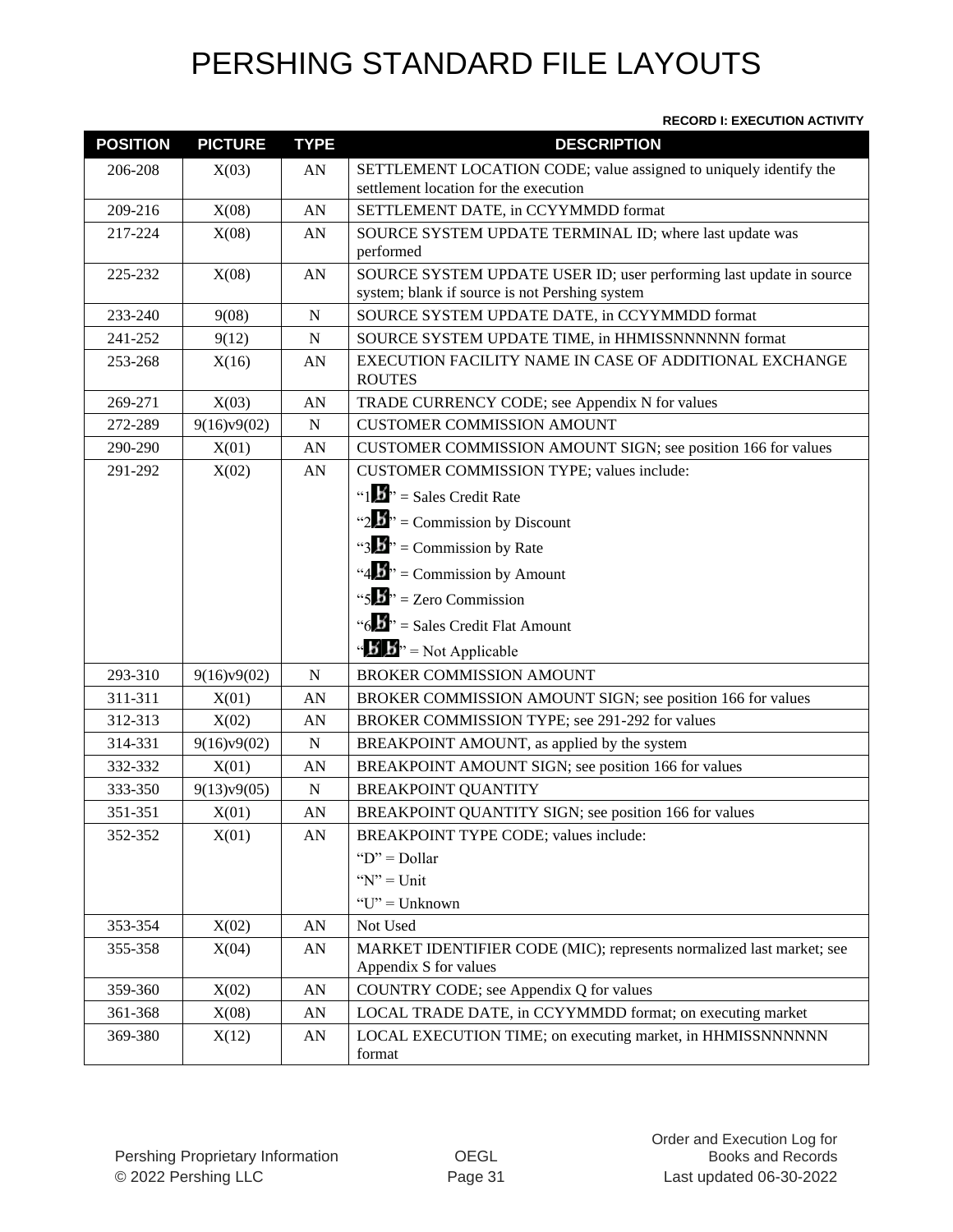#### **RECORD I: EXECUTION ACTIVITY**

| <b>POSITION</b> | <b>PICTURE</b> | <b>TYPE</b> | <b>DESCRIPTION</b>                                     |
|-----------------|----------------|-------------|--------------------------------------------------------|
| 381-381         | X(01)          | AN          | LIQUIDITY INDICATOR; values include:                   |
|                 |                |             | " $1$ " = Liquidity added                              |
|                 |                |             | " $2$ " = Liquidity removed                            |
|                 |                |             | " $3$ " = Liquidity routed                             |
|                 |                |             | " $4$ " = Liquidity auction                            |
|                 |                |             | " $\mathbf{L}$ " = Liquidity unknown or not applicable |
| 382-385         | X(04)          | AN          | <b>LIQUIDITY TYPE</b>                                  |
| 386-705         | X(320)         | AN          | Not Used                                               |
| 706-708         | X(03)          | AN          | <b>INVESTMENT PROFESSIONAL (IP) OF RECORD</b>          |
| 709-710         | X(02)          | AN          | ORDER PROCESSING SYSTEM IDENTIFIER; values include:    |
|                 |                |             | " $20$ " = TCMS                                        |
|                 |                |             | " $\mathbf{B}$ " = Not Applicable                      |
| 711-711         | X(01)          | AN          | Not Used                                               |
| 712-729         | X(18)          | AN          | ORDER IDENTIFIER; uniquely identifies order            |
| 730-737         | X(08)          | AN          | ORDER UPDATE DATE, in CCYYMMDD format                  |
| 738-749         | X(12)          | AN          | ORDER UPDATE TIME, in HHMISSNNNNNN format              |
| 750-750         | X(01)          | AN          | Literally "X"; indicates the end of record I           |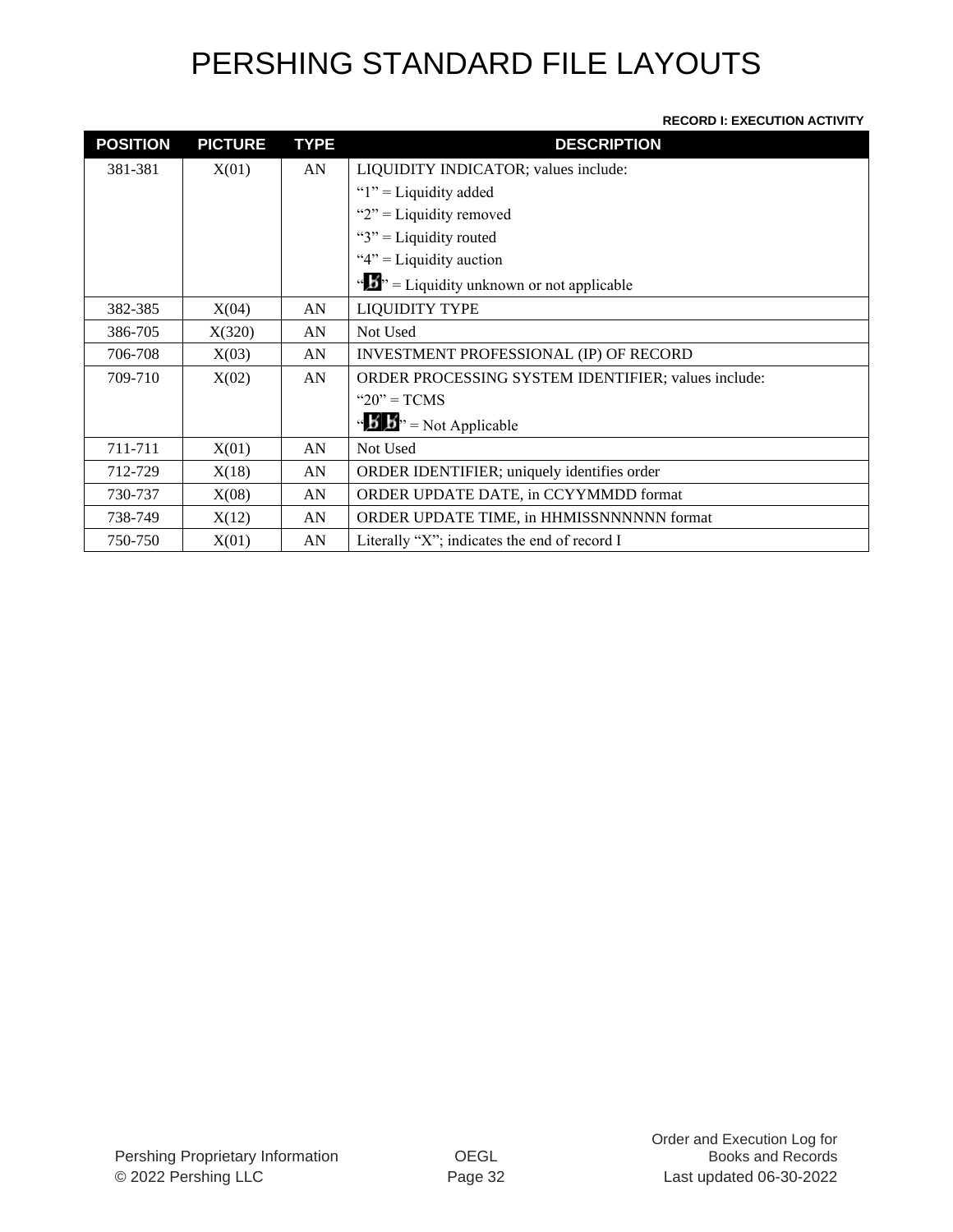#### **DETAIL RECORD J: RULES PROCESSING ACTIVITY**

|  |  | <b>RECORD J: RULES PROCESSING ACTIVITY</b> |  |
|--|--|--------------------------------------------|--|
|--|--|--------------------------------------------|--|

| <b>POSITION</b> | <b>PICTURE</b> | <b>TYPE</b>      | <b>DESCRIPTION</b>                                                                                                                                                            |
|-----------------|----------------|------------------|-------------------------------------------------------------------------------------------------------------------------------------------------------------------------------|
| 001-002         | X(02)          | AN               | TRANSACTION CODE = "EG"                                                                                                                                                       |
| 003-003         | X(01)          | AN               | RECORD INDICATOR VALUE = "J"                                                                                                                                                  |
| 004-011         | 9(08)          | $\mathbf N$      | RECORD ID SEQUENCE NUMBER; begins with "00000001"                                                                                                                             |
| 012-020         | X(09)          | AN               | ACCOUNT NUMBER, including Office (3), Base (5), and Check (1)                                                                                                                 |
| 021-021         | X(01)          | AN               | ACCOUNT TYPE; see Record A position 021 for values                                                                                                                            |
| 022-023         | X(02)          | AN               | ORDER SOURCE SYSTEM IDENTIFIER; see Record A position 022-023 for<br>values                                                                                                   |
| 024-043         | X(20)          | AN               | ORDER SOURCE SYSTEM ORDER ID; for Rules Engine this field will<br>contain terminal ID and order sequence number; first character of non-dollar<br>order will contain # symbol |
| 044-051         | 9(08)          | ${\bf N}$        | ORDER SOURCE SYSTEM CREATION DATE, in CCYYMMDD format;<br>date reporting system created order                                                                                 |
| 052-063         | 9(12)          | $\mathbf N$      | ORDER SOURCE SYSTEM CREATION TIME, in HHMISSNNNNNN<br>format; time reporting system created order                                                                             |
| 064-081         | X(18)          | AN               | Not Used                                                                                                                                                                      |
| 082-083         | X(02)          | AN               | ACTIVITY TYPE; value includes:                                                                                                                                                |
|                 |                |                  | " $08$ " = Rules Process                                                                                                                                                      |
| 084-087         | 9(04)          | N                | PENDING ORDER SEQUENCE NUMBER; for Rules Activity                                                                                                                             |
| 088-167         | X(80)          | AN               | RULES MESSAGE TEXT; text message associated with the order                                                                                                                    |
| 168-175         | X(08)          | AN               | RULES CODE; uniquely identifies rule                                                                                                                                          |
| 176-176         | X(01)          | AN               | MESSAGE OUT TYPE CODE; generated by Rules Engine; values include:                                                                                                             |
|                 |                |                  | " $A$ " = Approval                                                                                                                                                            |
|                 |                |                  | "W" = Warning                                                                                                                                                                 |
|                 |                |                  | " $S$ " = Severe                                                                                                                                                              |
|                 |                |                  | " $D$ " = Default                                                                                                                                                             |
| 177-184         | X(08)          | AN               | SOURCE SYSTEM UPDATE TERMINAL ID; where last update was<br>performed                                                                                                          |
| 185-192         | X(08)          | AN               | SOURCE SYSTEM UPDATE USER ID; user performing the last update in<br>source system; blank if source is not Pershing system                                                     |
| 193-200         | 9(08)          | ${\bf N}$        | SOURCE SYSTEM UPDATE DATE, in CCYYMMDD format                                                                                                                                 |
| 201-212         | 9(12)          | ${\bf N}$        | SOURCE SYSTEM UPDATE TIME, in HHMISSNNNNNN format                                                                                                                             |
| 213-214         | 9(02)          | ${\bf N}$        | COMPLEX OPTION ORDER LEG SEQUENCE NUMBER; for a multi-leg<br>order; values from 00-99                                                                                         |
| 215-705         | X(491)         | AN               | Not Used                                                                                                                                                                      |
| 706-708         | X(03)          | AN               | <b>INVESTMENT PROFESSIONAL (IP) OF RECORD</b>                                                                                                                                 |
| 709-710         | X(02)          | AN               | ORDER PROCESSING SYSTEM IDENTIFIER; values include:                                                                                                                           |
|                 |                |                  | " $20$ " = TCMS                                                                                                                                                               |
|                 |                |                  | " $\mathbf{B}$ " = Not Applicable                                                                                                                                             |
| 711-711         | X(01)          | AN               | Not Used                                                                                                                                                                      |
| 712-729         | X(18)          | AN               | ORDER IDENTIFIER; uniquely identifies order                                                                                                                                   |
| 730-737         | X(08)          | AN               | ORDER UPDATE DATE, in CCYYMMDD format                                                                                                                                         |
| 738-749         | X(12)          | ${\bf A}{\bf N}$ | ORDER UPDATE TIME, in HHMISSNNNNNN format                                                                                                                                     |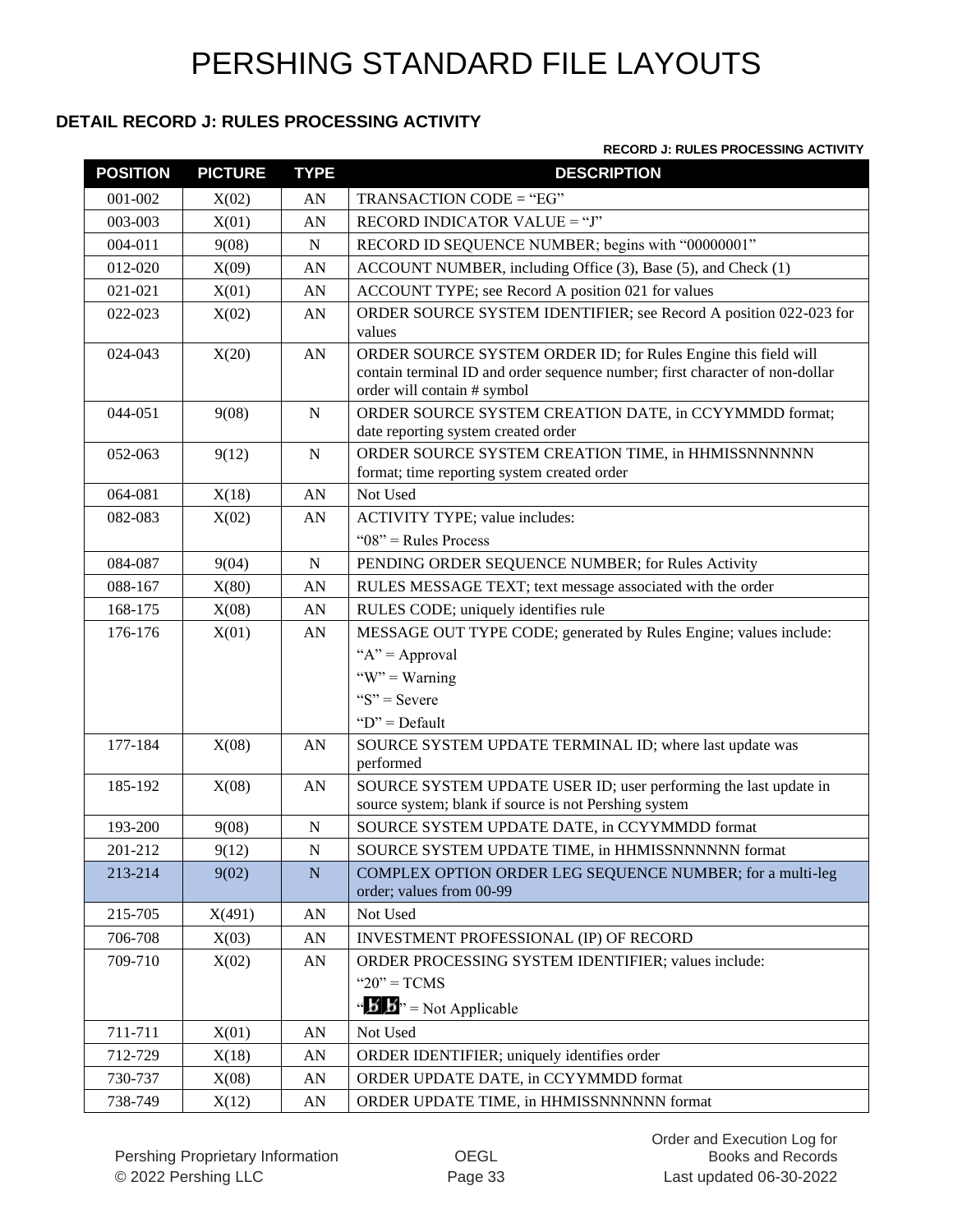#### **RECORD J: RULES PROCESSING ACTIVITY**

| <b>POSITION</b> | <b>PICTURE</b> | <b>TYPE</b> | <b>DESCRIPTION</b>                             |
|-----------------|----------------|-------------|------------------------------------------------|
| 750-750         | X(01)          | AN          | Literally "X"; indicates the end of record $J$ |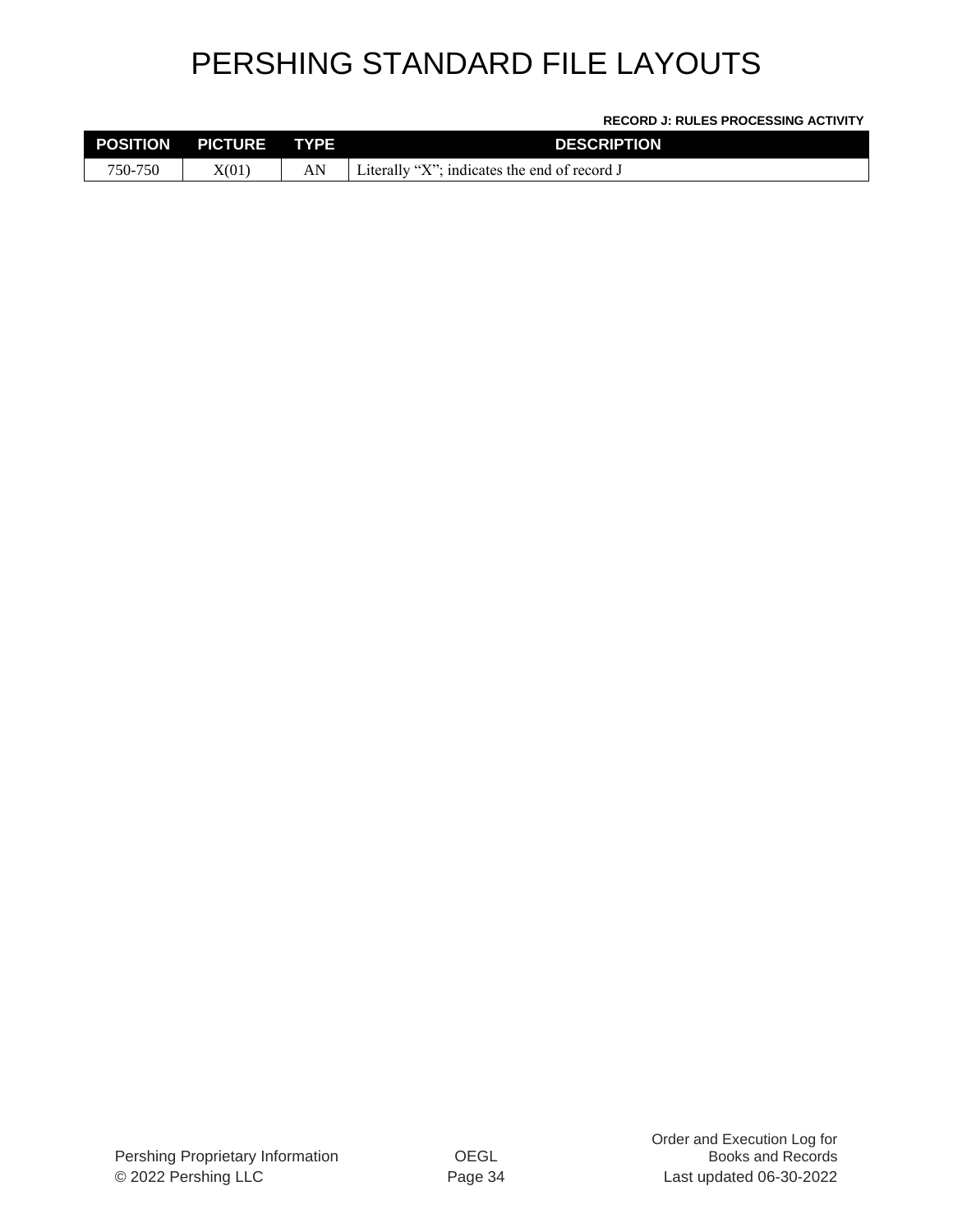#### **DETAIL RECORD K: ORDER COMMENTS**

#### **RECORD K: ORDER COMMENTS**

| <b>POSITION</b> | <b>PICTURE</b> | <b>TYPE</b> | <b>DESCRIPTION</b>                                                                                                                                                            |  |
|-----------------|----------------|-------------|-------------------------------------------------------------------------------------------------------------------------------------------------------------------------------|--|
| 001-002         | X(02)          | AN          | TRANSACTION CODE = "EG"                                                                                                                                                       |  |
| 003-003         | X(01)          | AN          | RECORD INDICATOR VALUE = "K"                                                                                                                                                  |  |
| 004-011         | 9(08)          | N           | RECORD ID SEQUENCE NUMBER; begins with "00000001"                                                                                                                             |  |
| 012-020         | X(09)          | AN          | ACCOUNT NUMBER, including Office (3) and Base (6)                                                                                                                             |  |
| 021-021         | X(01)          | AN          | ACCOUNT TYPE; see Record A position 021 for values                                                                                                                            |  |
| 022-023         | X(02)          | AN          | ORDER SOURCE SYSTEM IDENTIFIER; see Record A position 022-023 for<br>values                                                                                                   |  |
| 024-043         | X(20)          | AN          | ORDER SOURCE SYSTEM ORDER ID; for Rules Engine this field will<br>contain terminal ID and order sequence number; first character of non-dollar<br>order will contain # symbol |  |
| 044-051         | 9(08)          | ${\bf N}$   | ORDER SOURCE SYSTEM CREATION DATE, in CCYYMMDD format;<br>date reporting system created order                                                                                 |  |
| 052-063         | 9(12)          | N           | ORDER SOURCE SYSTEM CREATION TIME, in HHMISSNNNNNN<br>format; time reporting system created order                                                                             |  |
| 064-083         | X(20)          | AN          | Not Used                                                                                                                                                                      |  |
| 084-085         | X(02)          | AN          | ORDER COMMENT TYPE CODE; text relating to order; values include:                                                                                                              |  |
|                 |                |             | " $01$ " = IBD Trailer                                                                                                                                                        |  |
|                 |                |             | " $02$ " = Floor Instruction                                                                                                                                                  |  |
|                 |                |             | " $03$ " = Comment                                                                                                                                                            |  |
|                 |                |             | " $04$ " = PAR Trailer                                                                                                                                                        |  |
|                 |                |             | " $05$ " = Service Bureau Trailer                                                                                                                                             |  |
|                 |                |             | " $06$ " = User Trailer                                                                                                                                                       |  |
|                 |                |             | " $08$ " = Drop Internal Comment                                                                                                                                              |  |
|                 |                |             | " $09$ " = Routing Comment                                                                                                                                                    |  |
|                 |                |             | " $10$ " = Corporate Action Comment                                                                                                                                           |  |
|                 |                |             | " $12"$ = Confirmation Trailer                                                                                                                                                |  |
|                 |                |             | "13" = SHO Security Location Description                                                                                                                                      |  |
|                 |                |             | " $14$ " = Rules Engine Comments                                                                                                                                              |  |
|                 |                |             | "98" = Execution Comment                                                                                                                                                      |  |
|                 |                |             | "99" = Bust Internal Comment                                                                                                                                                  |  |
| 086-087         | X(02)          | AN          | COMMENT ACTION CODE; values include:                                                                                                                                          |  |
|                 |                |             | " $01$ " = New Comment                                                                                                                                                        |  |
|                 |                |             | " $02$ " = Comment Correction                                                                                                                                                 |  |
|                 |                |             | " $03$ " = Comment Deletion                                                                                                                                                   |  |
| 088-091         | 9(04)          | N           | ORDER COMMENT LINE SEQUENCE COUNT                                                                                                                                             |  |
| 092-345         | X(254)         | AN          | ORDER COMMENT TEXT                                                                                                                                                            |  |
| 346-353         | X(08)          | AN          | SOURCE SYSTEM UPDATE TERMINAL ID; where last update was<br>performed                                                                                                          |  |
| 354-361         | X(08)          | AN          | SOURCE SYSTEM UPDATE USER ID; user performing last update in source<br>system; blank if source is not Pershing system                                                         |  |
| 362-369         | 9(08)          | ${\bf N}$   | SOURCE SYSTEM UPDATE DATE, in CCYYMMDD format                                                                                                                                 |  |
| 370-381         | 9(12)          | ${\bf N}$   | SOURCE SYSTEM UPDATE TIME, in HHMISSNNNNNN format                                                                                                                             |  |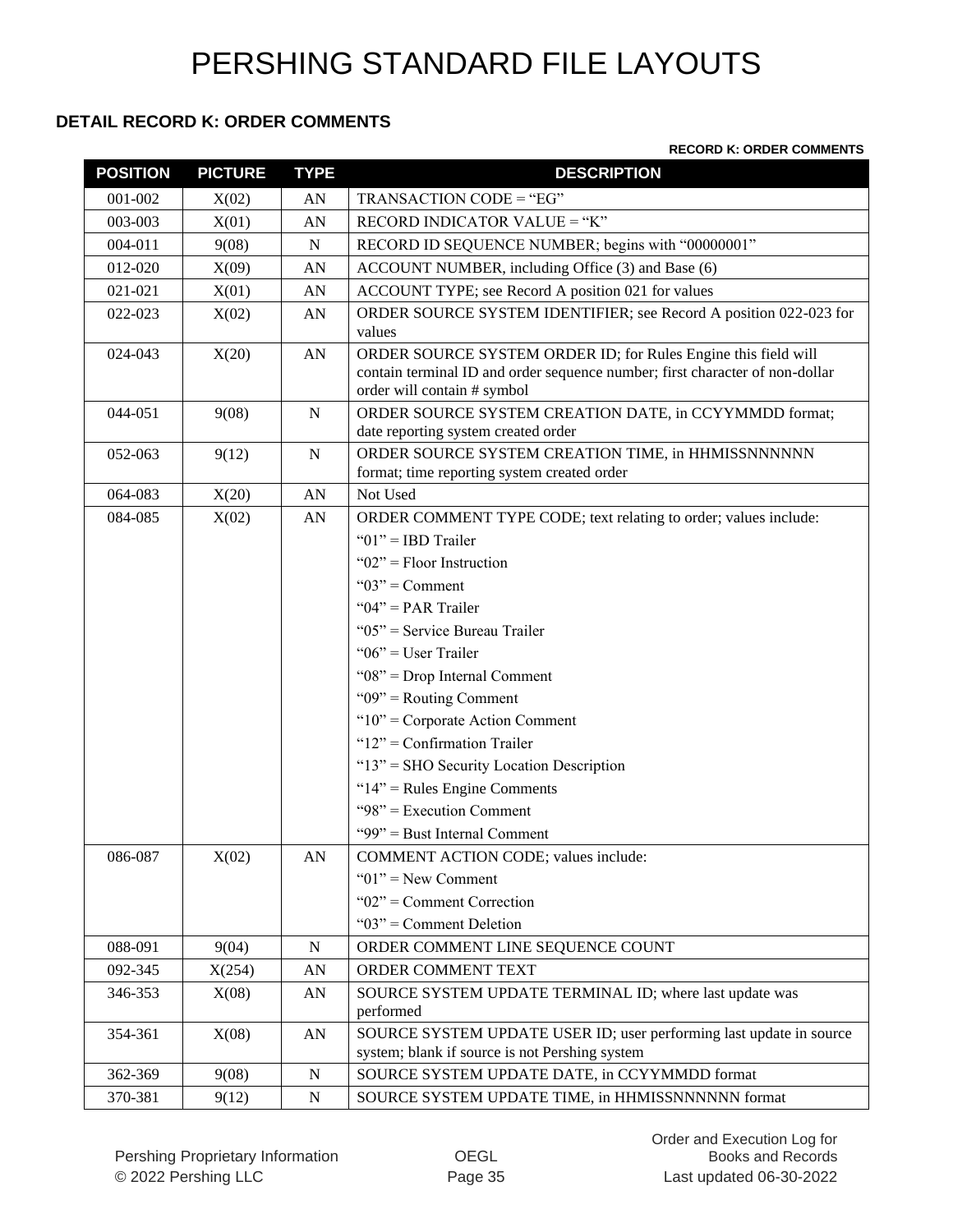#### **RECORD K: ORDER COMMENTS**

| <b>POSITION</b> | <b>PICTURE</b> | <b>TYPE</b> | <b>DESCRIPTION</b>                                  |
|-----------------|----------------|-------------|-----------------------------------------------------|
| 382-705         | X(324)         | AN          | Not Used                                            |
| 706-708         | X(03)          | AN          | INVESTMENT PROFESSIONAL (IP) OF RECORD              |
| 709-710         | X(02)          | AN          | ORDER PROCESSING SYSTEM IDENTIFIER; values include: |
|                 |                |             | " $20" = TCMS$                                      |
|                 |                |             | " $\mathbf{B}$ " = Not Applicable                   |
| 711-711         | X(01)          | AN          | Not Used                                            |
| 712-729         | X(18)          | AN          | ORDER IDENTIFIER; uniquely identifies order         |
| 730-737         | X(08)          | AN          | ORDER UPDATE DATE, in CCYYMMDD format               |
| 738-749         | X(12)          | AN          | ORDER UPDATE TIME, in HHMISSNNNNNN format           |
| 750-750         | X(01)          | AN          | Literally "X"; indicates the end of record K        |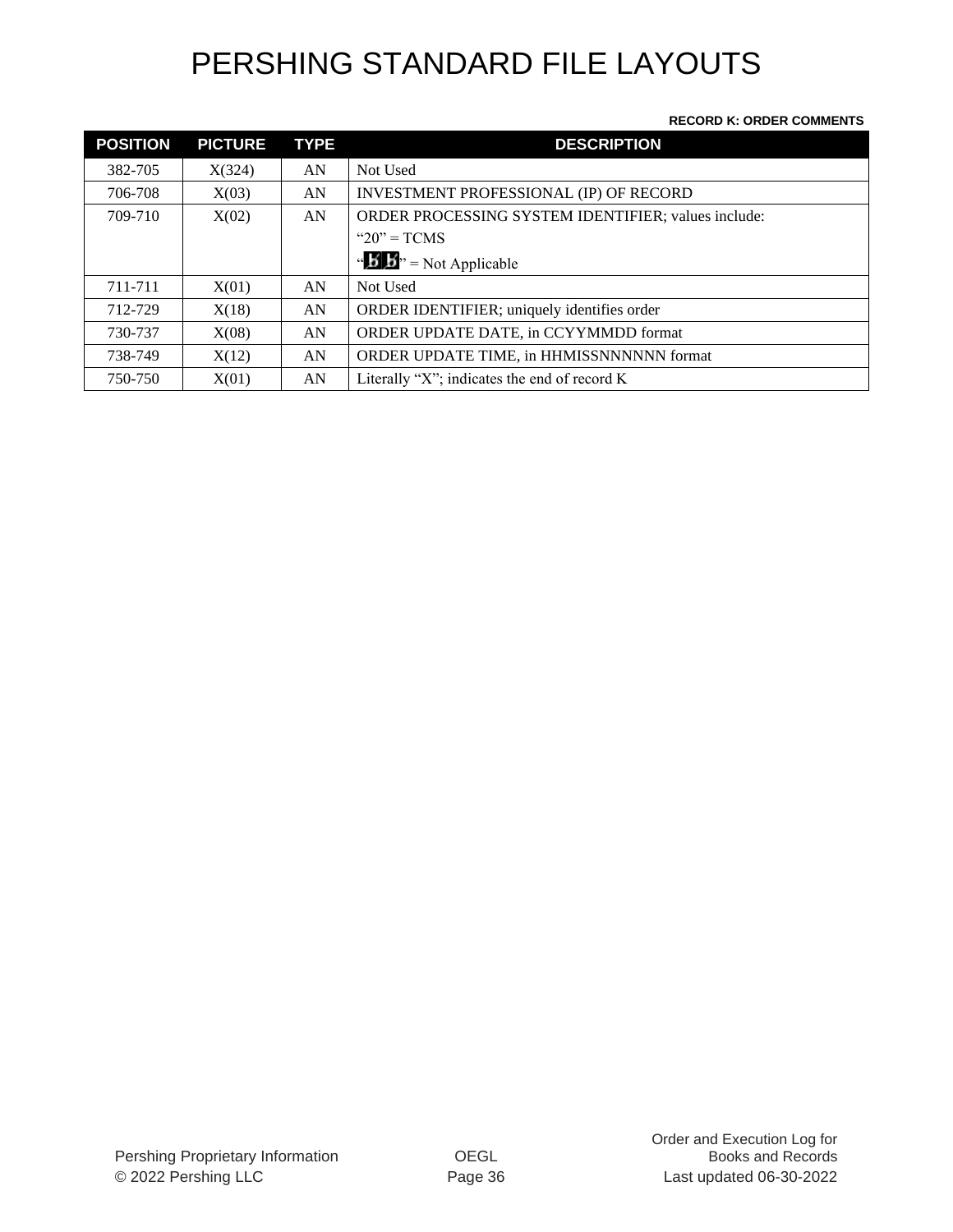### **DETAIL RECORD L: TRADES, TRADE CORRECTIONS, AND CANCELS**

#### **RECORD L: TRADES, TRADE CORRECTIONS, AND CANCELS**

| <b>POSITION</b> | <b>PICTURE</b> | <b>TYPE</b> | <b>DESCRIPTION</b>                                                                                                                                                            |  |
|-----------------|----------------|-------------|-------------------------------------------------------------------------------------------------------------------------------------------------------------------------------|--|
| 001-002         | X(02)          | AN          | TRANSACTION CODE = "EG"                                                                                                                                                       |  |
| 003-003         | X(01)          | AN          | RECORD INDICATOR VALUE = "L"                                                                                                                                                  |  |
| 004-011         | 9(08)          | N           | RECORD ID SEQUENCE NUMBER; begins with "00000001"                                                                                                                             |  |
| 012-020         | X(09)          | AN          | ACCOUNT NUMBER, including Office (3) and Base (6)                                                                                                                             |  |
| 021-021         | X(01)          | AN          | ACCOUNT TYPE; see Record A position 021 for values                                                                                                                            |  |
| 022-023         | X(02)          | AN          | ORDER SOURCE SYSTEM IDENTIFIER; see Record A position 022-023 for<br>values                                                                                                   |  |
| 024-043         | X(20)          | AN          | ORDER SOURCE SYSTEM ORDER ID; for Rules Engine this field will<br>contain terminal ID and order sequence number; first character of non-dollar<br>order will contain # symbol |  |
| 044-051         | 9(08)          | N           | ORDER SOURCE SYSTEM CREATION DATE, in CCYYMMDD format;<br>date reporting system created order                                                                                 |  |
| 052-063         | 9(12)          | ${\bf N}$   | ORDER SOURCE SYSTEM CREATION TIME, in HHMISSNNNNNN<br>format; time reporting system created order                                                                             |  |
| 064-081         | X(18)          | AN          | Not Used                                                                                                                                                                      |  |
| 082-083         | X(02)          | AN          | TRADE ACTION CODE; values include:                                                                                                                                            |  |
|                 |                |             | " $01$ " = New Trade                                                                                                                                                          |  |
|                 |                |             | " $02$ " = Trade Record Correction                                                                                                                                            |  |
|                 |                |             | " $03$ " = Trade Record Cancel                                                                                                                                                |  |
| 084-086         | X(03)          | AN          | <b>INTRODUCING BROKER DEALER (IBD) NUMBER</b>                                                                                                                                 |  |
| 087-087         | X(01)          | AN          | Not Used                                                                                                                                                                      |  |
| 088-096         | X(09)          | AN          | ACCOUNT NUMBER, including Office (3) and Base (6)                                                                                                                             |  |
| 097-097         | X(01)          | AN          | ACCOUNT TYPE; see Record A position 021 for values                                                                                                                            |  |
| 098-113         | X(16)          | AN          | <b>TRADE CUSIP</b>                                                                                                                                                            |  |
| 114-129         | X(16)          | AN          | TRADE PRIMARY SYMBOL                                                                                                                                                          |  |
| 130-131         | X(02)          | AN          | TRADE BUY/SELL INDICATOR; values include:                                                                                                                                     |  |
|                 |                |             | "B" = Trade Buy                                                                                                                                                               |  |
|                 |                |             | "S $\mathbf{B}$ " = Trade Sell                                                                                                                                                |  |
| 132-133         | X(02)          | AN          | TRADE BUY/SELL QUALIFIER; values include:                                                                                                                                     |  |
|                 |                |             | " $01$ " = Trade qualifier buy                                                                                                                                                |  |
|                 |                |             | " $02$ " = Trade qualifier buy minus                                                                                                                                          |  |
|                 |                |             | " $03$ " = Trade qualifier sell                                                                                                                                               |  |
|                 |                |             | " $04$ " = Trade qualifier sell plus                                                                                                                                          |  |
|                 |                |             | " $05$ " = Trade qualifier short sale                                                                                                                                         |  |
|                 |                |             | "06" = Trade qualifier short exempted                                                                                                                                         |  |
|                 |                |             | "99" = Not available                                                                                                                                                          |  |
| 134-136         | X(03)          | AN          | TRADE CURRENCY CODE; see Appendix N for values                                                                                                                                |  |
| 137-151         | X(15)          | AN          | <b>TRADE COMMISSION TEXT</b>                                                                                                                                                  |  |
| 152-154         | X(03)          | AN          | TRADE COMMISSION TYPE; values include:                                                                                                                                        |  |
|                 |                |             | "C1 $\mathbf{L}$ " = Commission sales credit rate                                                                                                                             |  |
|                 |                |             | "C2 $\mathbf{L}$ " = Commission by discount<br>(cont.)                                                                                                                        |  |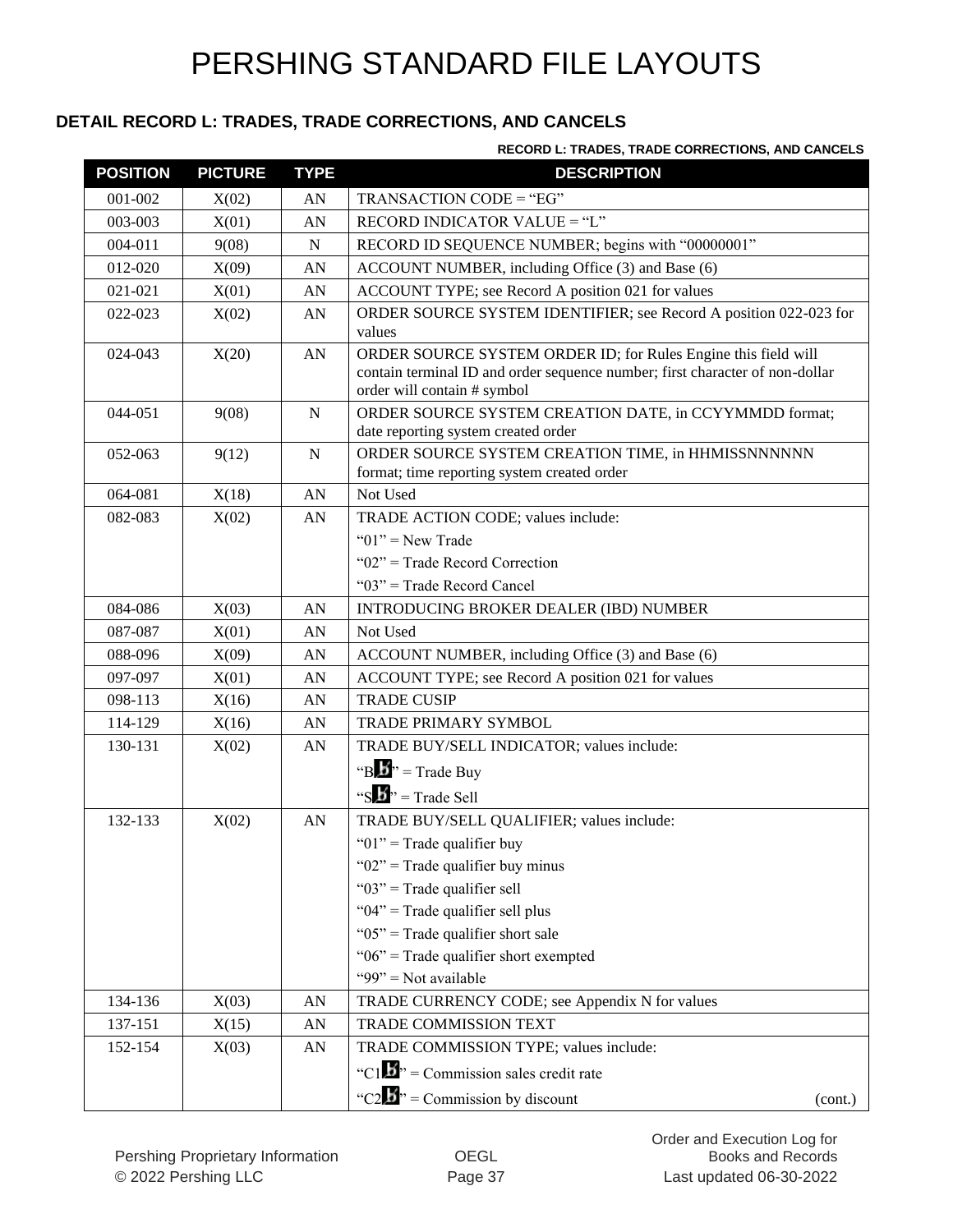#### **RECORD L: TRADES, TRADE CORRECTIONS, AND CANCELS**

| <b>POSITION</b> | <b>PICTURE</b> | <b>TYPE</b> | <b>DESCRIPTION</b>                                              |         |
|-----------------|----------------|-------------|-----------------------------------------------------------------|---------|
|                 |                |             | "C3 $\mathbf{J}$ " = Commission by rate                         |         |
|                 |                |             | "C4 $\mathbf{B}$ ", "CA $\mathbf{B}$ " = Commission by amount   |         |
|                 |                |             | "C5 $\mathbf{B}$ " = Commission zero                            |         |
|                 |                |             | "C6 $\mathbf{L}$ " = Commission credit flat                     |         |
|                 |                |             | "999" = Commission Type unknown                                 |         |
| 155-157         | X(03)          | AN          | TRADE PRINCIPAL/AGENCY CODE; see Appendix V for values          |         |
|                 |                |             | "999" = Principal agency code not available                     |         |
| 158-165         | X(08)          | AN          | TRAM TRADE DATE, in CCYYMMDD format                             |         |
| 166-173         | X(08)          | AN          | TRAM SETTLEMENT DATE, in CCYYMMDD format                        |         |
| 174-181         | X(08)          | AN          | TRADE EXECUTION DATE, in CCYYMMDD format                        |         |
| 182-201         | X(20)          | AN          | TRAM REFERENCE IDENTIFIER                                       |         |
| 202-209         | 9(08)          | ${\bf N}$   | TRAM REFERENCE VERSION                                          |         |
| 210-229         | X(20)          | AN          | ORIGINAL TRAM REFERENCE IDENTIFIER                              |         |
| 230-231         | X(02)          | AN          | TRADE MARKET CODE; received from TCMS and POPS; values include: |         |
|                 |                |             | " $0$ " = Members' Exchange                                     |         |
|                 |                |             | " $1$ " = New York Stock Exchange (NYSE)                        |         |
|                 |                |             | " $2$ " = NYSE ALT (formerly AMEX)                              |         |
|                 |                |             | " $3$ " = Philadephia (PHLX)                                    |         |
|                 |                |             | "4" = OTC-NON-NSCC (Electronic Netting)                         |         |
|                 |                |             | " $5$ " = Boston (BSE)                                          |         |
|                 |                |             | " $6$ " = Chicago (CHX)                                         |         |
|                 |                |             | "7" = Chicago Board Options Exchange (CBOE)                     |         |
|                 |                |             | $"8" = OTC-ISE-NSCC$                                            |         |
|                 |                |             | "9" = Pacific (PSE)                                             |         |
|                 |                |             | " $A$ " = NYSE Group Match Point (ARNX)                         |         |
|                 |                |             | " $B$ " = BATS Exchange (BATS)                                  |         |
|                 |                |             | " $C$ " = National Stock Exchange (NSX)                         |         |
|                 |                |             | "D" = Mercury Exchange( $MCRY$ )                                |         |
|                 |                |             | " $E$ " = Direct Edge Exchange (EDGA)                           |         |
|                 |                |             | "F" = Miami Exchange (MIAX)                                     |         |
|                 |                |             | " $G$ " = Gemini Exchange (GEM)                                 |         |
|                 |                |             | "H" = Montreal Exchange ( $MX$ )                                |         |
|                 |                |             | "I" = International Securities Exchange (ISE)                   |         |
|                 |                |             | "J" = Tokyo Exchange (TSE)                                      |         |
|                 |                |             | "K" = Investors Exchange (IEXG)                                 |         |
|                 |                |             | "L" = London Stock Exchange (LSE)                               |         |
|                 |                |             | $M' = OTC-NSCC$                                                 |         |
|                 |                |             | " $N$ " = NASDAQ (NDAQ)                                         |         |
|                 |                |             | " $O$ " = OTC/Non-NSCC (OTCX) (Manual comp. btwn two brokers)   |         |
|                 |                |             | "P" = NASDAQ OMX PHLX (Philadelphia Stock Exch. (NQPX)          |         |
|                 |                |             | "Q" = NASDAQ Alternative Display Function (NADF)                | (cont.) |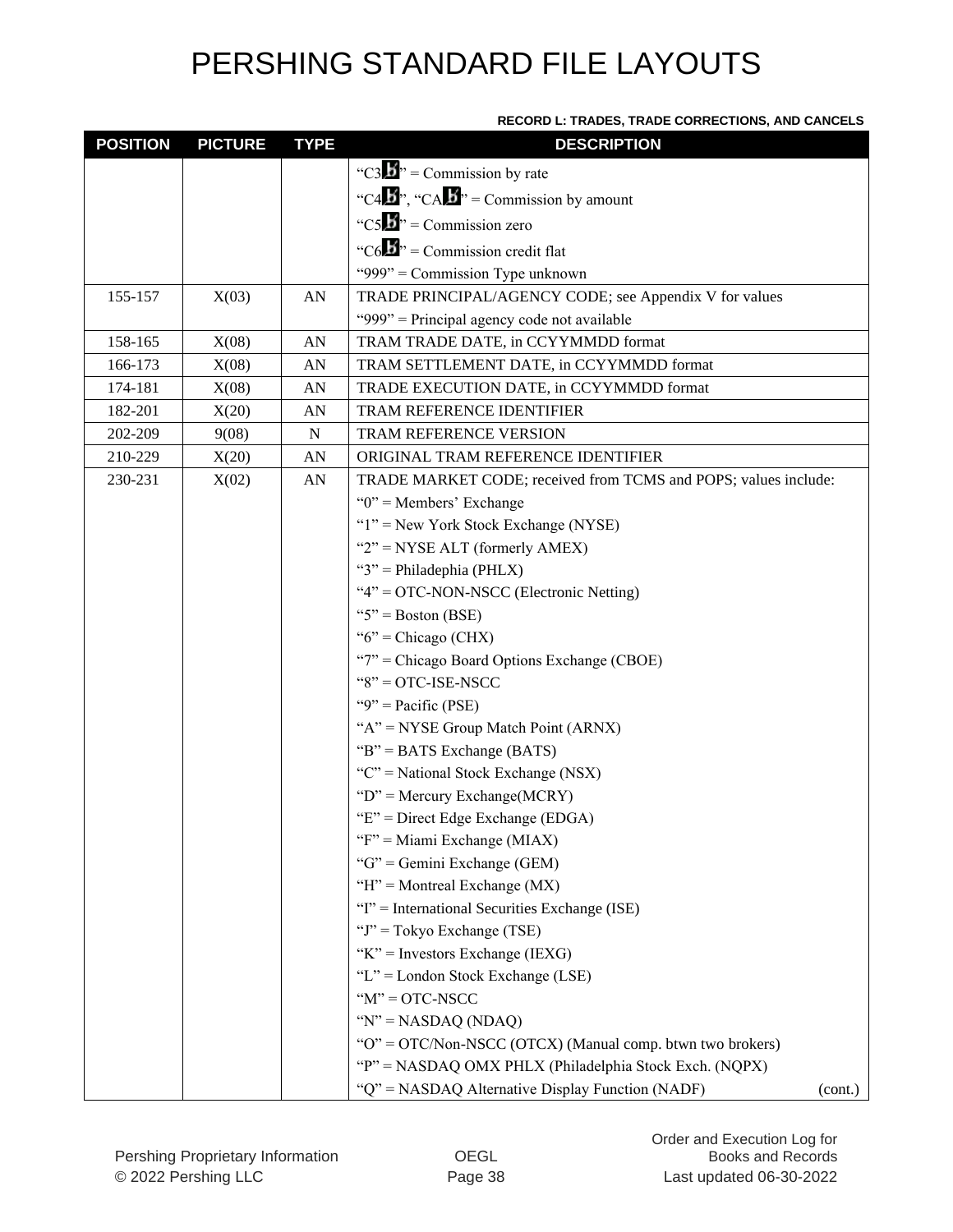| <b>RECORD L: TRADES, TRADE CORRECTIONS, AND CANCELS</b> |  |
|---------------------------------------------------------|--|
|                                                         |  |

| <b>POSITION</b> | <b>PICTURE</b> | <b>TYPE</b> | <b>DESCRIPTION</b>                                                  |
|-----------------|----------------|-------------|---------------------------------------------------------------------|
|                 |                |             | "R" = Miami Pearl Exchange (MPRL)                                   |
|                 |                |             | "S" = Emerald Exchange (EMLD)                                       |
|                 |                |             | "T" = Toronto Exchange $(TSX)$                                      |
|                 |                |             | "W" = NASDAQ OMX BX (Boston Exchange, Equities) (NQBX)              |
|                 |                |             | " $X$ " = Other                                                     |
|                 |                |             | "U" = Market not available                                          |
| 232-233         | X(02)          | AN          | TRADE BLOTTER CODE; received from TCMS and POPS; values include:    |
|                 |                |             | "0 $\mathbf{B}$ " = Average Price                                   |
|                 |                |             | " $1 \cdot \mathbf{B}$ " = Regular                                  |
|                 |                |             | "2 $\mathbf{B}$ " = Options                                         |
|                 |                |             | "3.5" = Irregular Settle                                            |
|                 |                |             | "5 $\mathbf{b}$ " = Blotter Principal                               |
|                 |                |             | " $6.5$ " = Syndicate                                               |
|                 |                |             | "8 $\mathbf{B}$ " = PTC-Principal                                   |
|                 |                |             | "9 $\mathbf{b}$ " = Cross Agency                                    |
|                 |                |             |                                                                     |
|                 |                |             | "ULI" = Trade Blotter Unknown                                       |
| 234-235         | X(02)          | AN          | TRADE LEGEND CODE 1                                                 |
| 236-237         | X(02)          | AN          | <b>TRADE LEGEND CODE 2</b>                                          |
| 238-255         | 9(09)v9(09)    | ${\bf N}$   | <b>TRADE PRICE</b>                                                  |
| 256-273         | 9(13)v9(05)    | N           | <b>TRADE QUANTITY</b>                                               |
| 274-291         | 9(09)v9(09)    | ${\bf N}$   | TRADE POOL FACTOR PERCENT                                           |
| 292-293         | X(02)          | AN          | CANCEL/CORRECT CODE; values include:                                |
|                 |                |             | " $01$ " = Post SD Cancel<br>" $02$ " = Pre SD Cancel               |
|                 |                |             | " $03$ " = Pre SD Correct                                           |
|                 |                |             | " $04$ " = Post SD Correct                                          |
|                 |                |             | "99" = Not Available                                                |
| 294-295         | X(02)          | AN          | <b>CORRECTION SOURCE; values include:</b>                           |
|                 |                |             | " $01$ " = From TCMS                                                |
|                 |                |             | " $02$ " = From POPS                                                |
|                 |                |             | " $03$ " = From UTF                                                 |
| 296-303         | X(08)          | AN          | SOURCE SYSTEM UPDATE TERMINAL ID; where last update was             |
|                 |                |             | performed                                                           |
| 304-311         | X(08)          | AN          | SOURCE SYSTEM UPDATE USER ID; user performing last update in source |
|                 |                |             | system; blank if source is not Pershing system                      |
| 312-319         | 9(08)          | N           | SOURCE SYSTEM UPDATE DATE, in CCYYMMDD format                       |
| 320-331         | 9(12)          | ${\bf N}$   | SOURCE SYSTEM UPDATE TIME, in HHMISSNNNNNN format                   |
| 332-332         | X(01)          | ${\rm AN}$  | Not Used                                                            |
|                 |                |             | The following four fields comprise the OCC DATA SET                 |
| 333-338         | X(06)          | ${\rm AN}$  | OPTION ROOT ID                                                      |
| 339-344         | 9(06)          | ${\bf N}$   | <b>EXPIRATION DATE, in YYMMDD format</b>                            |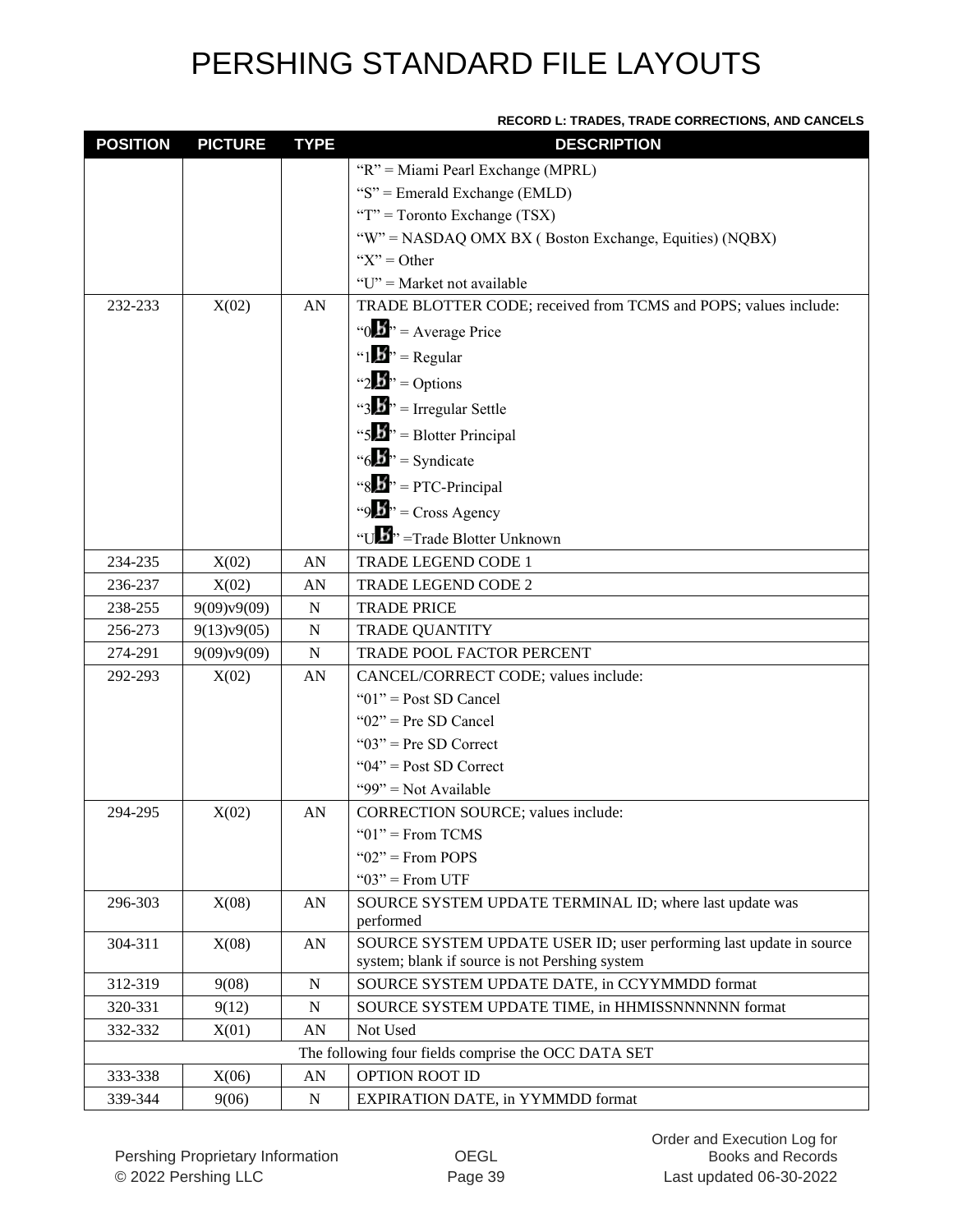#### **RECORD L: TRADES, TRADE CORRECTIONS, AND CANCELS**

| <b>POSITION</b> | <b>PICTURE</b> | <b>TYPE</b> | <b>DESCRIPTION</b>                                  |
|-----------------|----------------|-------------|-----------------------------------------------------|
| 345-345         | X(01)          | AN          | CALL/PUT INDICATOR; values include:                 |
|                 |                |             | " $C$ " = Call                                      |
|                 |                |             | " $P$ " = Put                                       |
|                 |                |             | " $B$ " = Bank Pledge (Call)                        |
|                 |                |             | " $D$ " = Bank Pledge (Put)                         |
|                 |                |             | " $E$ " = Escrow Receipt                            |
|                 |                |             | "L" = Letter of Credit (Call)                       |
|                 |                |             | " $M$ " = Letter of Credit (Put)                    |
|                 |                |             | " $9$ " = Not Applicable                            |
| 346-353         | 9(05)v9(03)    | N           | <b>STRIKE PRICE</b>                                 |
| 354-356         | X(03)          | AN          | SETTLEMENT CURRENCY CODE; see Appendix N for values |
| 357-368         | X(12)          | AN          | <b>ISIN CODE</b>                                    |
| 369-384         | X(16)          | AN          | PRIMARY NON-USD EXCHANGE WHERE THE NON-DOLLAR ORDER |
|                 |                |             | ROUTED INITIALLY; see Appendix S for values         |
| 385-396         | X(12)          | AN          | TRADE TIME, in HHMISSNNNNNN                         |
| 397-400         | X(04)          | AN          | <b>TRADE EXCHANGE CODE</b>                          |
| 401-705         | X(305)         | AN          | Not Used                                            |
| 706-708         | X(03)          | AN          | INVESTMENT PROFESSIONAL (IP) OF RECORD              |
| 709-710         | X(02)          | AN          | ORDER PROCESSING SYSTEM IDENTIFIER; values include: |
|                 |                |             | " $20"$ = TCMS                                      |
|                 |                |             | " $\mathbf{B}$ " = Not Applicable                   |
| 711-711         | X(01)          | AN          | Not Used                                            |
| 712-729         | X(18)          | AN          | ORDER IDENTIFIER; uniquely identifies order         |
| 730-737         | X(08)          | AN          | ORDER UPDATE DATE, in CCYYMMDD format               |
| 738-749         | X(12)          | AN          | ORDER UPDATE TIME, in HHMISSNNNNNN format           |
| 750-750         | X(01)          | AN          | Literally "X"; indicates the end of record L        |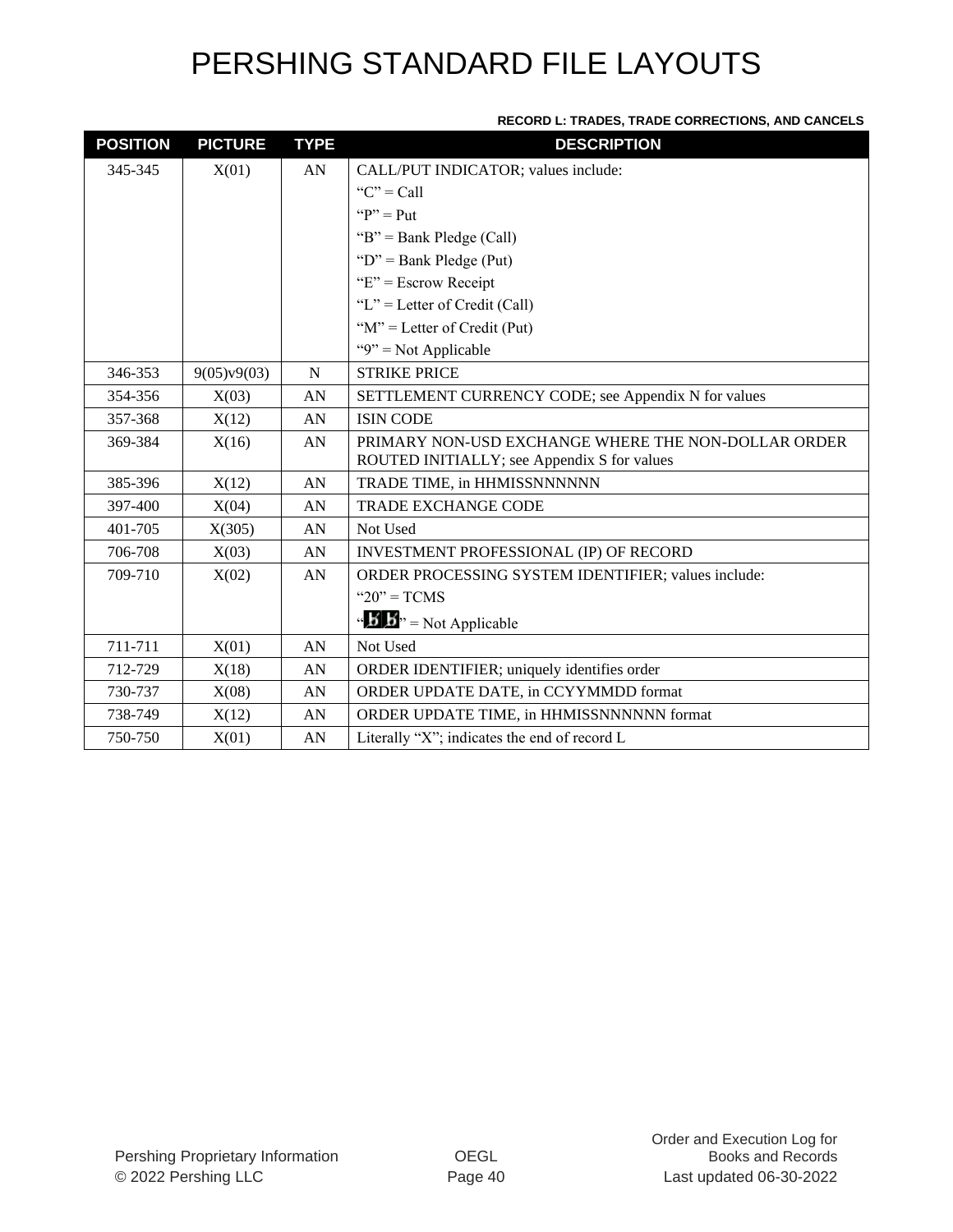#### **DETAIL RECORD M: TRADE CORRECTION AND CANCEL COMMENTS**

#### **RECORD M: TRADE CORRECTION AND CANCEL COMMENTS**

| <b>POSITION</b> | <b>PICTURE</b> | <b>TYPE</b> | <b>DESCRIPTION</b>                                                                                                                                                            |  |
|-----------------|----------------|-------------|-------------------------------------------------------------------------------------------------------------------------------------------------------------------------------|--|
| 001-002         | X(02)          | AN          | TRANSACTION CODE = "EG"                                                                                                                                                       |  |
| 003-003         | X(01)          | AN          | RECORD INDICATOR VALUE = "M"                                                                                                                                                  |  |
| 004-011         | 9(08)          | N           | RECORD ID SEQUENCE NUMBER; begins with "00000001"                                                                                                                             |  |
| 012-020         | X(09)          | AN          | ACCOUNT NUMBER, including Office (3) and Base (6)                                                                                                                             |  |
| 021-021         | X(01)          | AN          | ACCOUNT TYPE; see Record A position 021 for values                                                                                                                            |  |
| 022-023         | X(02)          | AN          | ORDER SOURCE SYSTEM IDENTIFIER; see Record A position 022-023 for<br>values                                                                                                   |  |
| 024-043         | X(20)          | AN          | ORDER SOURCE SYSTEM ORDER ID; for Rules Engine this field will<br>contain terminal ID and order sequence number; first character of non-dollar<br>order will contain # symbol |  |
| 044-051         | 9(08)          | N           | ORDER SOURCE SYSTEM CREATION DATE, in CCYYMMDD format;<br>date reporting system created order                                                                                 |  |
| 052-063         | 9(12)          | ${\bf N}$   | ORDER SOURCE SYSTEM CREATION TIME, in HHMISSNNNNNN<br>format; time reporting system created order                                                                             |  |
| 064-081         | X(18)          | AN          | Not Used                                                                                                                                                                      |  |
| 082-083         | X(02)          | AN          | TRADE ACTION CODE; values include:                                                                                                                                            |  |
|                 |                |             | " $01$ " = New Trade Comment                                                                                                                                                  |  |
|                 |                |             | "02" = Trade Record Correction Comment                                                                                                                                        |  |
|                 |                |             | "03" = Trade Record Cancel Comment                                                                                                                                            |  |
| 084-085         | X(02)          | AN          | TRADE COMMENT TYPE CODE; values include:                                                                                                                                      |  |
|                 |                |             | "T $\mathbf{E}$ " = Trailer                                                                                                                                                   |  |
|                 |                |             | "S $\mathbf{L}$ " = System Generated                                                                                                                                          |  |
|                 |                |             | "N $\mathbf{E}$ " = Note                                                                                                                                                      |  |
|                 |                |             | "L" $\cdot$ " = SHO Security Location Description                                                                                                                             |  |
| 086-089         | X(04)          | AN          | TRADE COMMENT LINE NUMBER                                                                                                                                                     |  |
| 090-091         | X(02)          | AN          | Not Used                                                                                                                                                                      |  |
| 092-345         | X(254)         | AN          | TRADE COMMENT TEXT                                                                                                                                                            |  |
| 346-353         | X(08)          | AN          | SOURCE SYSTEM UPDATE TERMINAL ID; where last update was<br>performed                                                                                                          |  |
| 354-361         | X(08)          | AN          | SOURCE SYSTEM UPDATE USER ID; user performing last update in source<br>system; blank if source is not Pershing system                                                         |  |
| 362-369         | 9(08)          | ${\bf N}$   | SOURCE SYSTEM UPDATE DATE, in CCYYMMDD format                                                                                                                                 |  |
| 370-381         | 9(12)          | N           | SOURCE SYSTEM UPDATE TIME, in HHMISSNNNNNN format                                                                                                                             |  |
| 382-705         | X(324)         | ${\rm AN}$  | Not Used                                                                                                                                                                      |  |
| 706-708         | X(03)          | AN          | INVESTMENT PROFESSIONAL (IP) OF RECORD                                                                                                                                        |  |
| 709-710         | X(02)          | ${\rm AN}$  | ORDER PROCESSING SYSTEM IDENTIFIER; values include:                                                                                                                           |  |
|                 |                |             | " $20$ " = TCMS                                                                                                                                                               |  |
|                 |                |             | " $\mathbf{B}$ " = Not Applicable                                                                                                                                             |  |
| 711-711         | X(01)          | AN          | Not Used                                                                                                                                                                      |  |
| 712-729         | X(18)          | ${\rm AN}$  | ORDER IDENTIFIER; uniquely identifies an order                                                                                                                                |  |
| 730-737         | X(08)          | AN          | ORDER UPDATE DATE, in CCYYMMDD format                                                                                                                                         |  |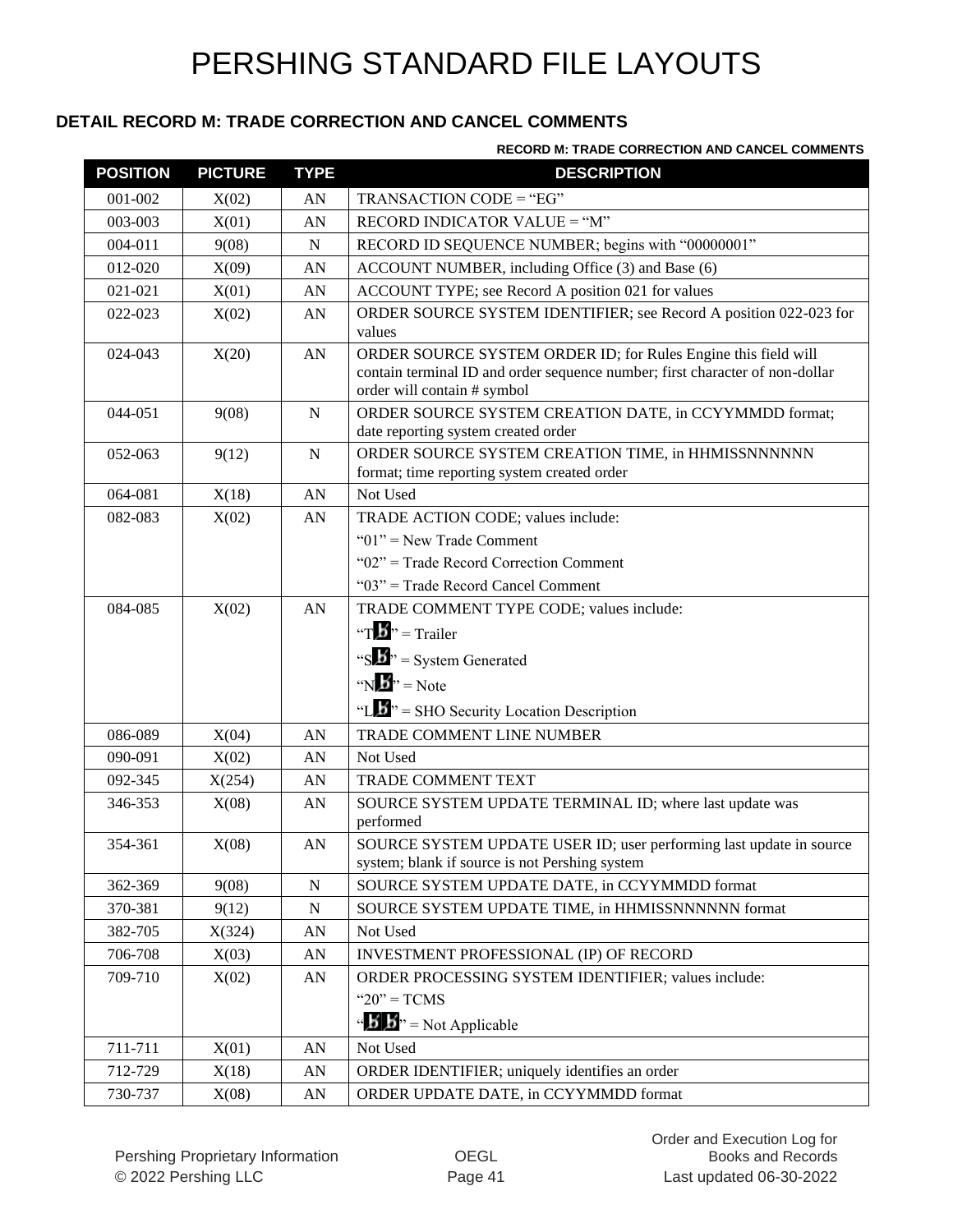#### **RECORD M: TRADE CORRECTION AND CANCEL COMMENTS**

| <b>POSITION</b> | PICTURE TYPE |    | <b>DESCRIPTION</b>                             |
|-----------------|--------------|----|------------------------------------------------|
| 738-749         | X(12)        | AN | ORDER UPDATE TIME, in HHMISSNNNNNN format      |
| 750-750         | X(01)        | AN | Literally "X"; indicates the end of record $M$ |